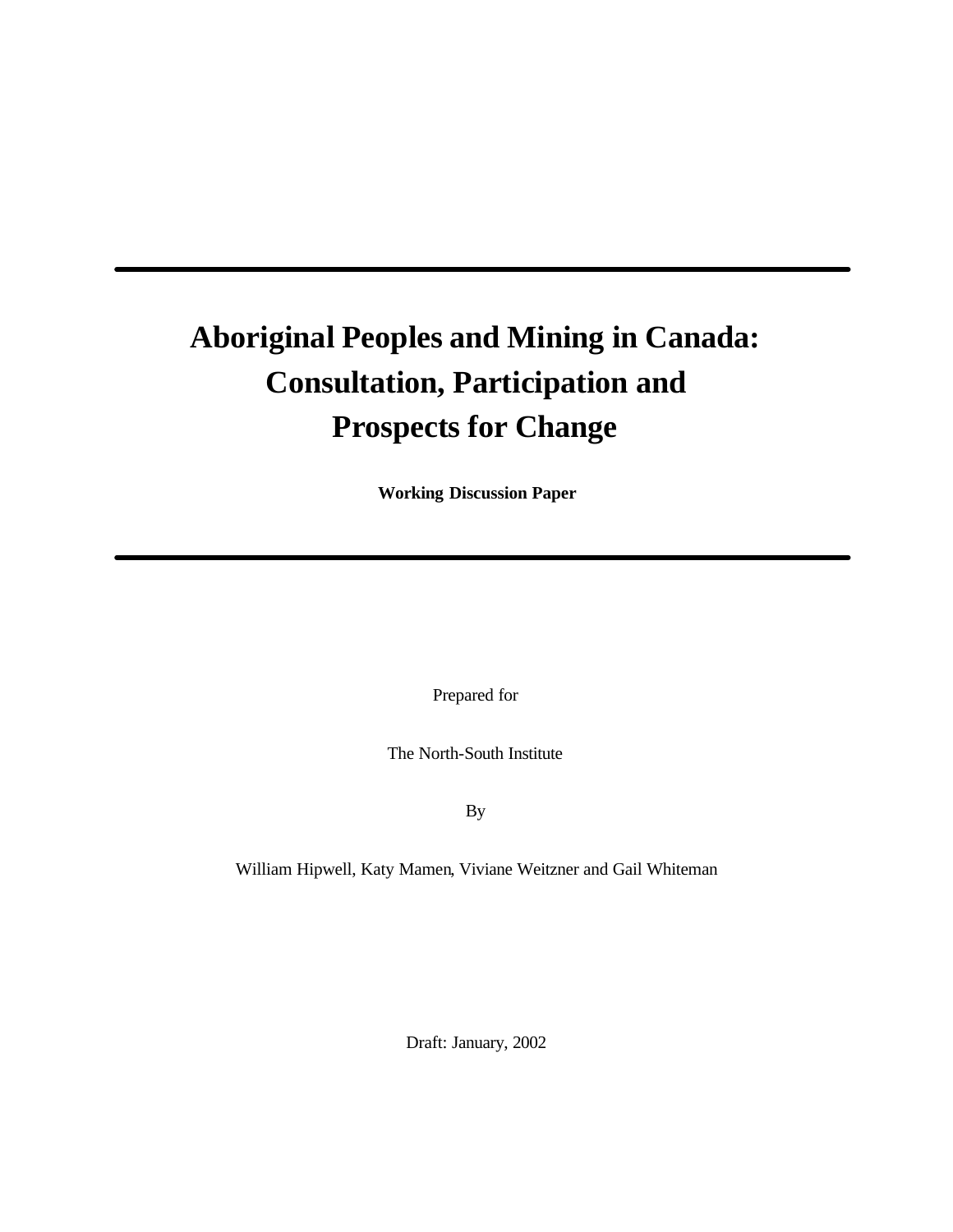# **Acknowledgements**

This paper was supported through contributions from Syncrude Canada, Rio Algom (now BHP Billiton) and Falconbridge to The North-South Institute's Corporate Social Responsibility Program. William Hipwell's work was also supported by a grant from Human Resources Development Canada.

The authors would like to thank everyone we spoke with for this paper for your valuable insights and information furthering understanding of the issues at the crossroads of Aboriginal participation in consultation and decision-making within the Canadian mining sector.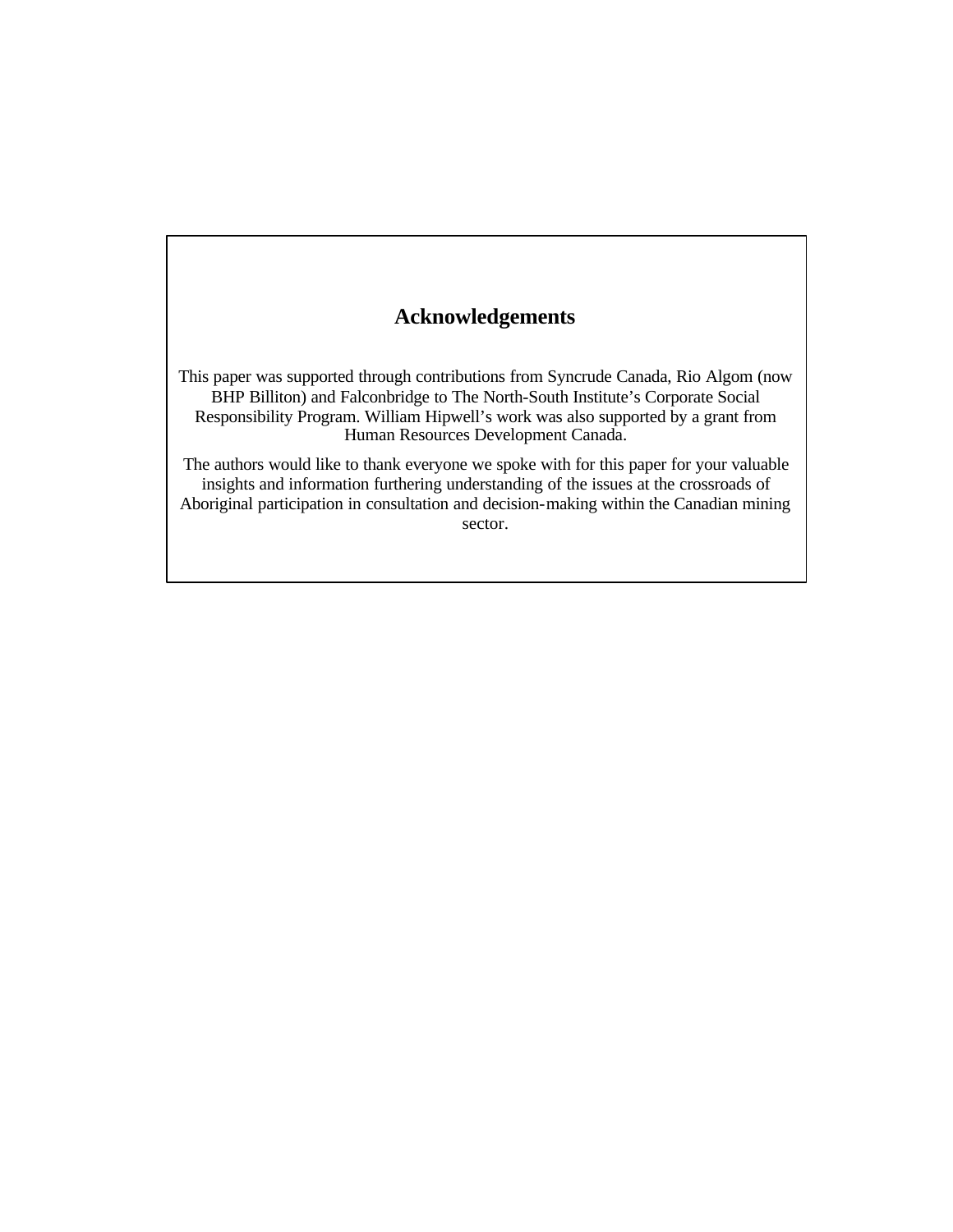# **Table of Contents**

| ABORIGINAL RIGHTS AND LANDS IN CANADA: A BRIEF HISTORICAL OVERVIEW AND CURRENT STATUS  4 |  |
|------------------------------------------------------------------------------------------|--|
|                                                                                          |  |
|                                                                                          |  |
|                                                                                          |  |
|                                                                                          |  |
|                                                                                          |  |
|                                                                                          |  |
|                                                                                          |  |
|                                                                                          |  |
|                                                                                          |  |
|                                                                                          |  |
|                                                                                          |  |
|                                                                                          |  |
|                                                                                          |  |
|                                                                                          |  |
|                                                                                          |  |
|                                                                                          |  |
|                                                                                          |  |
|                                                                                          |  |
|                                                                                          |  |
|                                                                                          |  |
|                                                                                          |  |
|                                                                                          |  |
|                                                                                          |  |
|                                                                                          |  |
|                                                                                          |  |
|                                                                                          |  |
|                                                                                          |  |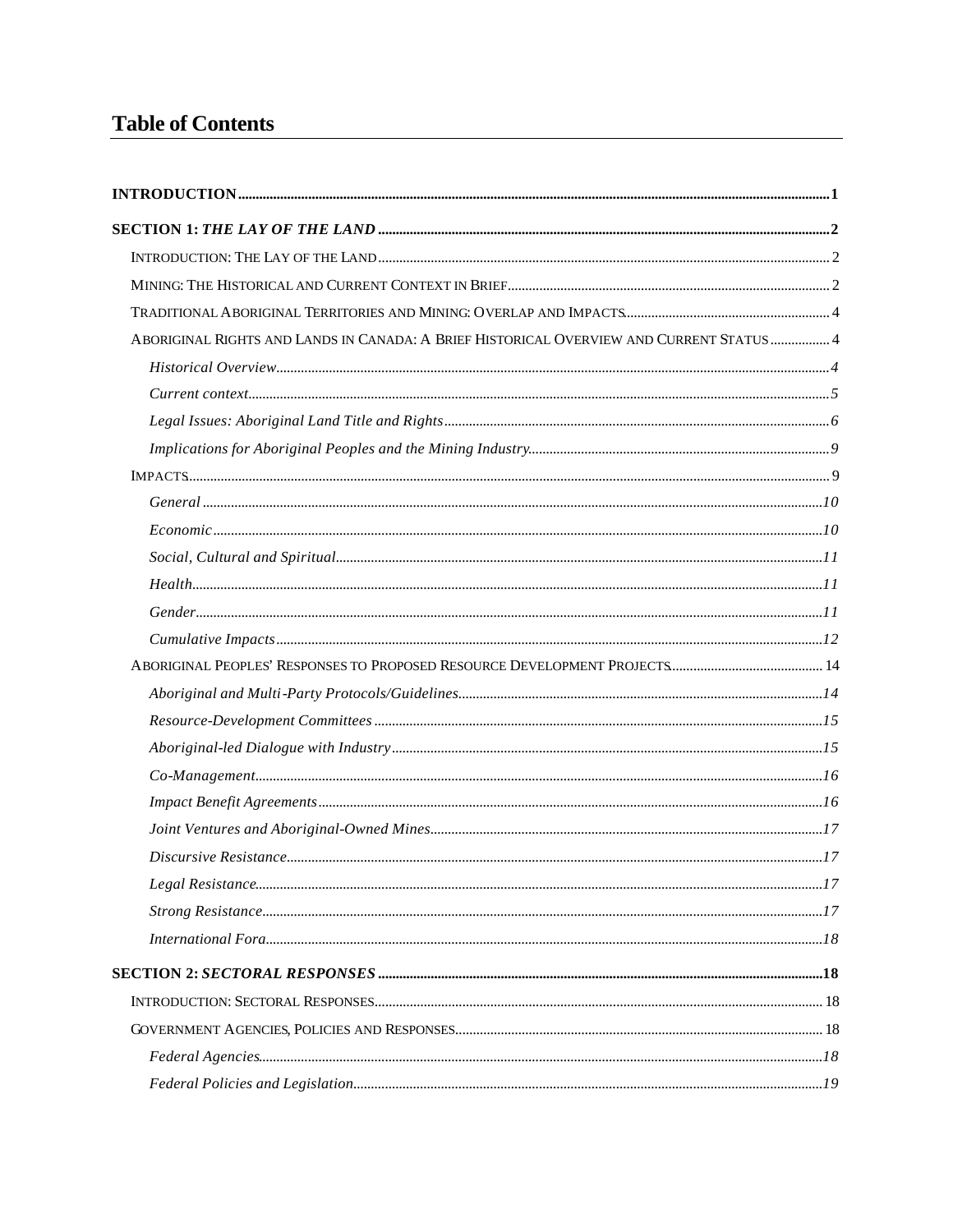| Consultation Guidelines specifically tailored for Aboriginal Peoples at the Federal, Provincial and Territorial |  |
|-----------------------------------------------------------------------------------------------------------------|--|
|                                                                                                                 |  |
| THE MINING INDUSTRY AND ABORIGINAL PEOPLES IN CANADA: AN EVOLVING RELATIONSHIP                                  |  |
|                                                                                                                 |  |
|                                                                                                                 |  |
|                                                                                                                 |  |
|                                                                                                                 |  |
| Intergovernmental Working Group (IGWG) on the Mineral Industry Sub-committee on Aboriginal                      |  |
| The National Round Table on the Environment and the Economy (NRTEE) Task Force on Aboriginal                    |  |
|                                                                                                                 |  |
|                                                                                                                 |  |
|                                                                                                                 |  |
|                                                                                                                 |  |
|                                                                                                                 |  |
|                                                                                                                 |  |
|                                                                                                                 |  |
|                                                                                                                 |  |
|                                                                                                                 |  |
|                                                                                                                 |  |
|                                                                                                                 |  |
|                                                                                                                 |  |
|                                                                                                                 |  |
|                                                                                                                 |  |
|                                                                                                                 |  |
|                                                                                                                 |  |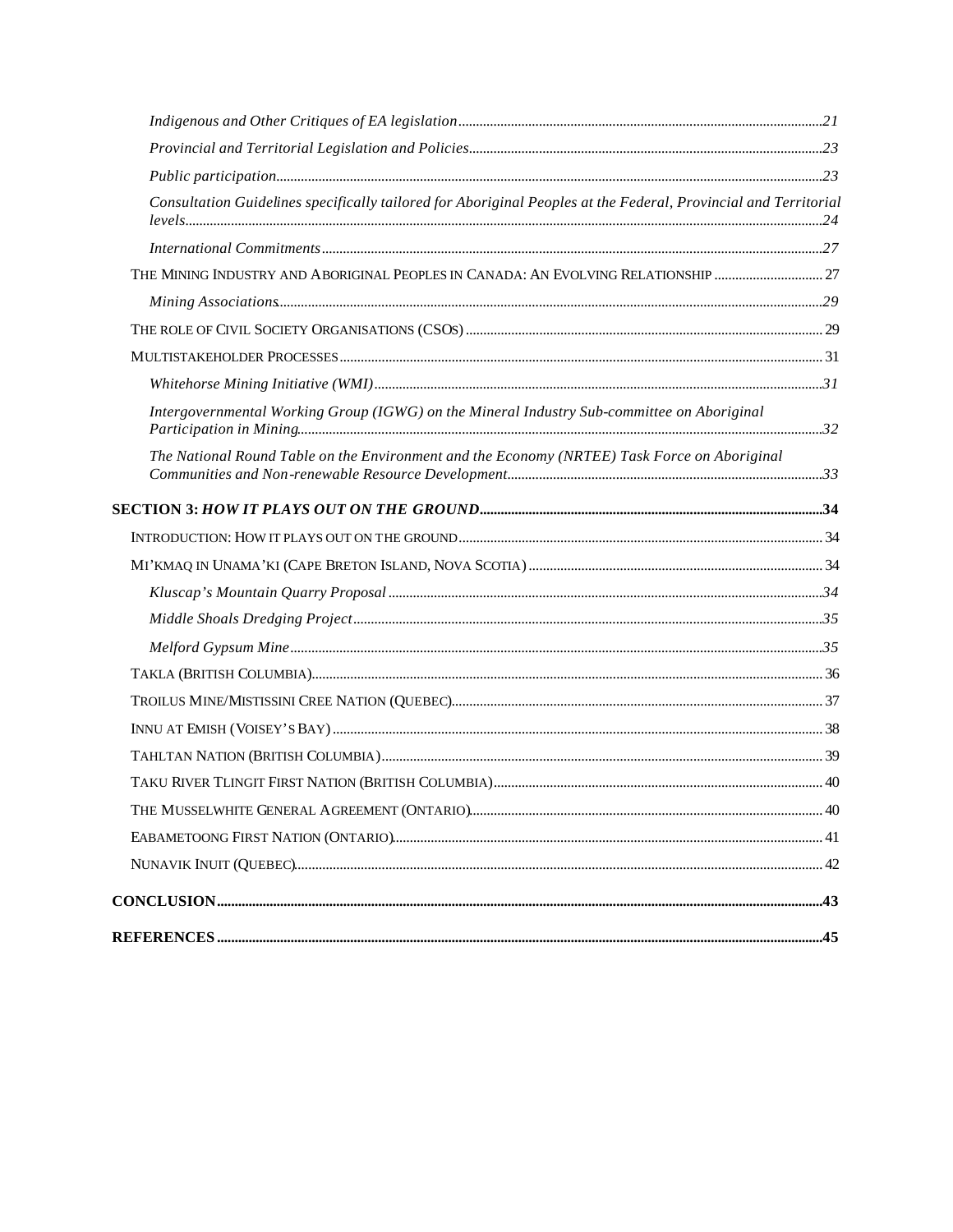"*Aboriginal Peoples generally have not been consulted about development activities; usually they have not been guaranteed, nor have they obtained, specific economic benefits from such activities on their traditional lands; and they have had difficulty protecting their traditional use from the effects of development."*

– Royal Commission on Aboriginal People, Restructuring the Relationship (Volume 2), 1996

*"We give municipalities and industry the option: you can cooperate with us, you can negotiate the kind of relationship you feel we need to have with you, or the option is you could stand to lose it all."*

– Herb George, Assembly of First Nations regional vice chief from British Columbia (in Frank 2000)

*"No longer is it Aboriginal participation in mining; but it is now mining company participation in the Aboriginal community."* 

– Hans Matthews, president of the Canadian Aboriginal Minerals Association, 1999

# **Introduction**

Some forty years ago, Canada's Aboriginal Peoples – First Nations, Inuit and Métis – had no say in decision-making about mining activities on or near their ancestral lands. Today, there has been a proliferation of different mechanisms for including Aboriginal perspectives in decision-making, and a growing body of literature is devoted to examining the issues at the crossroads of mining and Indigenous Peoples in Canada. While some authors highlight the inroads made by industry with respect to changing corporate practices (e.g., Sloan and Hill 1995), others point out there is still a long way to go before Aboriginal views are appropriately integrated into decision-making (e.g., Innu Nation/MiningWatch Canada 1999).

This paper examines some of the factors that led to this 'flip' in corporate and government policy, focussing in particular on the topic of consultation. In recent years, consultation has become a hot topic in Canadian Aboriginal, policy, legal, industry and NGO circles as one means of ensuring more community input into decision-making about mining. Multistakeholder processes such as the Whitehorse Mining Initiative (WMI) and the more recent National Round Table on the Environment and the Economy (NRTEE) Task Force on Aboriginal Communities and Non-renewable Resource Development have underscored the need for better consultation processes as a means to defuse potential conflict and ensure more equitable Aboriginal participation in decision-making. The Supreme Court of Canada has also ruled that Aboriginal people whose Aboriginal rights might be infringed should – at a minimum – be consulted. Environmental Impact Assessment procedures now include public participation mechanisms. Mining policies and regulations have undergone an apparent shift toward principles of sustainable development and more inclusive processes. And a handful of exploration and mining companies have developed corporate codes of conduct and policies with regards to activities near Aboriginal territories, some with guidelines for consultation.

Regardless of all these developments, there is a dearth of understanding of Aboriginal perspectives on consultation in relation to mining activities, and what constitutes appropriate and meaningful consultation and participation mechanisms. Some Aboriginal groups have begun to articulate their perspectives to attempt to stop what many of them regard as a looting of the wealth of their land. However, these efforts have been far and few between, and Aboriginal groups are often in a situation where they are reactive rather than proactive.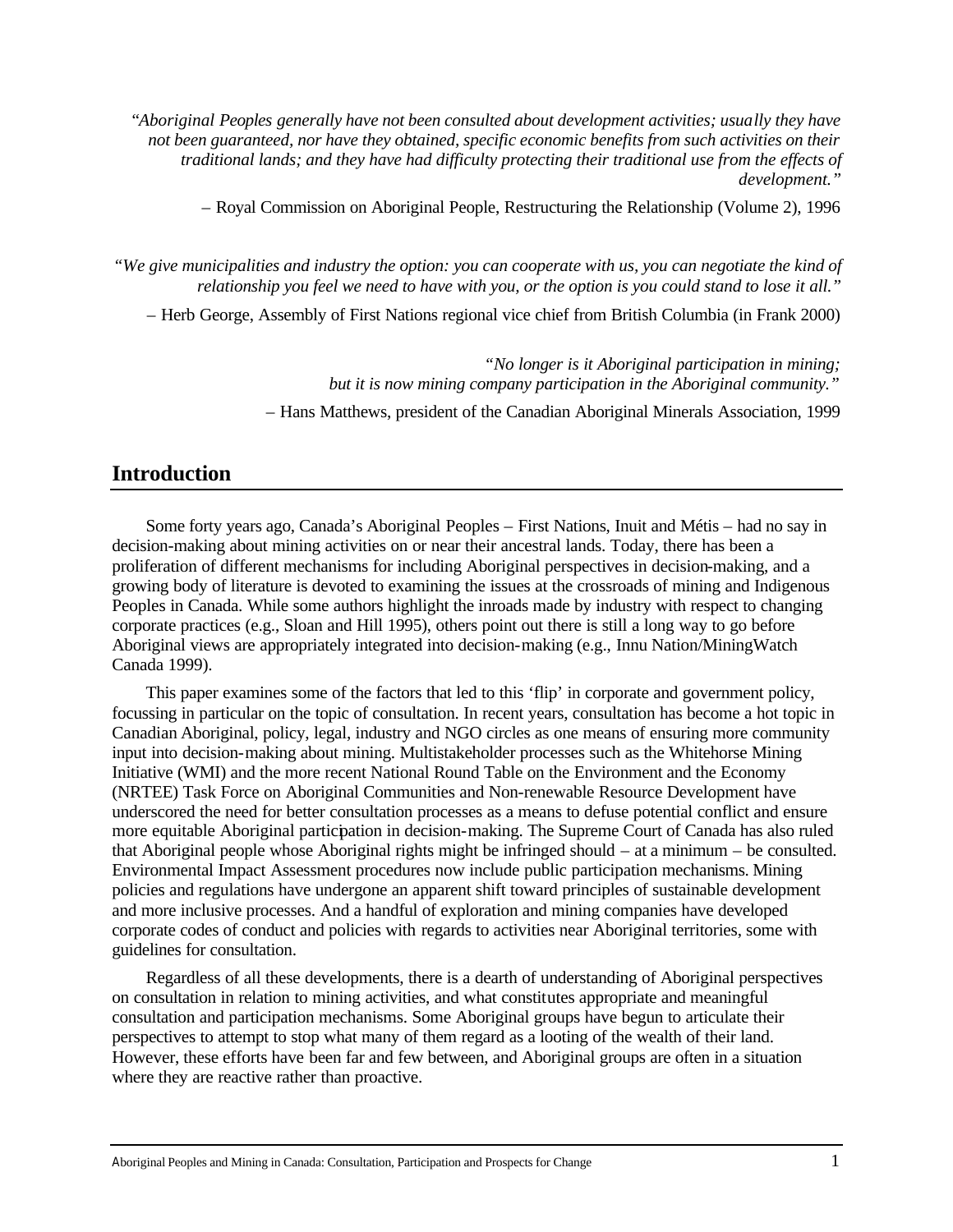This paper canvasses the existing literature on these issues – drawing in particular on Aboriginal perspectives found in the literature – as a means to provide the context for deeper discussions, dialogue and analysis. The paper is organized into three sections:

- ß Section 1 sketches the historical and current context of mining in Canada, with particular emphasis on the confluence of mining activities on or near Aboriginal lands and their socio-economic and environmental impacts. It also presents the advances Aboriginal people have made with regards to legal and constitutional recognition of their Aboriginal and Treaty rights, focusing on rights to consultation, title and management of natural resources. This sets the stage for a discussion of various Aboriginal responses to mining proposals, which range from acceptance and negotiation to 'strong resistance'.
- ß Section 2 outlines government and corporate policies and initiatives with regards to Aboriginal people and mining, providing Aboriginal and other critiques. The section also includes a 'stakeholder identification' of the major governmental, industry and civil society actors active in this area.
- ß Section 3 profiles 11 case studies, highlighting where legitimate consultation did or did not take place, and identifying elements that led to – or prevented – successful relationships.

The paper concludes with a summary of Aboriginal perspectives expressed in the literature, and identifies areas where more in-depth research is required.

# **Section 1:** *The Lay of the Land* **The Historical and Current Context of Mining in Canada, Aboriginal Land Rights and Responses to Mining**

# **Introduction: The Lay of the Land**

After a brief description of the historical and current context of mining in Canada, this section maps out the overlap of mining with ancestral lands, and describes the historical and current situation of Aboriginal rights to land and title. The major impacts of mining on Aboriginal Peoples are then described. The section closes with a loose categorization of Aboriginal responses to mining activities in Canada.

# **Mining: The Historical and Current Context in Brief**

The first prospectors and miners in North America were Aboriginal people who used various minerals for tools, weapons, art and other artifacts. According to the Assembly of First Nations (AFN),

"The First Nations …. were involved in mining development well before the Europeans arrived. In the Lake Superior area, the copper trade was already in existence 6,000 years ago. In the year 2,000 BC, Maritime First Nations inhabitants developed chert beds to make various objects, while silver in the Cobalt area was already being exploited 200 years before our time. Then came the Europeans and prospecting work began as early as 1583, near the location where Halifax now stands. The first mine developed by the Europeans was probably New Brunswick's Great Lake coalmine in 1639" (AFN 2001a).

A wide range of literature exists demonstrating the important historic role of Aboriginal participation in prospecting across Canada. Of particular note is the role of Aboriginal Peoples in gold discoveries throughout the Pacific northwest (cf., Marshall 1996; Cruikshank 1992; Vaughan 1978) and their attempt to "forcefully defend their lucrative claims through full-scale resistance." This led to the Fraser War of 1858 and the subsequent formation of Indian reserves in British Columbia (Marshall 1996).

Today, mining represents a large sector in Canada's domestic and export economy. In 2000, mining contributed \$27.97 billion to Canada's economy and generated \$49 billion in exports (approximately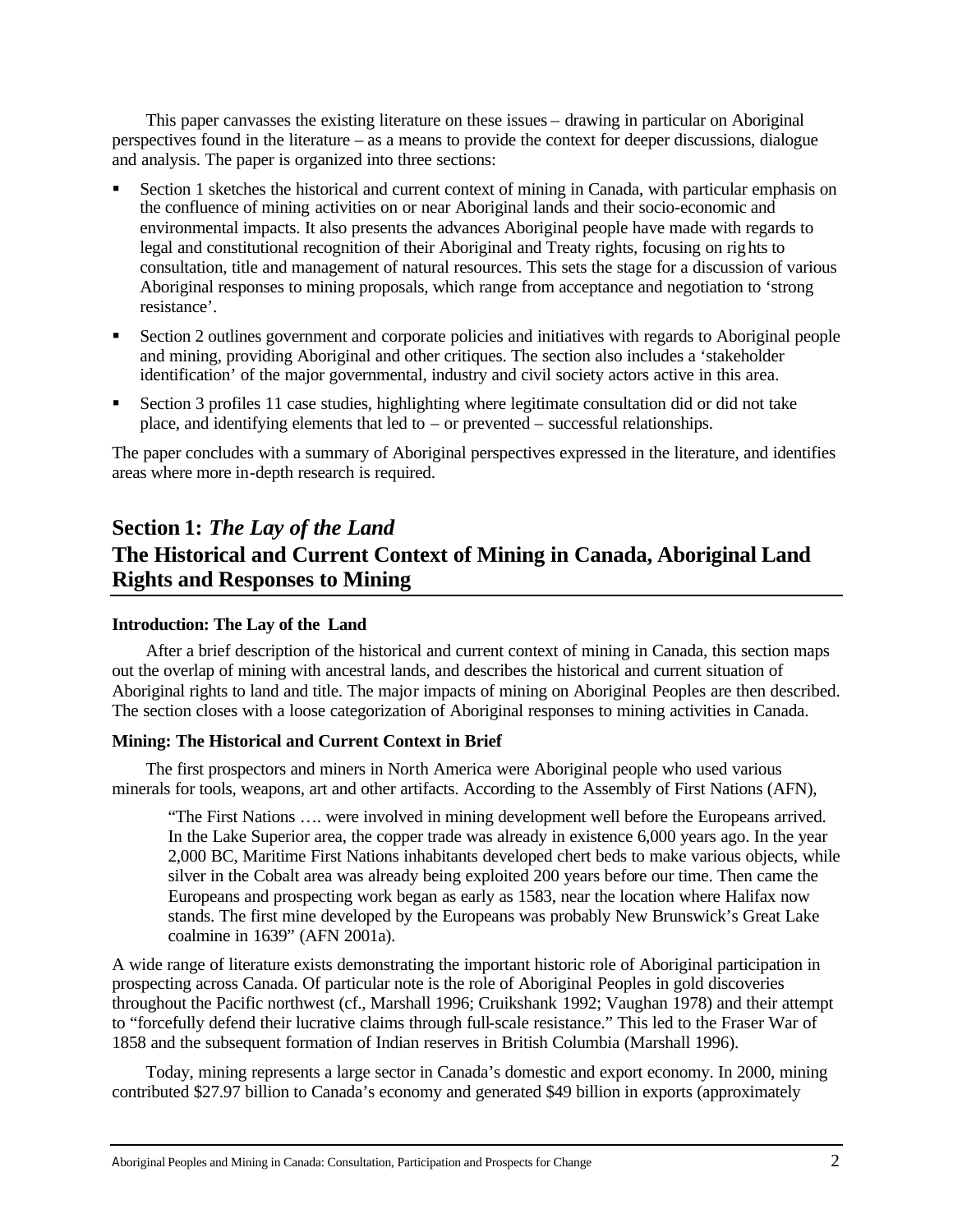12.8% of Canadian exports) of some 60 different minerals and metals (Goodale 2000) – the sector as a whole contributed 3.5% to Canada's GDP (MAC 2001a). That same year a total of 401,000 Canadians were employed by the minerals industry, with 54,000 directly employed in mining, 61,000 in smelting and refining, and 286,000 in manufacturing (MAC 2001a). There were some 235 major mines, over 3000 sand, quarry and gravel operations and over 50 non-ferrous smelters, refineries and iron plants (NRCan 2001). It is estimated that the mining of mineral resources provides the mainstay of 150 primarily remote, rural and northern communities through direct employment

Rank of Canada as world leader in the production and export of minerals and minerals products:

- ß *First* in potash and uranium
- *Second* in nickel and gypsum
- ß *Third* in titanium, zinc, asbestos cadmium and platinum group metals
- ß *Fourth* in aluminum and salt
- ß *Fifth* in gold, molybdenum, copper and lead

Source: MAC 2001a

(NRCan n.d.). In addition, "mining sector investment in both new mines and refurbishing or upgrading existing operations is larger than the capital investment by the forestry, logging and fishing industries combined. Investment in research and development…totalled \$323 million in 2000, which was five times the amount invested by the agriculture, fishing and logging sectors combined" (MAC 2001b).

According to a recent government report, Canada is currently undergoing a decrease in minerals exploration activity due, among other things, to "low commodity prices, project financing difficulties and international competition for mineral investment" (Canadian Intergovernmental Working Group on the Mineral Industry 2001). This downturn reflects international trends: worldwide exploration fell by 31% in 1998 and a further 23% in 1999, according to the Metals Economic Group (cited in Young 2001). Nonetheless, there have been pockets of increased activity, for example in Ontario (largely due to platinum and palladium exploration) and the Northwest Territories (on account of ongoing diamond exploration). Expectations are that diamonds will soon become "the most sought-after commodity in Canada," replacing base metal and precious metal exploration (Canadian Intergovernmental Working Group on the Mineral Industry 2001).

From a global perspective, in 1999 Canada attracted almost 11% of the world's largest companies' exploration budgets (Canadian Intergovernmental Working Group on the Mineral Industry 2001). There has been a small influx of foreign-owned firms into the Canadian mining industry, including Australia's Broken Hill Proprietary, Britain's Rio Tinto, and DeBeers (all active in diamond mining), and the Swedish corporation Boliden active in base metals production.

In addition, Canadian mining companies have been actively internationalising, with over 3000 foreign mineral properties in more than 100 countries worldwide. Canadian companies dominate the exploration markets of Canada, the United States, South America, Central America and Europe. As a means to counter what some fear is a trend towards international investments, several Canadian jurisdictions are actively promoting mineral exploration as a means to "keep mining in Canada." In October, 2000, a 15% non-refundable federal Investment Tax Credit for Exploration was established to enhance exploration activities in Canada, with exploration tax credits introduced in Ontario, Saskatchewan and British Columbia (industry refers to these as the "Super" Flow-Through Share) (PDAC 2001). Industry is working hard to promote these types of incentives, among other initiatives, such as lobbying for a streamlining of Canada's security commissions to enhance the process of raising risk capital in Canada.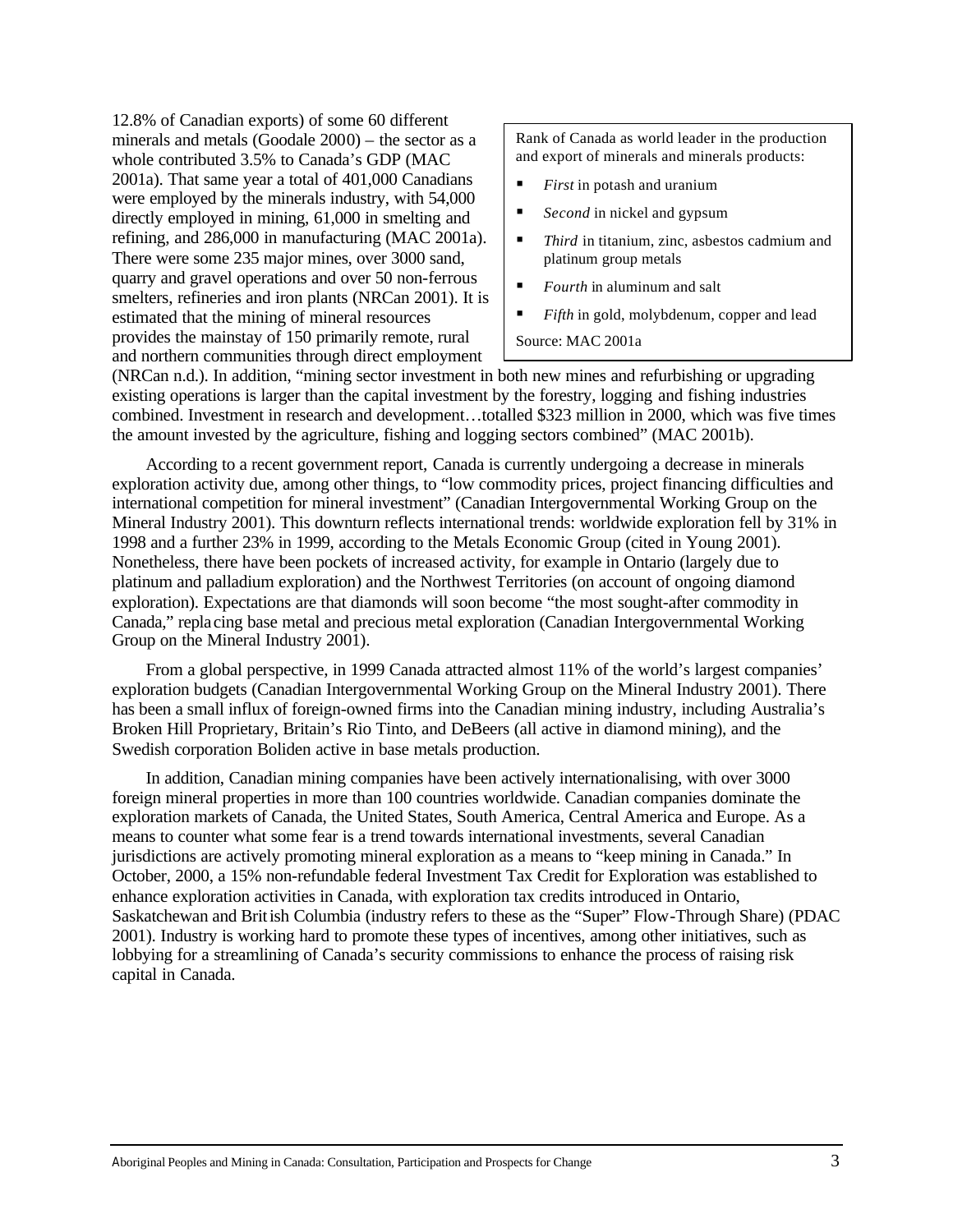### **Traditional Aboriginal Territories and Mining: Overlap and Impacts**

There is a very close correspondence between the location of Aboriginal communities, mining operations and known mineral deposits. Natural Resources Canada (NRCan) estimates that approximately 1200 Aboriginal communities are located within 200 km of mineral and metals activities (NRCan MMS

2001). According to the Assembly of First Nations (AFN), "more than 36% of First Nations communities are located less than 50 km from one of the primary mines developed in Canada" (AFN 2001a). In addition, it is estimated that there are at least 9 abandoned mines on First Nations territory, with many communities living downstream of the other approximately 10,000 "toxic orphans" that exist in the country (AFN/MiningWatch Canada 2001).

NRCan has developed a series of detailed maps showing the overlap between current mining operations and Aboriginal communities; it has also completed a web-site enabling visitors to create tailor-made maps showing, among other things, the overlap between particular types of mining and Aboriginal communities (http://mmsd1.mms.nrcan.gc.ca/maps).

# **Aboriginal Employment in Mining**

While there are no recent figures on Aboriginal employment in the mining industry, a 1998 survey completed by 53 surface and subsurface operating mines (distributed to 204 mining operations) across Canada indicated that: 18 mining operations had hired Aboriginal employees in 1997; the total number of Aboriginal employees was 422; the most frequent types of jobs filled by Aboriginal people included labourers, miners, truck drivers/equipment operators, trades and maintenance operators. These figures had increased somewhat from an earlier survey administered in 1991/1992 (IGWG 1998). A 1996 report (IGWG 1996) noted that Aboriginal employment in Canada averages 4.2%, with higher rates in Saskatchewan (5.7%), Manitoba (9.7%) NWT (28.3%) and Yukon (12.5%).

Since the industrialization of mining in Canada, Aboriginal people have had little say in decisionmaking regarding mining near or on their ancestral lands, and have borne most of the costs and received none – or only negligible – benefits. However, this situation is poised to change for a variety of reasons, perhaps most important among these the advances Aboriginal people have made with regards to the recognition of their rights to land and title, and the negotiation of comprehensive land claim agreements.

# **Aboriginal Rights and Lands in Canada: A Brief Historical Overview and Current Status**

# *Historical Overview<sup>1</sup>*

Between the 1880s and 1920s, several Indian tribes signed treaties with the Canadian head of state. Each First Nation agreed to share its land in return for benefits including small land bases (reserves), housing, medicine and education. As described by one Native leader, the perception among First Nations was that "we would allow Europeans to stay among us and use a certain amount of our land, while in our own lands we would continue to exercise our own laws and maintain our own institutions and systems of government" (Erasmus 1989). These treaties, however, did not set out any provisions for Indigenous input into decision-making about resource use. The result was that the government acted as if it owned the land covered in the treaties, and conflicts emerged over Indigenous Peoples' subsistence activities in areas outside their reserves. In the 1970s and 1980s, in the face of increasing conflicts about resource use, development pressures and the government's by then overt policies to attempt to assimilate Indigenous Peoples into the dominant society, First Nations took legal and political action to protect their rights under the treaties. Their "tenacious politics", which were rooted in the firm conviction "of the rightness of our position" (Guujaaw, pers. comm. 1999) and their "stubborn" commitment to their ancestral rights and responsibilities to the land, the animals and future generations (Erasmus 1989) eventually led to Canada's highest court recognizing the existence of continuing Aboriginal rights and title to land, irrespective of whether formal treaties had been signed. This 1973 decision paved the way for the recognition and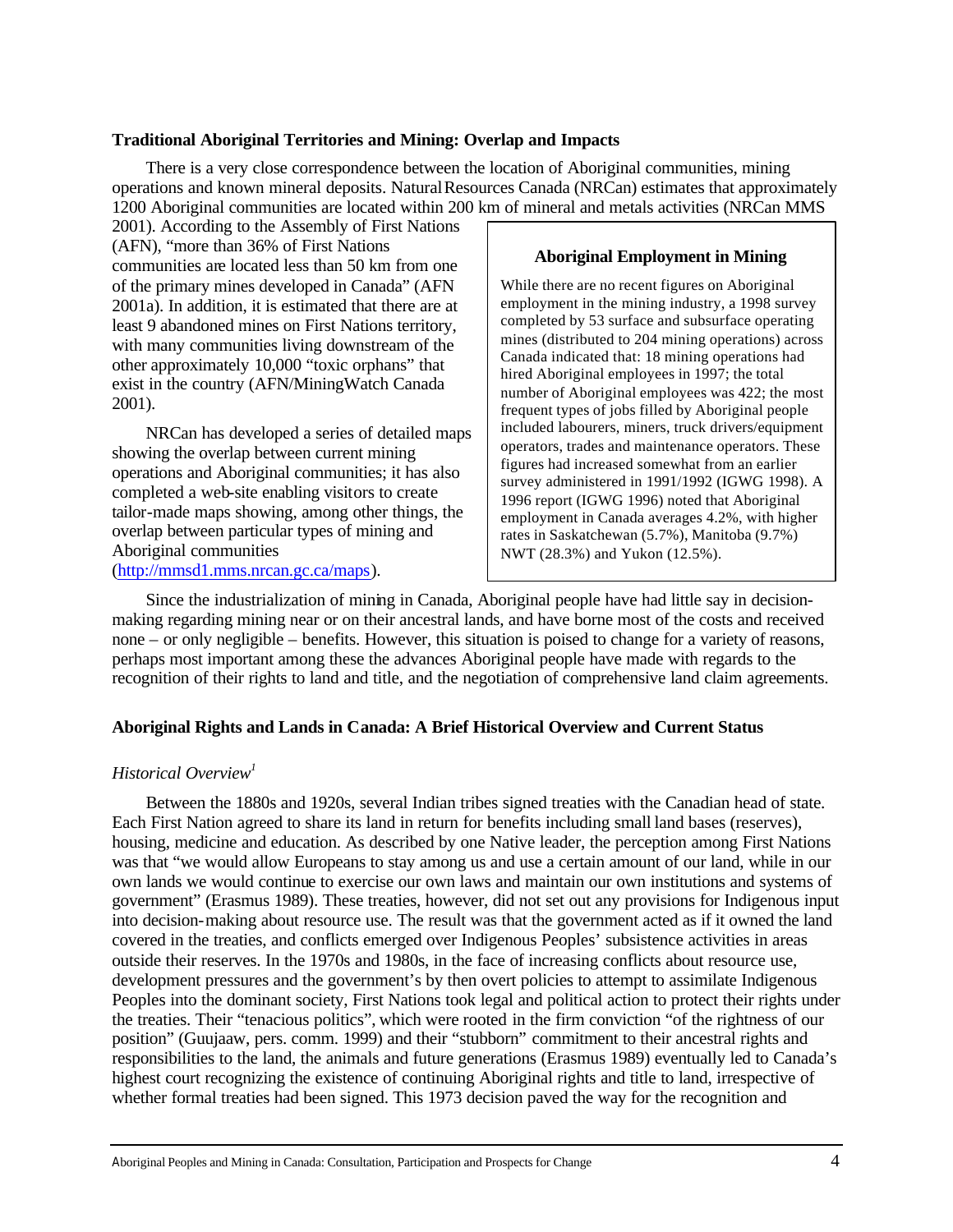affirmation of existing Aboriginal rights in the 1982 Canadian Constitution, and the negotiation of compensation for the inadequate implementation of treaties.

In other parts of Canada, however, treaties were not signed. Indigenous Peoples living in these areas therefore had additional challenges in their relationship with the government. One exception was people living in Canada's far North, who came into contact with the Europeans fairly recently, and were left relatively free to carry out their traditional lifestyles (Ittinuar 1985). It was not until the 1970s, and under the pressure of large-scale development, that they too felt the need to take action to protect their homeland and traditional way of life.

The result was the negotiation of comprehensive land claims, a process largely made possible by the legal and constitutional recognition of Aboriginal rights. In comprehensive land claims, negotiations take place between the government and Indigenous Peoples who have not entered into treaties, but can show traditional occupancy and use of specific areas and continuation of that use. Outcomes of comprehensive land claims can include financial compensation, a negotiated land base, provisions for self-government (for example the Nunavut [1993] and Nisga'a [1998] claims), protection for traditional resource use, the establishment of regional co-management bodies to manage resources and plan development, and the identification of sections of land in which the land claims beneficiaries have ownership over subsurface rights. While land claims vary in approach, every agreement has provisions regarding benefits from mineral development, with some – such as the Inuvialuit and Nunavut agreements – explicitly requiring the negotiation of impact benefit or participation agreements (Keeping 1999/2000). Since the first such agreement was signed in 1975 (the James Bay Northern Quebec Agreement), 14 comprehensive land claim agreements have been settled. In the future, the number of claims is expected to increase exponentially, particularly in British Columbia (CER&CN 1998).<sup>2</sup>

### *Current context*

Currently, there are four categories of Aboriginal lands in Canada. Alex Ker identifies these as:

- "a) *Reserve Land:* lands set aside for the exclusive use and benefit of Indian Bands, for the most part pursuant to historic treaty making processes, and in some cases under executive order  $(i.e. government order)<sup>3</sup>$
- b) *Provincial and Federal Crown Land:* lands held by the Crown in right of Canada or a province, where title is clear and unencumbered by Aboriginal titles and rights.
- c) *Settlement Lands:* lands where issues of Aboriginal title and rights have been settled through modern treaty making processes, and associated comprehensive land claim settlement agreements.
- d) *Un-ceded Aboriginal Lands:* lands where Aboriginal title and rights have not been settled either pursuant to historic or modern treaty making processes" (Ker 1996: 3).

It is important to point out that the lands Ker describes in d) as "un-ceded" frequently include lands described in b) as "Crown Land". Ker errs in describing Crown Land as being "unencumbered by Aboriginal titles and rights" since historic treaties typically guaranteed the Aboriginal right to engage in harvesting and other economic activities off-reserve on Crown Lands. Recent court decisions have made clear the federal government's fiduciary responsibility to safeguard lands outside Reserves upon which Aboriginal Peoples depend for subsistence.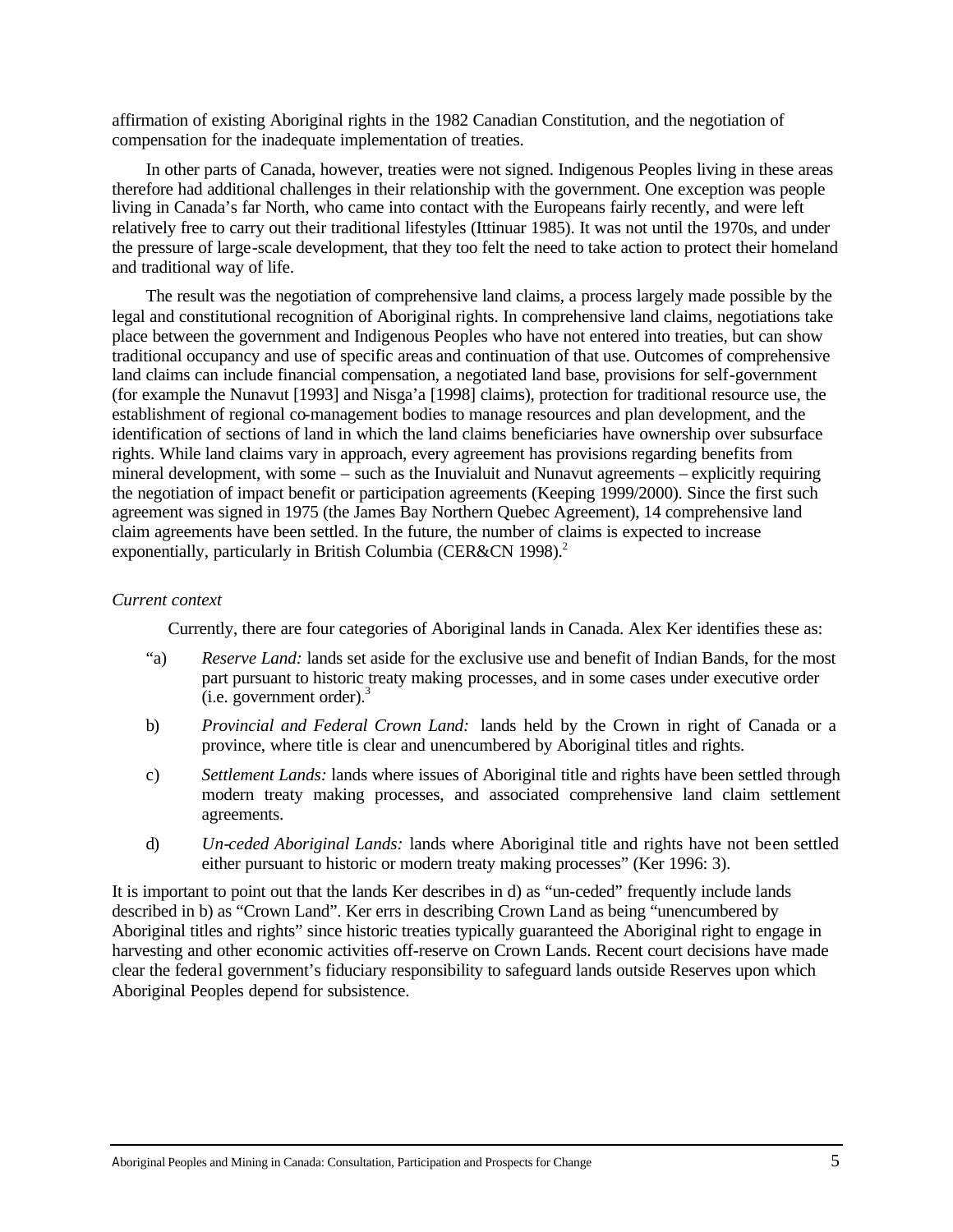### **Aboriginal Peoples and Lands in Canada: Some Facts**

*Peoples (according to 1996 Census)\**

- Total reported Aboriginal population: 799, 010
	- # of North American Indians: 55,4000 (2/3 of Aboriginal Population)
	- # of Métis: 210,000 (1/4 of Aboriginal population)
	- # of Inuit: 41,000 (1 in 20 people of Aboriginal population)
	- # of people reporting they belonged to more than one Aboriginal group: 6,400
	- % of Canadian population: 3%
	- Provinces with highest Aboriginal population: Ontario, British Columbia and Manitoba
	- Highest concentration of Aboriginal population: Northwest Territories, 62% of population.
	- # of Aboriginal people living on-reserve: 3 of every 10
	- % of Aboriginal people living in isolated communities off-reserve: 20%
	- # of Aboriginal people living in census metropolitan areas: 3 of every 10
	- Average age of Aboriginal population: 25.l5 years, 10 years younger than general population
	- % of Aboriginal population under 15: 35% (20% in general population)
	- % of children under 15 living with a single parent: 32%
	- % of Aboriginal population 65 and over: 4% (12% in general population)
	- % of Aboriginal population with an Aboriginal language as a mother tongue: 25%, 15% who speak it at home

### *First Nations (as of December 31, 1998):\*\**

- % of First Nations living on reserve or Crown land: 58%
- % of First Nations living off-reserve: 42%
- Expected population by 2010: 822,200
- Number of Bands: 609 (633 if include 24 First Nations not recognized by the Department of Indian and Northern Affairs)

#### *Lands*

- # of settled comprehensive land claim agreements since 1973 (as of April 2, 2001)\*\*\*: 14
- # of specific claims settled (as of September 15, 2001)\*\*\*: 229, with compensation of \$1.2 billion

### **Sources:**

- \*Statistics Canada (1996).
- \*\* DIAND (2000).

\*\*\*John Day (Pers.Comm., 2001).

### *Legal Issues: Aboriginal Land Title and Rights*

The legal position of Aboriginal Peoples in Canada with regard to land title is predicated on the fact that Aboriginal Peoples, organised in communities, societies, nations and confederacies, occupied, used and governed the lands, waters and resources of North America before European colonisation. Recognition of this use, occupancy and government is variously expressed as "Aboriginal title", "Indian title", "Aboriginal land rights", or "Indian interest". Aboriginal Peoples and the Canadian judicial system argue that Aboriginal land rights are unique, or *sui generis*, and cannot be compared with Canadian property or real estate law. They include specific rights such as the use of natural resources (including, but not restricted to, hunting and fishing) both on- and off-Reserve, collective ownership of Reserve lands and other lands to which title is transferred under modern treaties and land claims settlements, language, culture, and self-government (Aronson 1997). In general, Aboriginal rights are set out and defined either in the Constitution Act of 1982, the Indian Act or, most prevalently, in case law.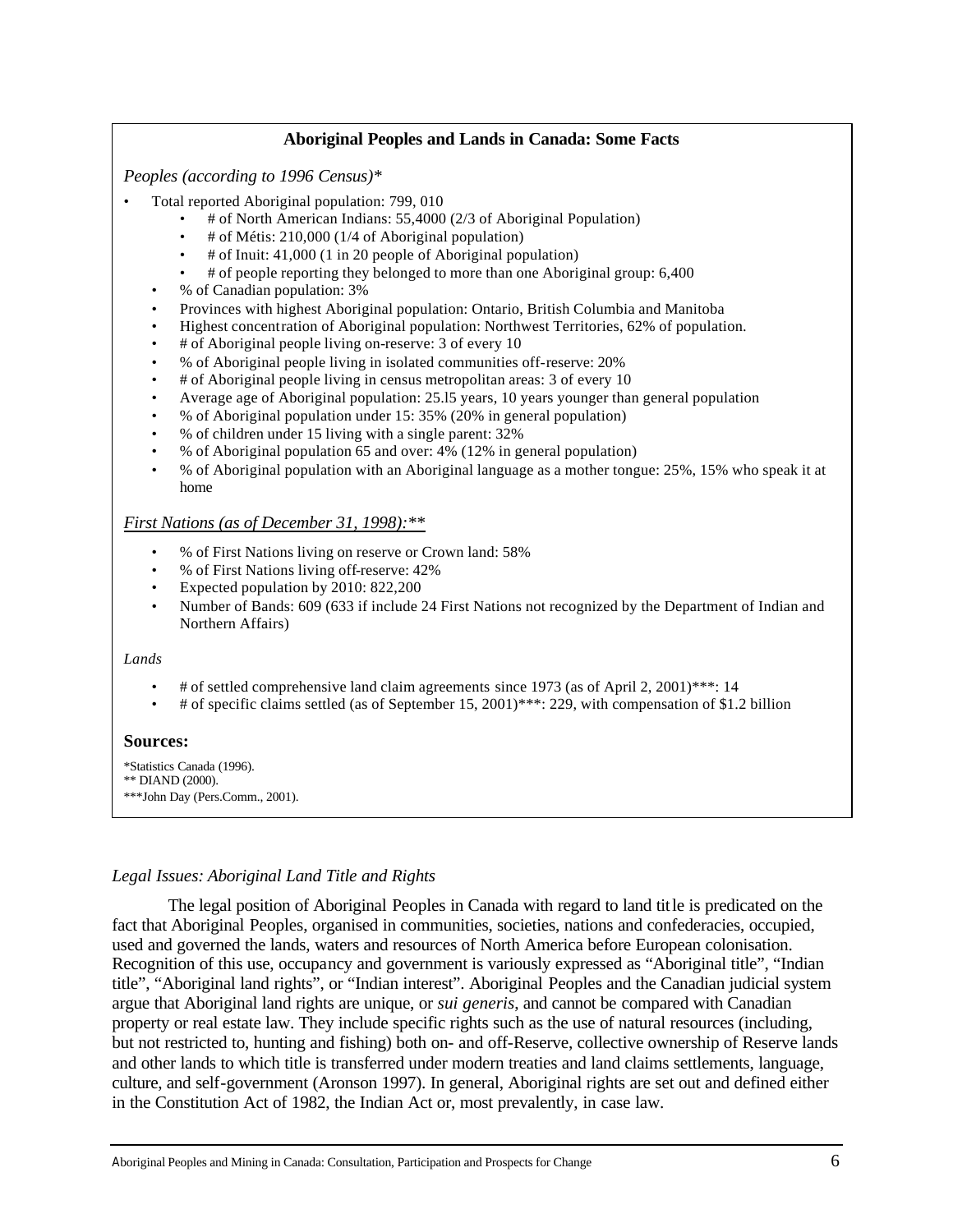### **Canadian Case Law related to Aboriginal Rights and Consultation**

Since the enshrinement of Aboriginal rights in the Canadian Constitution of 1982, several Supreme Court decisions have been made to clarify the nature and scope of Aboriginal rights, and outline the Crown's requirements with regards to consulting Aboriginal Peoples on actions that might infringe on their rights.

In the 1990 decision *Sparrow v. The Queen*, the Supreme Court ruled that Aboriginal people have an inherent right to harvest resources for subsistence, and that Section 35(1) of the Constitution Act of 1982 must be read broadly and in favour of Aboriginal Peoples (Meyers 2000: 10). Peter Usher (1991) argues that the *Sparrow* decision calls for the involvement of Aboriginal Peoples in regulation of natural resources management. But, he notes, "recalcitrant administrations may resort to only nominal, or even underhanded forms of consultation with Aboriginal communities in attempting to justify their regulations" (Usher 1991).

The *Sparrow* decision outlines what has become known as "The Sparrow Test" for infringement of Aboriginal rights and consultation:

# **Excerpt from Canadian Constitution Act, 1982**

**35.** (1) The existing aboriginal and treaty rights of the aboriginal Peoples of Canada are hereby recognized and affirmed.

(2) In this Act, "aboriginal Peoples of Canada" includes the Indian, Inuit, and Métis Peoples of Canada.

(3) For greater certainty, in subsection (1) "treaty rights" includes rights that now exist by way of land claims agreements or may be so acquired.

(4) Notwithstanding any other provision of this Act, the aboriginal and treaty rights referred to in subsection (1) are guaranteed equally to male and female persons.

"*Within the analysis of justification*, there

are further questions to be addressed, depending on the circumstances of the inquiry. These include the questions of whether there has been *as little infringement as possible* in order to effect the desired result; whether, in a situation of expropriation, fair compensation is available; and, *whether the aboriginal group in question has been consulted with respect to the conservation measures being implemented*" (Sparrow, p.1119, f-g, emphasis added).

In short, the Crown would have to consult with First Nations in respect of any proposed infringement on Aboriginal rights, "if it was to satisfy its fiduciary obligations and protect the honour of the Crown" (Woodward and Janes 1999).

The 1997 *Delgamuukw* decision further defines requirements for consultation, particularly in relation to infringement on Aboriginal title. *Delgamuukw*notes that Aboriginal title refers to Aboriginal use and occupancy of the land prior to assertions of British (and later, Canadian) sovereignty and confers a present right to the land itself. Further, Aboriginal title encompasses the right to exclusive use and occupation of the land; it is a communal right protected by the Canadian Constitution that is inalienable and cannot be transferred, sold or surrendered to anyone other than the Crown. *Delgamuukw* recognizes that Aboriginal people can choose to what uses the land can be put, including modern uses of the land, as long as these uses are not "irreconcilable with the nature of the occupation of that land and the relationship that the particular group has had with the land which together have given rise to aboriginal title in the first place" (paragraph 128). The decision specifies that Aboriginal title "encompass[es] mineral rights, and lands held pursuant to aboriginal title should be capable of exploitation" (paragraph 122). Another innovative aspect of the decision is that it affirms the legal validity of oral histories and traditional knowledge in establishing past occupancy (Meyers 2000: 15-21).

It should be noted, however, that in *Delgamuukw* recognition of Aboriginal title and rights is not equivalent to recognition of sovereignty as it exists in international law (McKenzie in AFN/MiningWatch Canada 2001: 11), and that the provincial and federal governments have a limited right to infringe in Aboriginal rights that exist on  $\tilde{C}$ rown lands.<sup>4</sup> This infringement right is subject to a two-pronged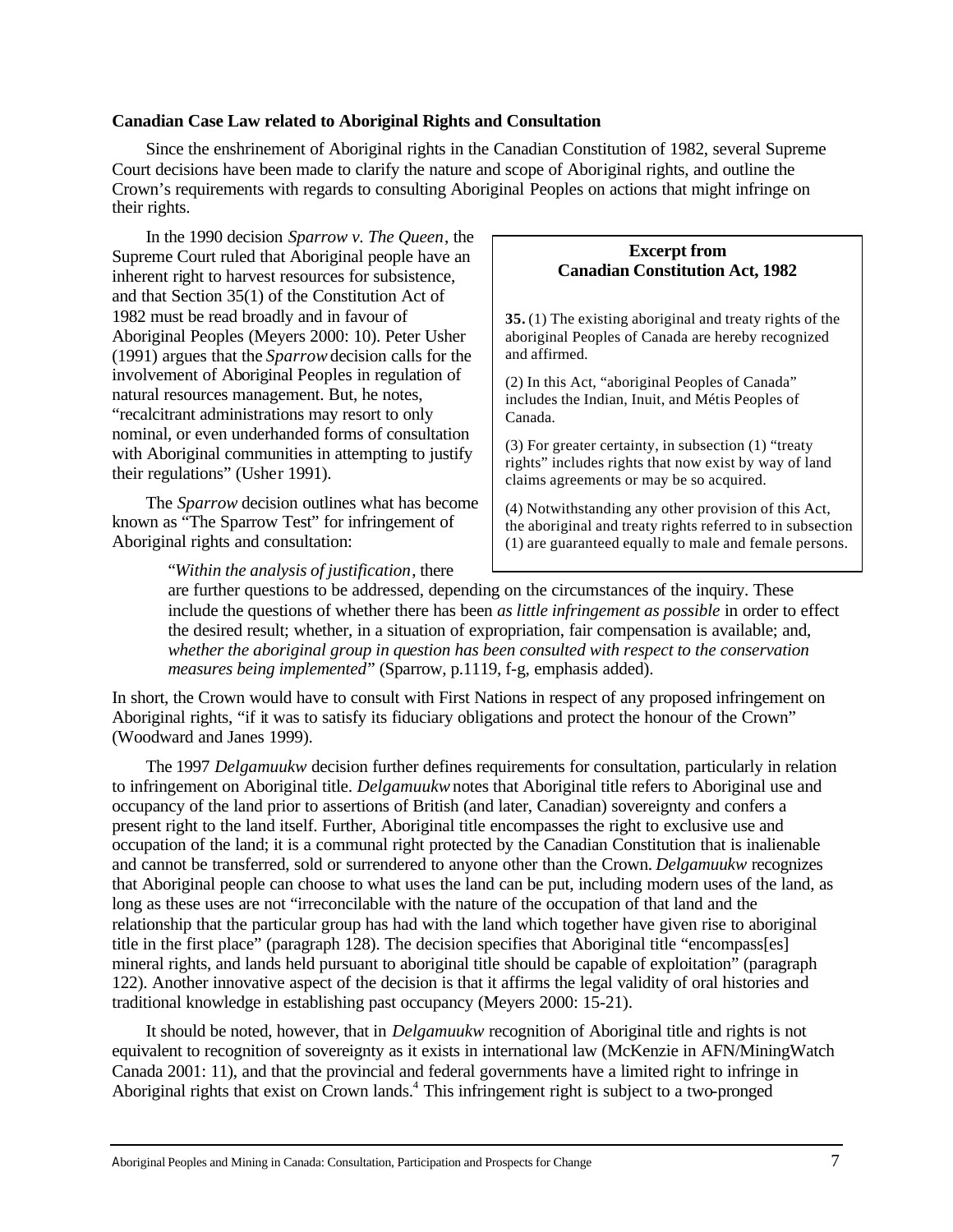justification test: 1) that it be "in furtherance of a legislative objective that is compelling and substantial" (par. 161) and 2) that it be "consistent with the fiduciary relationship between the Crown and aboriginal Peoples demands…[and] that aboriginal Peoples interests be placed first" (par. 162). With regards to the first prong, Chief Justice Lamer notes compelling and substantial legislative objectives for infringement "can be traced to the reconciliation of the prior occupation of North America by aboriginal Peoples with the assertion of Crown sovereignty" in which Aboriginal Peoples are – as was outlined in the *Gladstone* decision – part of a "broader social, political and economic community" (par 165). He adds

"In my opinion, the development of agriculture, forestry, mining, and hydroelectric power, the general economic development of the interior of British Columbia, protection of the environment or endangered species, the building of infrastructure and the settlement of foreign populations to support those aims are the kinds of objectives consistent with this purpose and, in principle, can justify the infringement of aboriginal title" (par 165).

With regards to the second prong, Chief Justice Lamer explains that because of the special nature of Aboriginal title – it encompasses the right to exclusive use and occupation of land, the right to choose to what uses the land can be put, and has an inescapable economic component – infringement can take place only if the community is consulted, and if it is appropriately compensated. Paragraph 168 states "there is always a duty of consultation" in decisions regarding potential infringements of Aboriginal title, and outlines the various levels at which consultation could occur, noting that in some cases there cannot be infringement of Aboriginal rights without the full consent of an Aboriginal nation:

*"...Things are moving largely in the direction of First Nations, and when we are talking about consultation it is probably the most potent weapon that First Nations have to control – pending the confirmation of title – to control development in your territory, that you're unhappy with what's taking place notwithstanding your outstanding title claims."*

> – Jeff Rath, March 1999 (emphasis added)

"There is always a duty of consultation. Whether the aboriginal group has been consulted is relevant to determining whether the infringement of aboriginal title is justified, in the same way that the Crown's failure to consult an aboriginal group with respect to the terms by which reserve land is leased may breach its fiduciary duty at common law: *Guerin*. **The nature and scope of the duty of consultation will vary with the circumstances**. In occasional cases, when the breach is less serious or relatively minor, it will be no more than a duty to discuss important decisions that will be taken with respect to lands held pursuant to aboriginal title. **Of course, even in these rare cases when the minimum acceptable standard is consultation, this consultation must be in good faith, and with the intention of substantially addressing the concerns of the aboriginal people whose lands are at issue. In most cases, it will be significantly deeper than mere consultation. Some cases may even require the full consent of an aboriginal nation, particularly when provinces enact hunting and fishing regulations in relation to aboriginal lands**." (par 168, emphasis added).

As in *Sparrow*, the decision also specifies that fair compensation must be paid in the case of infringement and that the amount "will vary with the nature of the particular aboriginal title affected and with the nature of the severity of the infringement and the extent to which aboriginal interests were accommodated" (par 169).

In light of the advances in domestic law and the rhetoric from Canadian leaders about recognition of Aboriginal rights to territory and self-government, it is somewhat surprising that Canada has not ratified the International Labour Organisation's Convention on "Indigenous and Tribal Peoples Convention, 1989 (ILO Convention #169).<sup>5</sup> Article 14 of the Convention explicitly recognises "the rights of ownership and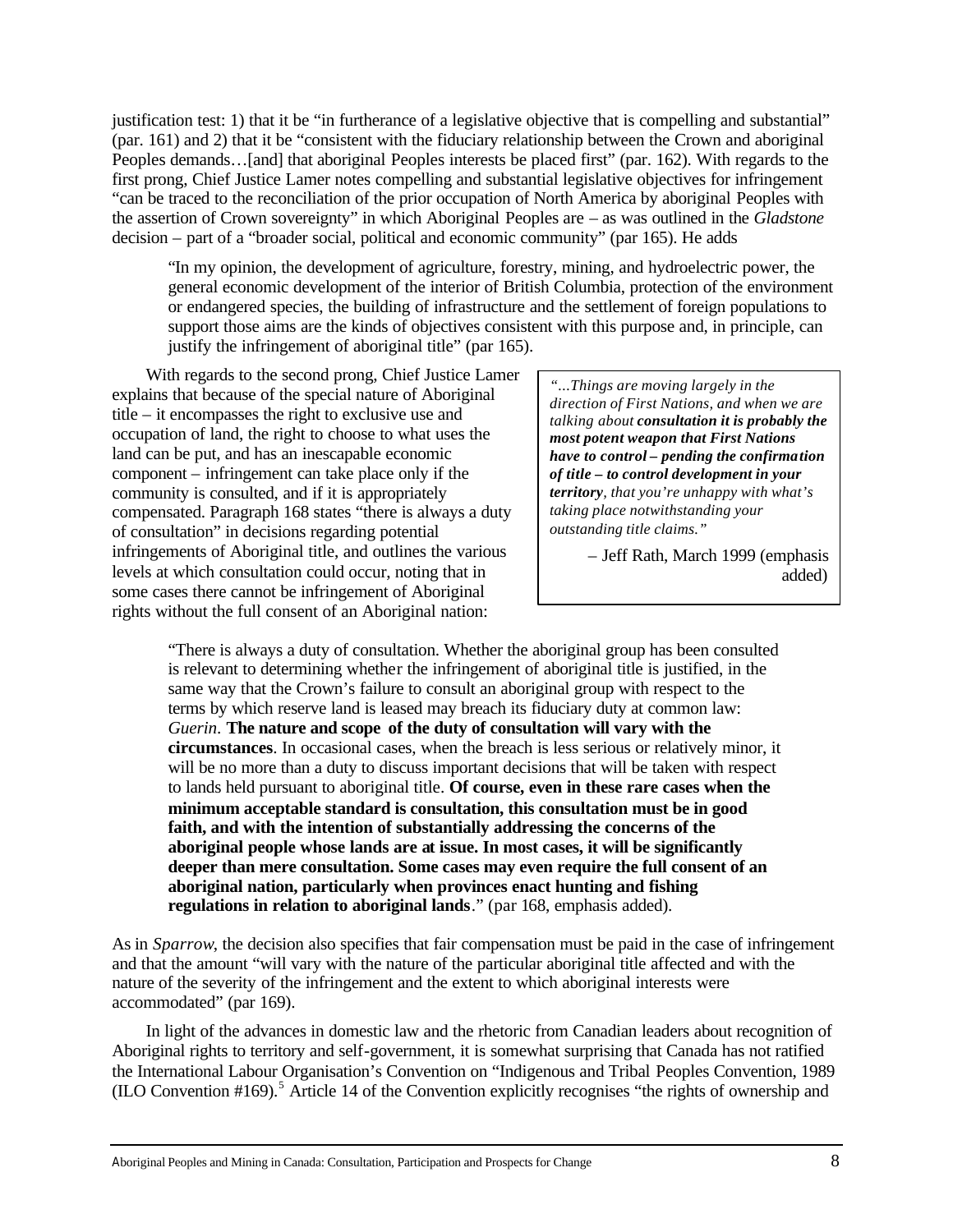possession of the [Aboriginal] Peoples over the lands which they traditionally occupy [sic]…", including not only lands which they exclusively occupy today, but "in appropriate cases", all lands to which they have traditionally had access for their subsistence and traditional activities (what constitutes "appropriate cases" is not defined). In addition, the Convention clearly outlines Indigenous rights with regards to consultation. Reasons for Canada's failure to ratify ILO Convention #169 are not clear.

### *Implications for Aboriginal Peoples and the Mining Industry*

The implications of *Delgamuukw* for Aboriginal Peoples are huge. The Algonquin Nation Secretariat (1999), for example, has argued that Canada's 1986 Comprehensive Claims policy should be revised in light of *Delgamuukw*, as – among other things – the policy does not recognize the existence of Aboriginal title or Aboriginal ownership of surface and sub-surface resources, and caps potential resource revenuesharing arrangements.

The decision will also likely lead to the re-opening and re-negotiation of past Treaties in order for Aboriginal groups to negotiate stronger settlement packages. As one First Nations lawyer has noted, a strong interpretation of *Delgamuukw* leads to the conclusion that "we have jurisdiction if we have title; we have management rights over our lands" and this can lead to future economic development that lessens First Nations dependency on the government and increases self-determination (Hanna 1999).

Bruce McKnight, Executive Director of the British Columbia and Yukon Chamber of Mines, speculates that as a result of claims uncertainties and throughout the negotiation processes, mineral investments will likely decrease, but these will likely pick up when Treaty processes are completed as Aboriginal governments "are likely to be more pre-disposed towards mining as a means of economic development, than some of the Provincial or Federal regimes" (McKnight 1998).

Overall, then, the body of court rulings on Aboriginal title means that at minimum, Canadian industry and governments should engage in meaningful consultation with Aboriginal communities who traditionally or presently occupy land upon which mineral development is proposed, in order to minimise downstream conflicts, and in that in many instances, such consultation is a legal obligation.

However, it should be noted that while Crown policy often requires private companies to consult with affected Aboriginal communities, the courts have been inconsistent with regards to whether consultations by private companies can fill the Crown's obligations. According to Macklem (1999), "The duty [to consult] ought to extend to govern actions by third parties exercising authority delegated to them by sate action…However, governments should retain an overseeing role in relation to such an obligation; delegation of the duty should occur only insofar as the government retains supervisory responsibility over fulfilment of the delegated responsibility." The question of roles and responsibilities is key in current conflicts around – and approaches to – consultation.

#### **Impacts**

Much literature has highlighted the potential environmental and socio-economic impacts of mining in Canada (Chart 1 summarizes some of these impacts at each mine development stage). These range from broad treatments, such as MiningWatch Canada's (2001) detailed community primer entitled "Mining in Remote Areas: Issues and Impacts", to narrower examinations, such as The Yukon Conservation Society's (Cleghorn et al. 2001) recent booklet on the issues surrounding women and mining activities in the Yukon. In addition, a number of studies are taking place to examine some of the cumulative effects of mining and other development, such as those under the West Kitikmeot/Slave Study  $(WKSS)^6$ 

However, even the broadest treatments of the impacts of mining in Canada note there are specific impacts related particularly to Aboriginal communities. This stems from the strong links Aboriginal communities have historically had with the land. Research has shown that contrary to the widely held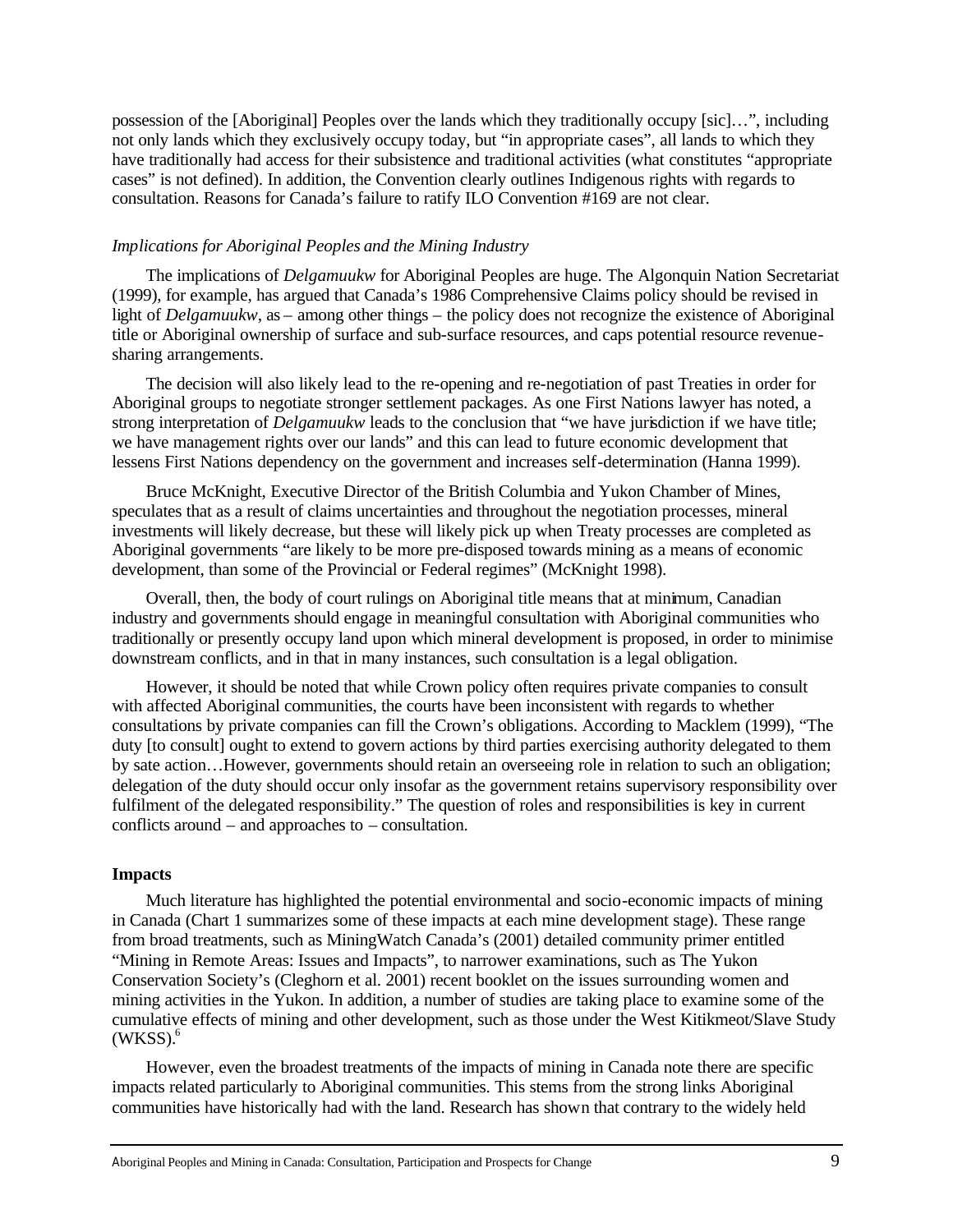myth that the pre-Columbian landscape of North America was "pristine" or untouched by humans, the relationship of Aboriginal Peoples to natural resources on this continent was overtly managerial (Notzke 1994: 1; Swezey and Heizer 1993:300). Moreover, the relationship to the land that evolved over thousands of years means, as the Royal Commission on Aboriginal Peoples puts it, that:

Land is absolutely fundamental to Aboriginal identity... land is reflected in the language, culture and spiritual values of all Aboriginal Peoples. Aboriginal concepts of territory, property and tenure, of resource management and ecological knowledge may differ profoundly from those of other Canadians, but they are no less entitled to respect (RCAP (2) 1996).

In light of the importance of land to the cultural identity of Aboriginal communities, the potential socioeconomic and environmental impacts of mining are particularly devastating.

Despite this, it is critical to note that many Aboriginal people look to mining as a potential driver of economic development in their communities. In Canada, Aboriginal communities have extremely high rates of unemployment, with fluctuations between 80 and 90%. At the same time, their populations are among the fastest growing and youngest: more than 53% of First Nations members are under 25 years old (AFN 2001a). Consequently, mining developments are often seen as a mixed blessing in these communities: on the one hand they provide opportunities for income generation, but on the other hand they can have impacts that will affect many generations to come.

In order to understand the responses of Aboriginal communities to mining development, it is important to get a sense of some of the major impacts.

### *General*

In general, the socio-economic impacts of mining need be assessed in the context of cultural erosion, weakened social structures, endemic poverty, and other social problems common to Aboriginal Peoples in Canada as a result of colonisation.<sup>7</sup> Environmental impacts will in most cases cause or exacerbate these socio-economic difficulties. If a mine, for example, causes traditional economic opportunities to be displaced by opportunities for wage labour and royalties, this must be evaluated in the broader context of the steady erosion of traditional cultural values and opportunities since European contact.

*"Our Peoples are still being harassed by the Province when we attempt to exercise our treaty right to hunt. As if this wasn't enough of a problem, we can't hunt where we used to hunt because there are coal plants, coal mines, gas wells and oil refineries, pulp and paper mills, tar pits, timber roads and waste disposal sites along with polluting fumes over our traditional hunting grounds. There are fewer animals. And those we find are sickly. There are lakes and rivers that no longer have fish or the fish are poisonous."*

– Confederacy of Treaty Six First Nations, 2000

# *Economic*

Economic impacts of mineral development can be positive and also negative for Aboriginal communities, and can differentially affect community members. Positive impacts include royalties from mineral extraction, wages from employment in the mining operation or in sub-sector industries servicing the mine and its employees, and trust funds established through Impact Benefit Agreements negotiated with the companies. However, these benefits may not be equitably distributed through local communities. As well, communities often have higher expectations regarding the potential economic development and employment than is delivered by resource companies. Negative impacts can include the disruption of preexisting income-generating activities such as trapping or tourism operations, and non-income generating, yet economically important activities such as subsistence hunting and gathering.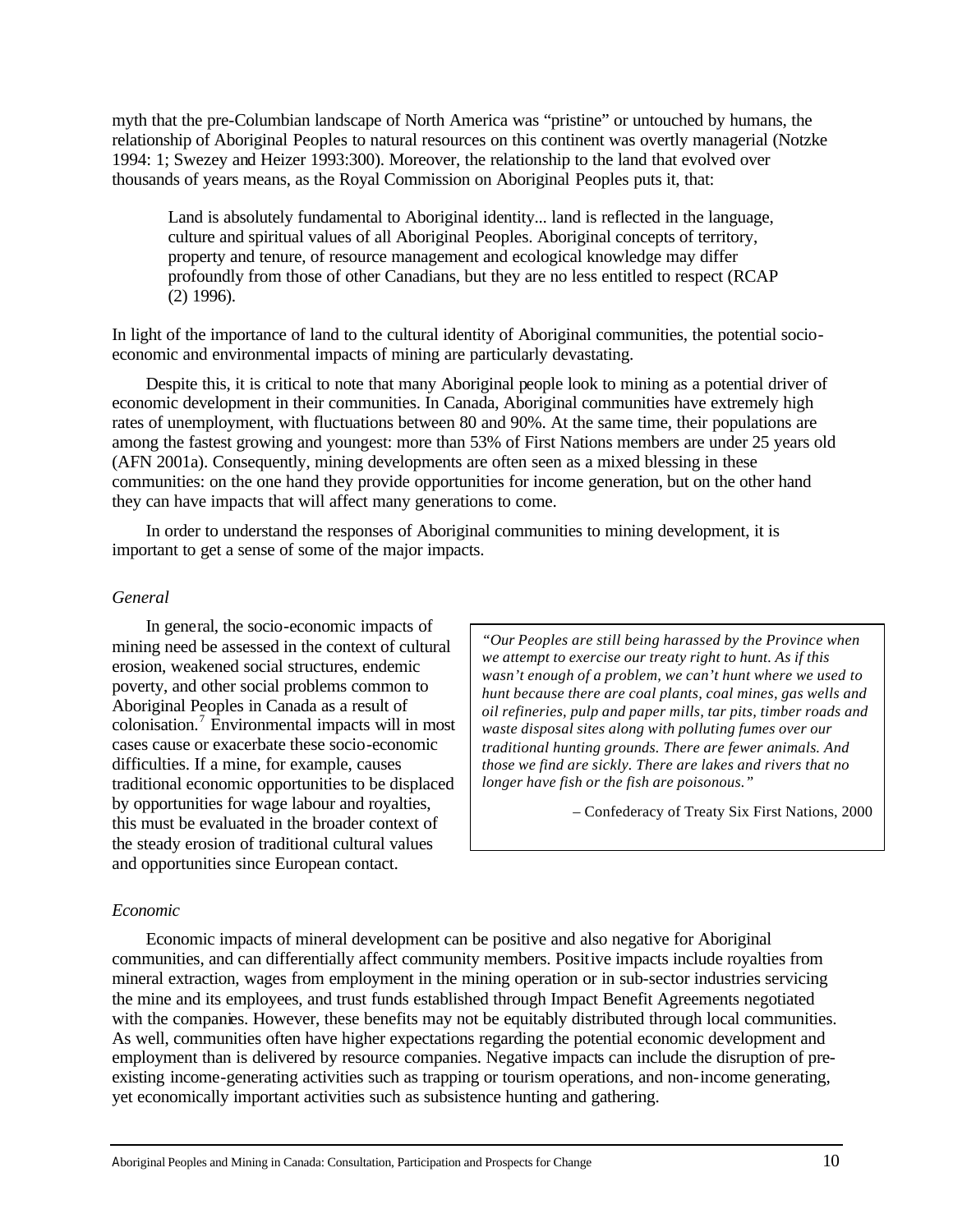### *Social, Cultural and Spiritual*

#### *Culture and Economics*

The culture, economics and spirituality of Aboriginal communities are closely intertwined. Systems for wealth redistribution such as the Potlatch ceremonies of the northwest coast of North America clearly play a combination of roles (Lee 1992). In this sense, serious alterations of local economics, even if they are mostly positive (i.e., result in greater average wealth in the community), can simultaneously cause cultural dislocations.

In general, the destruction of the environment is a serious affront to Aboriginal cultures with a strong sense of responsibility to the natural world (Callicott 1989). This is borne out by the remarkable consistency with which Aboriginal Peoples express a central concern about the environmental impacts of proposed developments. It also serves as an albeit tenuous basis for alliances between Aboriginal groups and environmental Civil Society Organizations (CSOs) in countering resource corporations.<sup>8</sup>

### *Access to the Land*

Impeded access to traditional lands resulting from mineral developments can have a subtle, but important impact on Aboriginal cultures in that it goes to the heart of their identity as Peoples. The displacement of Aboriginal Peoples from their traditional lands is a significant causal factor in a myriad of social problems including alcoholism, suicide and interpersonal violence.

### *Sacred Sites*

Mineral exploration and development is often conducted without regard for the possible existence of sites held to be sacred by Aboriginal Peoples. These may include burial grounds, sites of worship, or areas with special significance in spiritual belief systems. When sacred sites are disrupted or otherwise profaned local people suffer emotionally and spiritually, and are likely to adopt a hostile position toward resource companies. This was a key factor in the enmity between the Innu Nation and Diamond Fields Resources in the "Voisey's Bay" area.

### *Health*

In addition to health impacts on local populations as a result of contamination of air and water by the mining process, numerous other impacts may result from mining development including: increased rates of alcoholism and sexually-transmitted diseases as a result of in-migration of miners from outside the area; increased levels of family violence due to changes in the socio-economic structure of the community; and decreased access to country foods (e.g., wild meat) as a result of ecological degradation and an increase in conflicting human activities in traditional harvesting areas. These issues are addressed in great detail by the North-Slave Métis Alliance (2000) in their report *Can't Live Without Work*.

### *Gender*

Whiteman and Blacklock (2000) suggest that the differential impacts of mining operations on women fall under three broad categories: a) health and well-being; b) women's work/traditional roles; and c) gender inequalities in the economic benefits of mining activities. To these impacts might be added changes in relative political power resulting from both c) and from the practice of companies entering into negotiations with Aboriginal communities through the Indian Act-mandated (and often male -dominated) Band Council structure. Such concerns have led the International Development Research Centre to call for more mining-related research in the areas of employment and impacts on family roles (IDRC 2000a, 2000b).

Prior to European contact, women wielded significant political power in many Aboriginal tribes. For example, in the traditions of the Haudenosaunee (Iroquois) Confederacy, women have specia l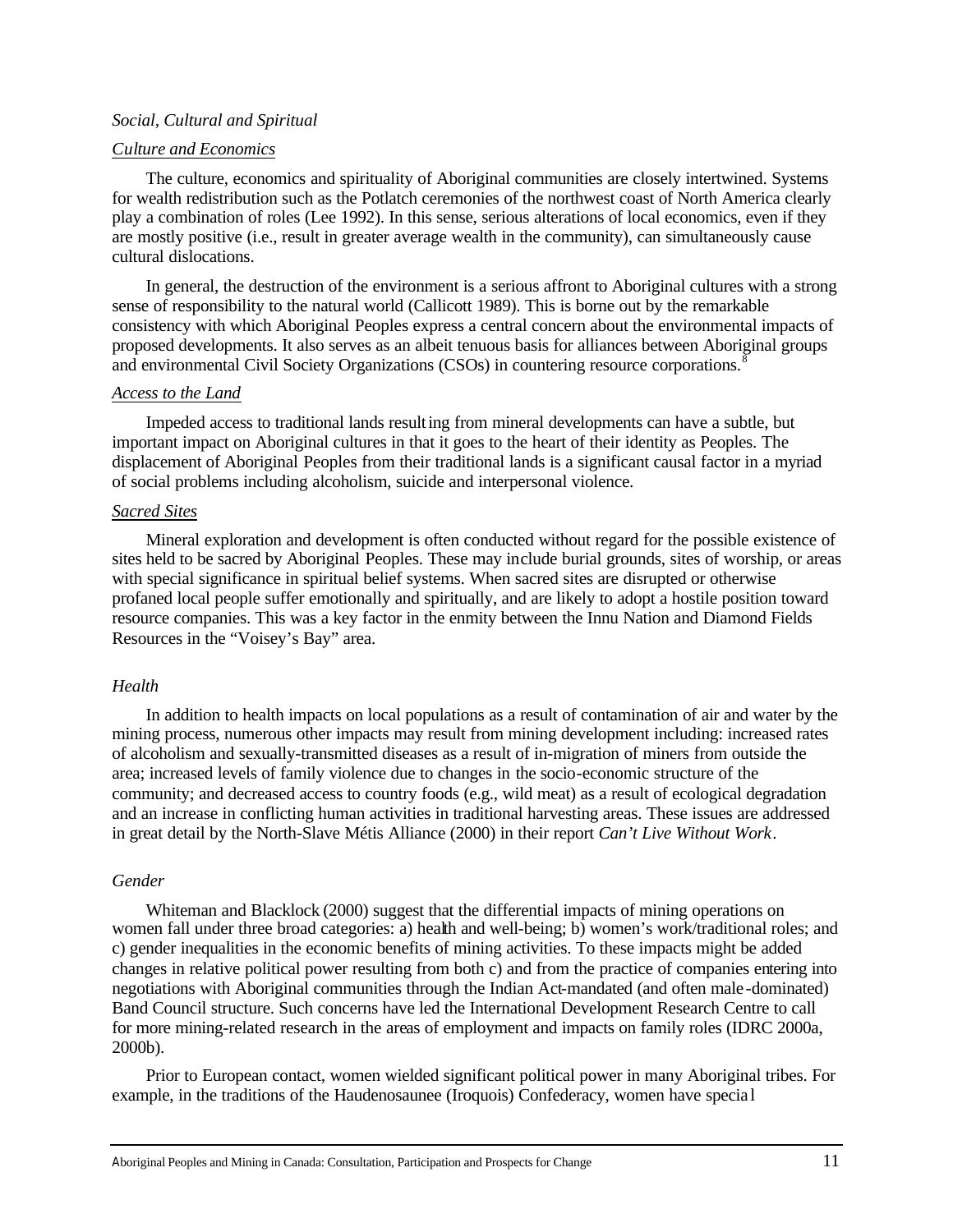responsibility for selecting and recalling nominal male "leaders", and exercise a veto over any decision which they feel is not in the interests of the community (Alfred 1995: 78-79). The colonial imposition of the Indian Act on previously sovereign nations meant in many cases that male-dominated Band Councils usurped the traditional political power of women. Consequently, when Land Claims negotiations take place between the Canadian and provincial governments and Band Councils, the voices of women are often marginalised or excluded. This change in political power is

*"So the reality is that mining affects us all, whether or not we benefit from economic development... We the women, keepers of the hearth and home, must be advisors to our young people, our leaders, and our Chief. We must take an active role in determining the future of the lands and resources we have. Our job is to see to the well-being for the generations to come."*

– Elder (in Cleghorn et al. 2001)

exacerbated when resource corporations conduct specific negotiations with the Band Council rather than with more broadly constituted community structures, or with traditional forms of Aboriginal government. However, there are a number of cases where Aboriginal women have spearheaded efforts to either prevent mining or at least mitigate its environmental impacts; examples include the Dineh grandmothers (cf., Sovereign Dineh Nation 2000) and the Saskatchewan First Nations Women's Network which actively opposed uranium mining in the late 1990s.

In addition to impacts on political power, mining can have impacts on women's productive activities, which frequently involve the caretaking and utilisation of the natural environment. Since mining activities always bring with them impacts on the environment, these impacts may specifically affect women as they attempt to carry out their daily labour. Moreover, women's role in reproductive (domestic) labour means that mine closures or layoffs may have a disproportionate impact on women as they must continue to run households under unpredictable conditions.

The overwhelming majority of mineworkers and employees of industries serving mines are men. This is the result of a variety of factors, including discriminatory hiring practices; the terms and conditions of employment (which make it difficult for women with child-rearing responsibilities to compete for many positions); and in some cases the simple physical requirements of the job (equipment is typically built with specifications designed for the strength of an above-average male). Therefore, though royalties from mining may be distributed equally through communities, men will still earn the lion's share of wages from mine labour. Unless financial structures are in place ensuring, for example, that trust funds provide special compensation for women, it is likely that the economic benefits of mining will accrue to men more than to women. Overall, it is important that communities and corporations carefully examine the distribution of economic benefits of mining to minimise inequalities.

# *Cumulative Impacts*

Apart from the various impacts related to single mining operations, there is increasing recognition of the importance of the cumulative environmental and socio-economic effects of multiple mining and/or other developments in one area. There will be an increasing role for intersectoral partnerships and regional planning bodies to address these issues in the future. One promising initiative along these lines is the Cumulative Effects Assessment and Management (CEAM) Framework for the Northwest Territories, which will "provide a systematic and co-ordinated approach to the assessment and management of cumulative effects in the NWT, reflecting the needs of various key players, without prejudice to land claims or existing legislation" (NRTEE 2001: 43).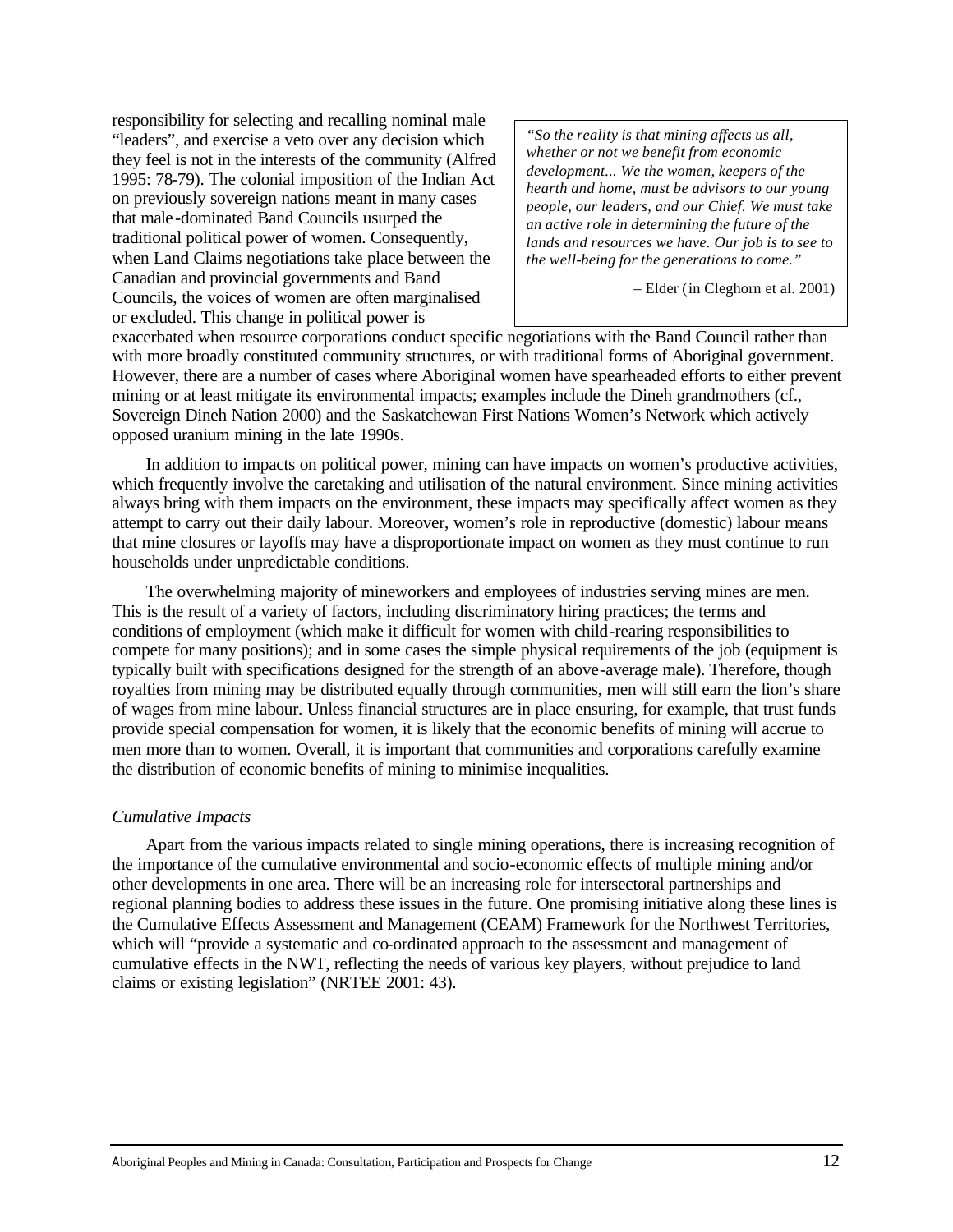| <b>Per Mine Development Stage</b>       |                                                                                                                                                                                                                                                                                                                                                                                                                                                                                                                                                                                                                                                                                                                                                                             |                                                                                                                                                                                                                                                                                                                                                                                                                                                                      |  |
|-----------------------------------------|-----------------------------------------------------------------------------------------------------------------------------------------------------------------------------------------------------------------------------------------------------------------------------------------------------------------------------------------------------------------------------------------------------------------------------------------------------------------------------------------------------------------------------------------------------------------------------------------------------------------------------------------------------------------------------------------------------------------------------------------------------------------------------|----------------------------------------------------------------------------------------------------------------------------------------------------------------------------------------------------------------------------------------------------------------------------------------------------------------------------------------------------------------------------------------------------------------------------------------------------------------------|--|
| <b>Stage</b>                            | <b>Environmental Impacts</b>                                                                                                                                                                                                                                                                                                                                                                                                                                                                                                                                                                                                                                                                                                                                                | <b>Socio-Economic Impacts</b>                                                                                                                                                                                                                                                                                                                                                                                                                                        |  |
| Pre-exploration                         | Not considerable                                                                                                                                                                                                                                                                                                                                                                                                                                                                                                                                                                                                                                                                                                                                                            | Not considerable                                                                                                                                                                                                                                                                                                                                                                                                                                                     |  |
| <b>Exploration</b>                      | Fragmentation of forest habitat<br>Alteration of stream-flow patterns due to road<br>construction; can lead to fish habitat destruction<br>Pollution of landscape by exploration camps and<br>activities<br>Underground exploration resulting in ore and<br>waste rock deposited on surface leading to<br>sediments, heavy metals and acids polluting local<br>water courses<br>Increased road access for hunting and fishing;<br>greater likelihood of future industrial<br>developments<br>Deforestation and erosion<br>Disruption in wildlife behaviour (e.g., migration)<br>due to use of explosives and other seismic<br>activities, motorized vehicles and trails/roads<br>Cumulative effects if there are stake rushes (e.g., in<br>Northwest Territories, Labrador) | Conflict and distrust between junior explorers and<br>Aboriginal communities if the interests and<br>perspectives of Aboriginal communities are not<br>taken into consideration (e.g., staking claims on<br>trap-lines or in cultural heritage areas)<br>In 'claims-rush' areas, large in-migration leading to:<br>increased alcohol consumption, prostitution,<br>violence against women and general population<br>pressure (e.g., Klondike gold rush in the Yukon) |  |
| Pre-operation/<br>Feasibility           |                                                                                                                                                                                                                                                                                                                                                                                                                                                                                                                                                                                                                                                                                                                                                                             | Increased levels of anxiety and/or expectation in the<br>community, particularly if local knowledge is not<br>used in gathering data<br>Changes in wealth distribution due to community                                                                                                                                                                                                                                                                              |  |
|                                         |                                                                                                                                                                                                                                                                                                                                                                                                                                                                                                                                                                                                                                                                                                                                                                             | members' involvement in data gathering<br>Community conflict due to 'divide and conquer'<br>tactics by companies                                                                                                                                                                                                                                                                                                                                                     |  |
| Operation                               | Increased wildlife mortality from vehicles on roads<br>Destruction of habitat due to open-pit mining<br>leading to aesthetic and ecological damage<br>Waste material from shaft mines<br>Water pollution: acid mine drainage (ADM);<br>heavy metal contamination and leaching; chemical<br>pollution (usually from tailing pond leakage and/or<br>breaches); erosion and siltation of streams                                                                                                                                                                                                                                                                                                                                                                               | Health and Safety impacts on workers and local<br>communities<br>Disruption of local livelihood activities<br>Disruption of family life, in creased violence against<br>women, substance abuse, increased pressure on<br>women for family responsibilities<br>Inceased conflicts among community members                                                                                                                                                             |  |
| Closure/<br>remediation/<br>reclamation | Continued poisoning of the environment, leading<br>to changes in forest health                                                                                                                                                                                                                                                                                                                                                                                                                                                                                                                                                                                                                                                                                              | Long-term health impacts of local people (e.g.,<br>Giant Mine in Yellowknife)                                                                                                                                                                                                                                                                                                                                                                                        |  |

# **Chart 1: A Sampling of Major Potential Environmental and Socio-Economic Impacts**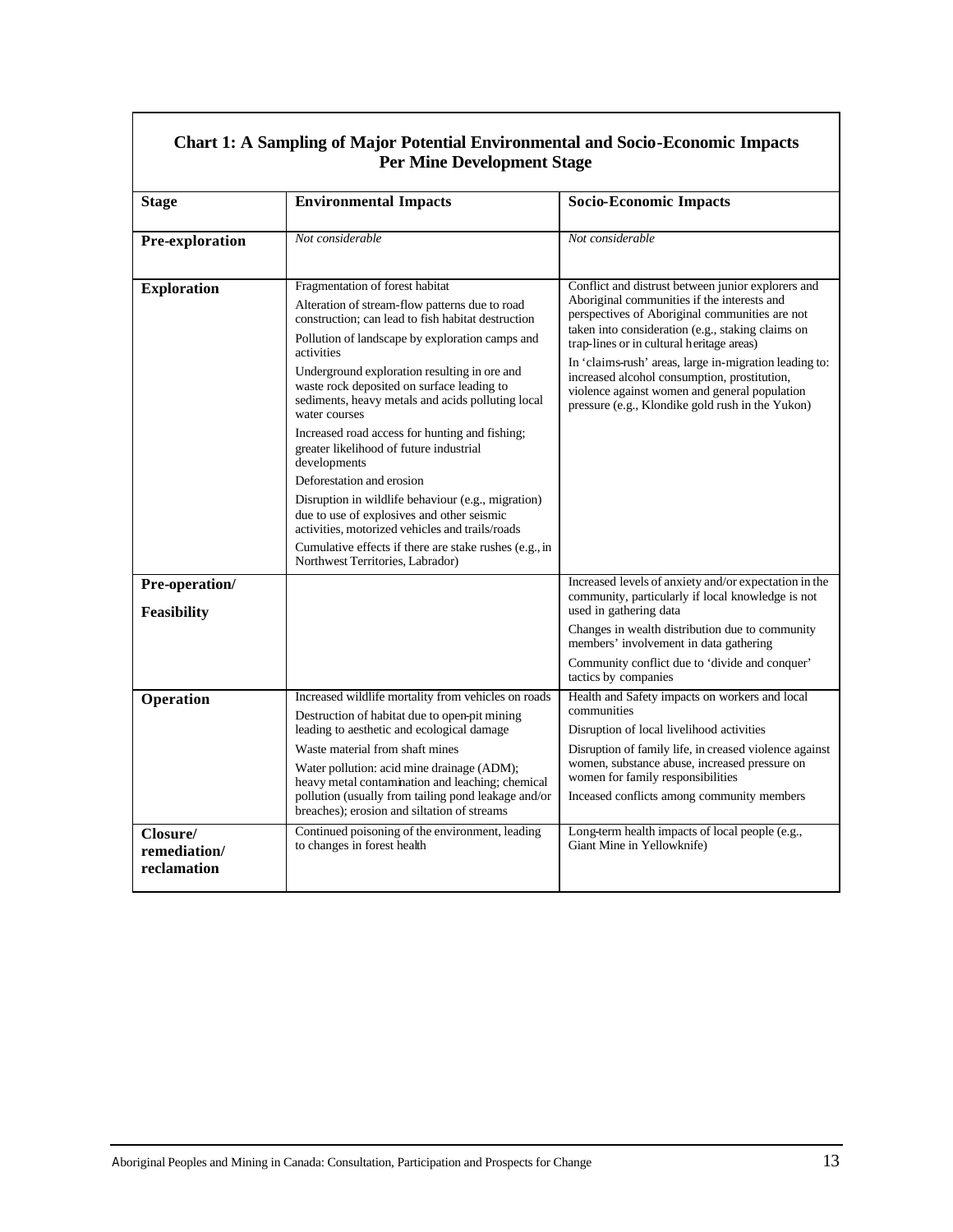# **Aboriginal Peoples' Responses to Proposed Resource Development Projects**

Aboriginal responses to resource development proposals in or near their traditional territory can take a wide range of forms, from formal "business-like" negotiations to armed resistance, depending on several factors ranging from recognition of their rights to philosophical differences with regards to mining activities.

At the same time, however, there are a number of common elements that characterise Aboriginal priorities with

*"Indigenous Peoples have voiced extreme opposition, including the need to take up arms, in order to resist the mining industry's violation of their human rights and destruction of traditional lands. Yet too often these extreme perspectives are 'sanitized-out' of reports through the use of moderate language. This only lends a false sense of security to the mining industry, it also excludes the full spectrum of analysis ranging from acceptance to violence."*

– Comment by a participant at a Strategy Session to explore ideas towards a Canadian research project on consultation between Aboriginal Peoples and the mining sector (NSI 2001)

regard to resource development. When faced with a proposal for resource development, Aboriginal communities:

- ß Show an almost universal concern for the protection of the natural environment, and insist that exploration and development be undertaken in such a way as to minimise the impacts on the nonhuman world;
- ß Insist that their Local/Traditional Ecological Knowledge (Lo/TEK) be accorded epistemological status in the development of Environmental Impact Assessments and the design of mitigation and remediation measures;
- ß Demand a share in the financial benefits of resource developments on their traditional territories, especially where these developments may damage traditional economies such as trapping or hunting, and that they be compensated for such damage;
- Where a land claim is outstanding, have a strong preference to resolve the claim, or at a minimum to have signed Impact Benefit Agreements, before any development goes ahead.

Specific forms of community response are described below.

### *Aboriginal and Multi-Party Protocols/Guidelines*

Although protocols and guidelines do not have the force of law, companies will find it in their best interests to abide by guidelines established by the local Aboriginal communities. To ignore them would be to invite resentment, diverse forms of protest and direct action, legal action, sabotage of facilities and equipment, or in extreme cases, armed resistance.

In response to mineral exploration and development in Labrador (of which Voisey's Bay is the most notorious), the Innu Nation has developed a set of Guidelines entitled *Mineral Exploration in Nitassinan: A Matter of Respect: Innu Nation Guidelines for the Mining Industry* outlining in detail their concerns about environmental and cultural impacts, and the steps that should be taken by companies interested in exploration on Innu territory. Similarly, the Inuit of Nunavik have published, through their Nunavik Mineral Exploration Fund Inc., a *Handbook for Mineral Exploration Companies Operating in Nunavik, Quebec*, primarily a list of contacts for permits required by mining companies operating in Inuit lands.

One promising initiative currently underway is the "Babine Protocol", created by a number of British Columbia First Nations, First Nations Organisations and mineral-sector companies. The goal of the protocol is "to build long-term relationships based on, [sic] mutual trust, respect and understanding with regards to rights, culture, values and traditions" (Babine Protocol 2000). The agreement "sets out principles for the co-operative development of mineral properties within the First nations' traditional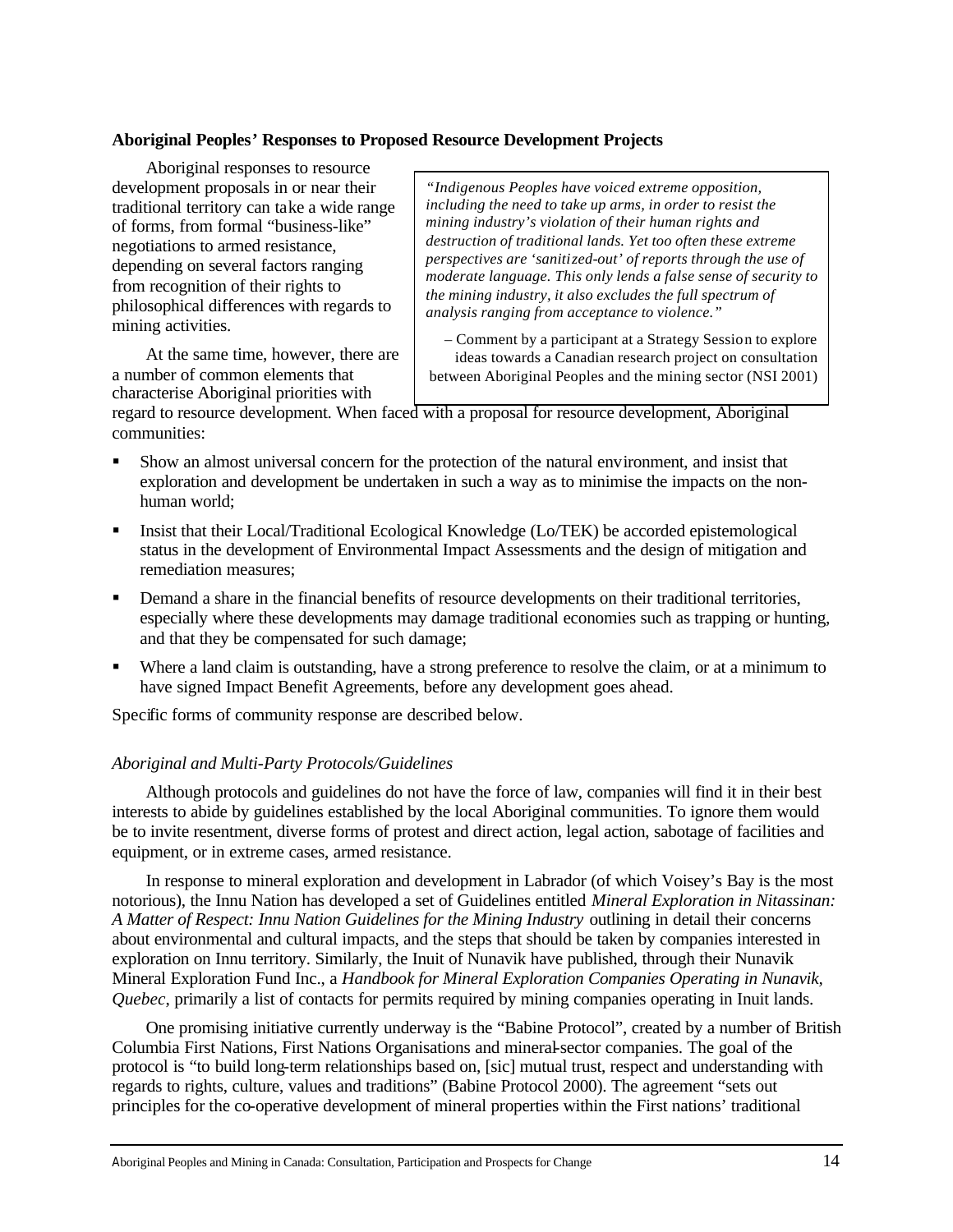territories" in the hopes of generating "greater certainty and investment climate in B.C. while increasing the flow of socio-economic benefits to First Nations" (Babine Protocol 2000). The document attempts to clarify title issues and obtain mineral sector companies' recognition of Aboriginal title. Especially important is Appendix 1, which advises the B.C. Government, among other things, to require that the Mining Recorder notify all Free Miners whenever their mineral claims fall within Aboriginal traditional territories. According to one industry representative (Stevenson, pers.comm, 2001), the province is somewhat "panicked" about the protocol as it recognizes Aboriginal title and rights; while implementation of the protocol is stalled on account of this government stance, community meetings between industry and First Nations are ongoing, and industry "will have to get ahead of the government on this one."

Protocols and guidelines are a positive step in creating common understanding between the mineral sector and Aboriginal communities, and it is expected that increasing numbers of such mechanisms will be created. However, they do not always define what constitutes "meaningful consultation" nor provide a detailed process for consultation and participation. One notable exception is the consultation policy developed by the Kitkatla First Nation of B.C. This policy is targeted to federal and provincial government departments, and states, among other things, what *consultation is not*:

- (a) Access to the council and elders will be guaranteed one day per month, but will be limited to that. When there are several items on the agenda, they will be scheduled to fit the one day format.
- (b) There will be no consultations by telephone.
- (c) There will be no consultation with parties other than the Crown.
- (d) All requests for consultation and supporting documents will be sent to the band's lawyers in the first instance (cited in Woodward and Janes 1999).

Woodward and Janes (1999) argue that being proactive and creating these types of consultation guidelines is one means for First Nations to have more control over consultation processes.

### *Resource-Development Committees*

The Tahltan of British Columbia, the Inuit of Nunavik and the Innu at Voisey's Bay are among some of the Aboriginal groups that have established Resource Development Committees or corporations. These committees or corporations facilitate a univocal response to resource development proposals, provide a vehicle for the development of guidelines and protocols, and the development of expertise needed to negotiate favourable Impact Benefit Agreements (IBAs). They provide a convenient entry point into communities for companies wishing to embark on a consultation process or solicit other forms of community participation.

### *Aboriginal-led Dialogue with Industry*

The Canadian Aboriginal Minerals Association (CAMA) is a private, not-for profit organization founded in 1992 that "seeks to promote an understanding of the mineral industry among Aboriginal groups, and works with industry to help them understand community issues" (http://www.aboriginalminerals.com). CAMA promotes dialogue between Aboriginal groups and mining companies, and holds annual conferences to further this end. It works both domestically and internationally to serve the needs of Aboriginal groups and resource companies. With more than 200 members, the Association is headed by Aboriginal directors and is an important voice for Aboriginal perspectives on mining in Canada. CAMA intends to do future work on applying international lessons to the Canadian mining scene and to study mining company participation in Aboriginal communitie s. The organisation has the potential to play a key role in developing a comprehensive set of guidelines for consultation between Aboriginal communities and the mining industry.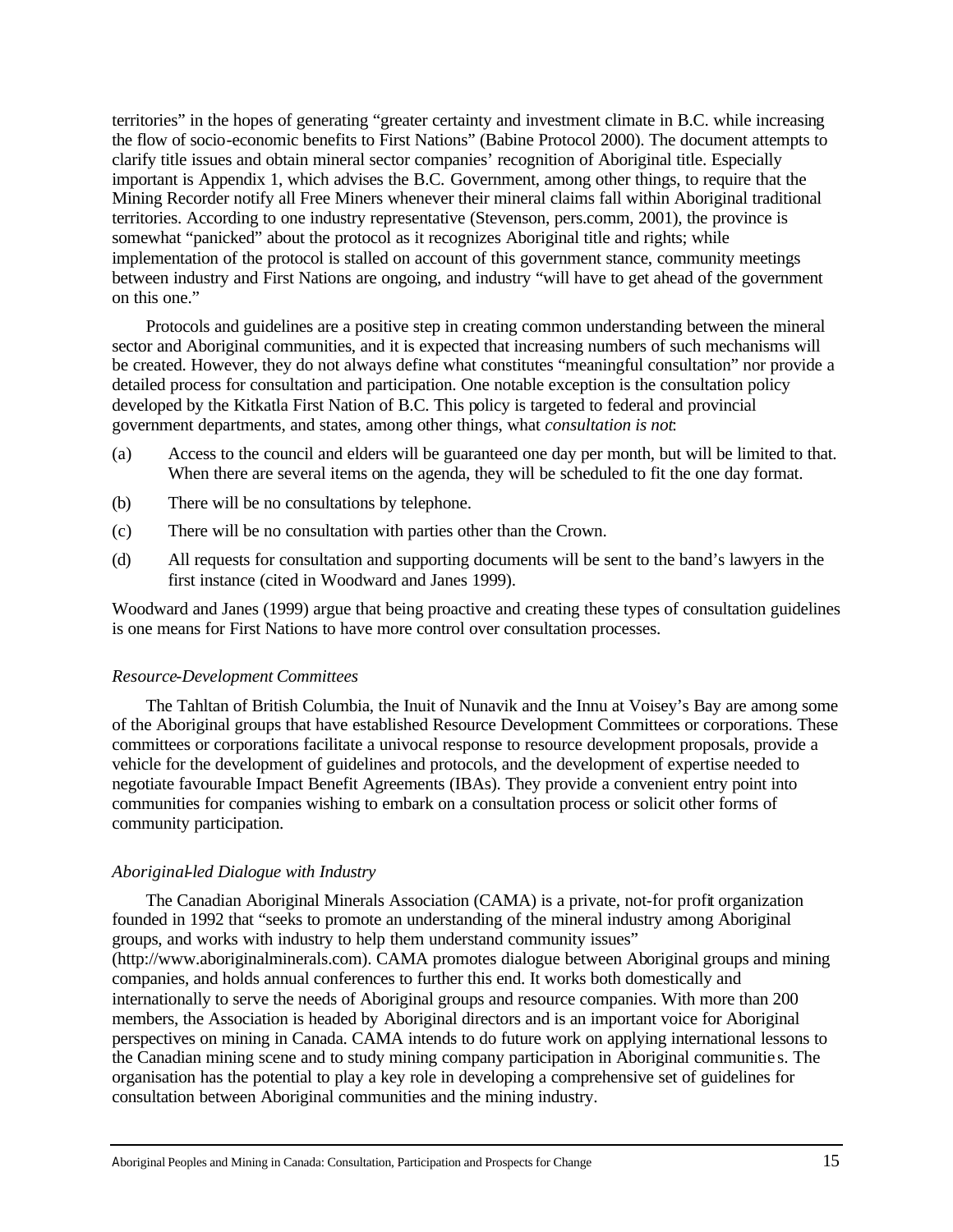The Economic Renewal Secretariat (ERS) in Toronto is another Aboriginal-led organization that has actively examined the potential for partnerships among mining companies and Aboriginal communities. Through conferences and workshops (c.f.., ERS 2000, ERS 2001), the ERS has proactively brought Aboriginal community representatives, mining executives and government policymakers together to discuss the challenges and opportunities of "partnership" in the mining sector.

# *Co-Management*

Co-management has been defined as "institutional arrangements whereby governments and Aboriginal (and sometimes other parties) enter into formal agreements specifying their respective rights, powers and obligations with reference to the management and allocation of resources in a particular area" (RCAP 2, 1996). These types of arrangements are negotiated particularly under comprehensive land claims agreements and involve the establishment of management committees, usually with 50/50 representation of government and Aboriginal participants. Several land claims agreements include comanagement bodies to review potential mining and other developments within land claim areas. Examples include the Environmental Impact Screening Committee and the Environmental Impact Review Board for the Inuvialuit Settlement Region. The Mackenzie Valley Environmental Impact Review Board includes membership of various First Nations, and conducts assessments of developments in the Northwest Territories except for those in the Inuviauit Settlement Region and Wood Buffalo National Park (c.f., http://www.mveirb.nt.ca). Co-management boards provide important vehicles for ongoing consultation and participation in decision-making affecting ancestral lands, and allow a more regional focus that could enable better consideration of cumulative effects.

# *Impact Benefit Agreements*

In Canada, corporate-Aboriginal relations are structured by federal and provincial legislation, community protocols and guidelines and by industry and company guidelines. The most common formal agreements begin as non-binding Memoranda of Understanding which are then later negotiated into full-fledged and legally binding Impact-Benefit Agreements. These IBAs vary from project to project, depending on local needs. Sometimes they are negotiated directly between a company and local communities; sometimes they involve governments. Companies often enter into these agreements voluntarily, though in Alberta, Saskatchewan and Manitoba – and in most areas under comprehensive land claims agreements – IBAs are a requisite part of the permitting process (MAC 1998).

In general, an IBA spells out the projected negative impacts of a mine project, and steps that will be taken to either a) mitigate these impacts, or b), compensate

*"The legal requirements for benefits agreements [in the Northwest Territories] show that some steps have been taken to try to improve upon the past, but grave deficiencies remain: There is no statutory requirement for local benefits from hardrock mining projects…benefit requirements vary from land claim to land claim in a way that is difficult to justify; law (on the fiduciary duty of the Crown) that might offer some protection to Aboriginal people living in areas where a claim has not yet been settled is vague and poorly understood and leaves them more vulnerable than those in an area where a claim has been finalized….*

*This list of deficiencies raises questions about the development of this body of law: Is this piecemeal approach yielding satisfactory results? Do the bilateral agreements between local people and industry produce fair arrangements that ensure appropriate benefits for local people? What is the proper role for government in this process? If bilateral agreements are to remain the primary tool for assurance of local benefits, should they be negotiated within a legislated framework that applies across the NWT and to all developments of consequence?"*

— Janet Keeping, 1998

local people for losses they will sustain as a result of impacts which can not be mitigated. IBAs also detail the benefits a project will bring to a local community, and can include guarantees regarding levels of local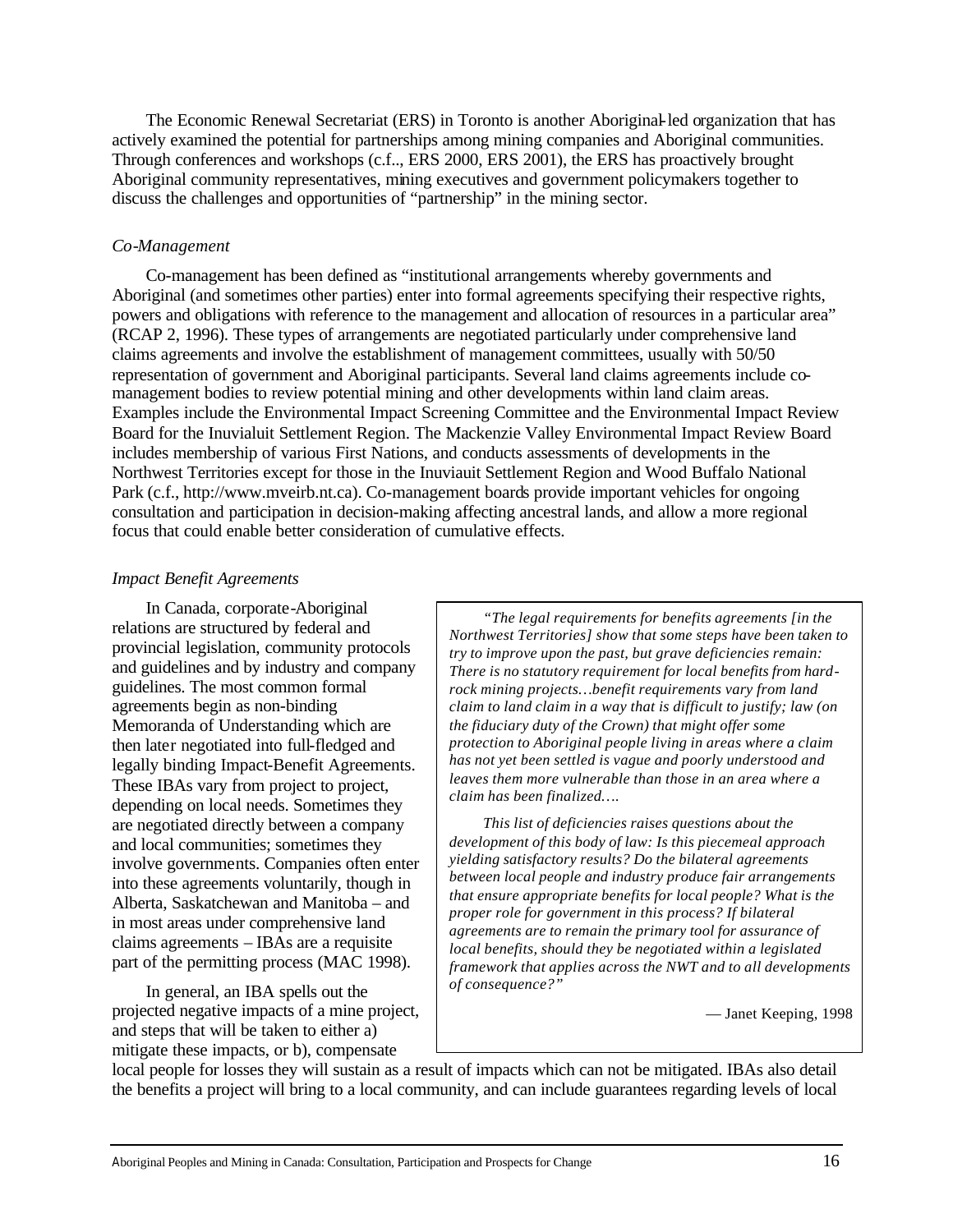employment, royalty revenues, trust funds, training programs, scholarship programs, sub-contracting opportunities, etc. As Janet Keeping notes in the quote above, there are deficiencies with regards to the legal framework for IBAs, and issues have also arisen with regards to the lack of implementation.<sup>9</sup> In addition, it has been hard for communities to learn from each other's negotiation tactics and experiences due to the lack of a clearinghouse for this type of information and the confidentiality provisions in most agreements.

# *Joint Ventures and Aboriginal-Owned Mines*

Several Aboriginal groups are engaging in joint ventures with companies and negotiating a range of benefits from Aboriginal employment to royalty sharing. One example is Deton'cho Diamonds Inc. (DDI), in which an Aboriginal group has teamed up with a group of private investors to manufacture rough diamonds in the Northwest Territories. The Aboriginal partners are the majority shareholders. Operations began in spring of 2000, and further plans include manufacturing polished diamonds. Of 22 trainees employed by the factory, 16 are Aboriginal (Working Group on Aboriginal Participation in the Economy 2001). There is also a handful of Aboriginal-owned prospecting companies and mines in Canada. Further study might be devoted to a comparative analysis of the levels and methods of consultation employed by Aboriginal owned companies to determine if Aboriginal ownership ensures more meaningful consultation or participation.

# *Discursive Resistance*

Discursive resistance can include media or other public relations campaigns against companies who are infringing on Aboriginal rights as a means to create public awareness and force companies to the negotiating table. The enormous damage done to Daishowa Corporation by a Friends of the Lubiconsponsored boycott over (de)forestry in Lubicon territory is a recent example, as is the aggressive public relations campaign by the Innu at Voisey's Bay.

# *Legal Resistance*

Legal resistance takes the form of court challenges to mineral-related development. Examples include the Mi'kmaq challenge of Little Narrows Gypsum Company's plans to dredge the Middle Shoals of Cape Breton (Federal Court of Canada Trial Division 1996), and the Innu Nation's challenge of the approval of the Voisey's Bay nickel mine (Innu Nation 1999). Even where a group of Aboriginal people does not have Band status, as in the case of the Smallboy Camp in Alberta, legal challenges are possible.

In this case, the group plans to sue the federal government for \$50 million if it allows Cardinal River Coals Ltd. to open the Cheviot Mine in the Rocky Mountain foothills east of Jasper National Park (Canadian Press 1997). Legal resistance has often been the only – or at least the most effective – means of ensuring that meaningful consultation with affected communities occurs.

# *Strong Resistance*

"Strong resistance" refers to desperate attempts by Aboriginal Peoples to protect their land and interests after all other means appear to have failed. This resistance can take the form of sabotage of corporate assets in resource-

*"…during the copper boom of the 1840s on Lake Superior, an Ojibwa and Métis war party occupied one of the mines to protest the fact that the provincial government had authorized mining development before making a treaty with them. In this century, Aboriginal communities have gone to court or used direct action –- blockades, boycotts and adverse publicity – to gain the attention of government….Legal processes and direct action can also delay projects, leading to accusations that Aboriginal people are obstructionist, that they are harming the country's economic interests. But if Aboriginal people feel they have no alternative to equalize their bargaining power with the government, the choice between doing nothing and direct action is an easy one."*

– Royal Commission on Aboriginal People, Restructuring the Relationship (Volume 2), emphasis added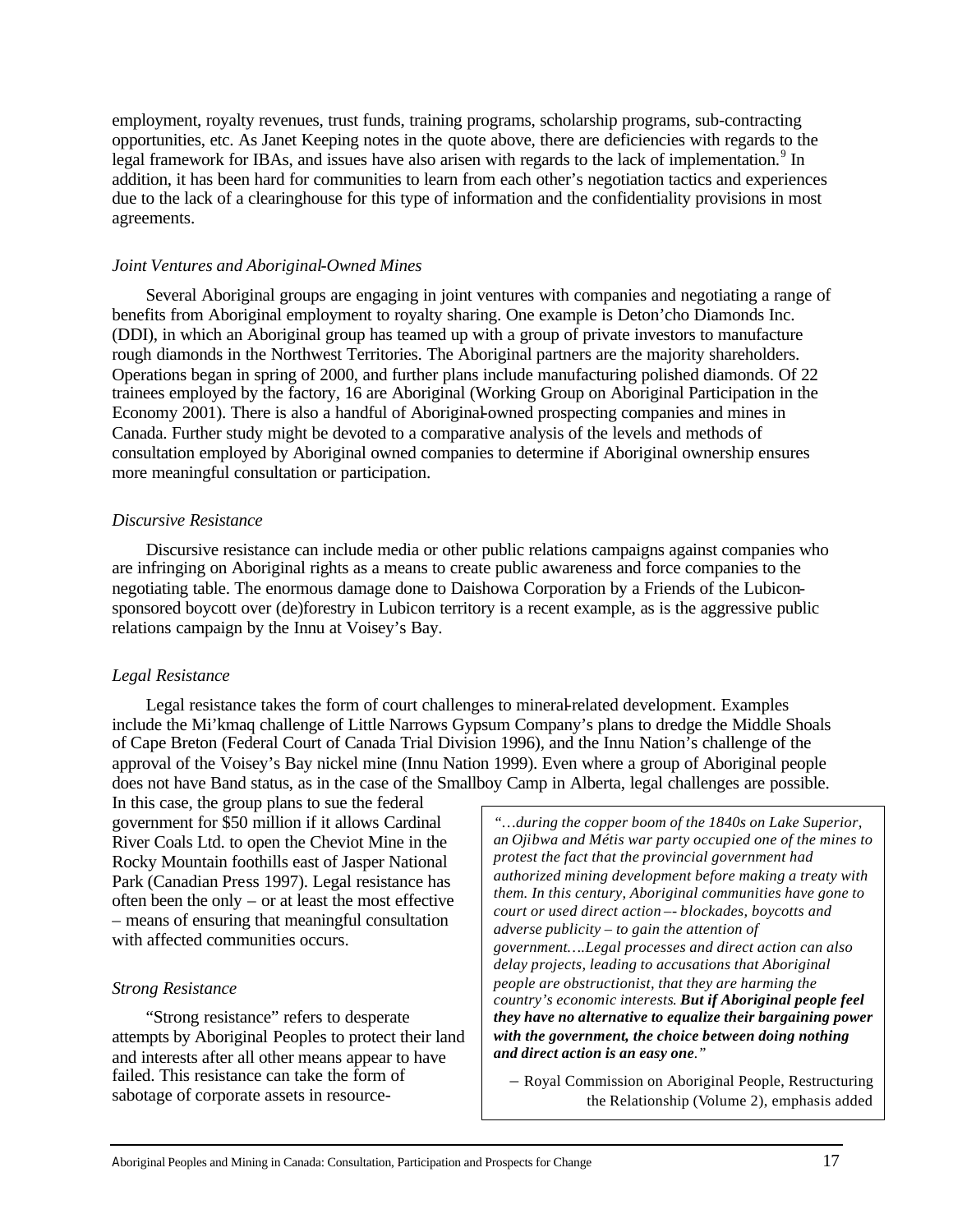exploitation sites, sabotage of roads, or, as in the case of the Kahnesetake Mohawks near Oka, armed resistance which in that case led to the shooting death of a Québec police officer. When faced with a granite super-quarry proposal on a sacred site, the Mi'kmaq Nation mobilised the Mi'kmaq Warriors Society, whose threats of armed action played a role in the eventual abandonment of the proposal (see case study below). Recently, Canadian Aboriginal leaders speaking at the United Nations Working Group on Indigenous Peoples warned that unless Aboriginal people are dealt with in a just and equitable manner, there is the likelihood that "Oka-style" armed confrontations will become more frequent (Ha 2000).

# *International Fora*

Canadian Aboriginal Peoples have often used international fora as a means to advance rights issues. Both the Grand Council of the Cree and the Inuit Circumpolar Conference enjoy special status as nonstate members of the United Nations which has allowed the Cree and Inuit of Canada to advance Aboriginal rights issues on the international agenda, and to strengthen their positions with regard to Canadian governments and the corporate community.

# **Section 2:** *Sectoral Responses* **Government, Industry and Civil Society Organizations**

### **Introduction: Sectoral Responses**

Government, industry and civil society organizations have responded to issues at the crossroads of Aboriginal Peoples and mining in a variety of ways. This section identifies some of the major players, reviewing major federal and provincial environmental and mining policy and regulatory responses, innovations in industry, and civil society contributions. It culminates with a discussion of multistakeholder initiatives that have taken place to further dialogue on these issues.

# **Government Agencies, Policies and Responses**

### *Federal Agencies*

Due to the division of powers under the Constitution Act of 1867 (the British North America Act) and the Canadian Constitution Act of 1982, which grant provinces near-exclusive power over natural resources, there is only a very weak regulatory framework over mining at the federal level. This said, there are several federal departments mandated to develop policies which affect mining activities to various degrees.

Natural Resources Canada (NRC) (http://www.nrcan.gc.ca) plays an advocacy role in promoting mining in Canada and improving opportunities for exports of minerals and other mining products. One of the department's key activities is its maintenance of a comprehensive database of Canada's lands and natural resources, including mapping of mineral deposits on or near Aboriginal communities (c.f., http://mmsd1.mms.nrcan.gc.ca/maps) .

Environment Canada (EC) (http://www.ec.gc.ca) is responsible for the administration of the 1992 Canadian Environmental Assessment Act (CEAA), which includes provisions for assessing the impact of developments on Aboriginal traditional lands.

Indian and Northern Affairs Canada (INAC) (http://www.inac.gc.ca) administers the Indian Act<sup>10</sup>, and has responsibility to act on behalf of or in co-operation with Indian Bands wishing to sell mineral rights on Reserve Lands in accordance with the Indian Mining Regulations (discussed in the next section).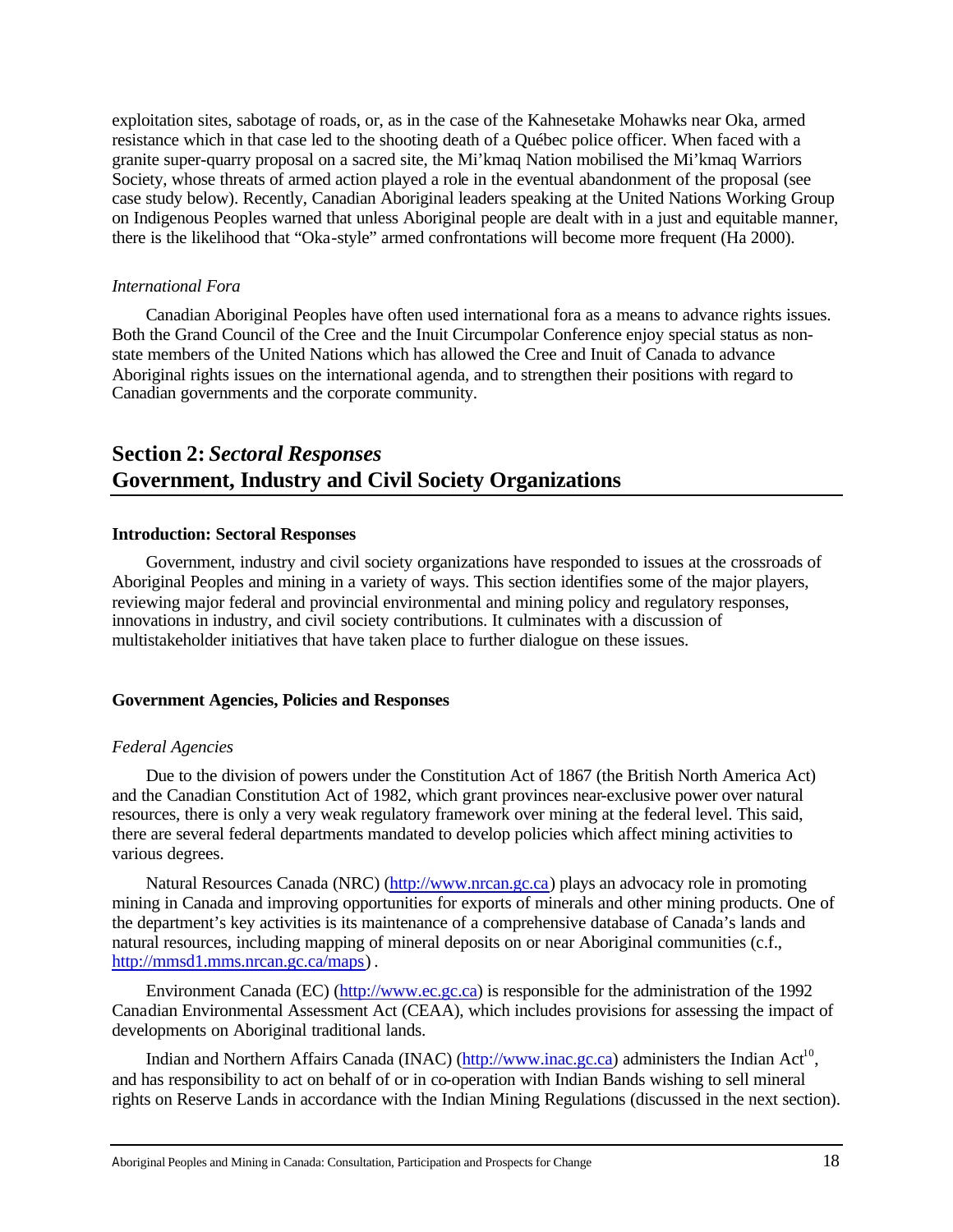In theory, INAC should also act in an advocacy role to ensure that Aboriginal interests are upheld by other government agencies in their dealings with Aboriginal communities and mining developments. In practice, however, Aboriginal groups have expressed concern that the Department is increasingly stepping back from its fiduciary obligations and encouraging (frequently disempowered) Aboriginal communities to negotiate directly with (usually powerful) resource corporations.

# *Federal Policies and Legislation*

The Natural Resources Canada (NRCan) Minerals and Metals Sector (MMS) has developed the *Minerals and Metals Policy of the Government of Canada: Partnerships for Sustainable Development*, as the central statement of Canadian government mineral policy (NRCan MMS 1996). The *Minerals and Metals Policy* contains language about the principles of sustainable development, affirms the support of the federal government for the "timely" resolution of land claims to increase certainty of

*"In Canada, it is our aspiration to be known as the world's smartest mining nation – the most high-tech, the most environmentally friendly, the most socially responsible, the most productive and competitive – a living model of successful sustainable development."* 

> – Hon. Ralph Goodale, World Mines Ministries Forum, March 10, 2000

tenure for the mineral industry, and encourages direct collaboration between Aboriginal communities and the mineral industry, partly through mechanisms such as the Aboriginal Participation in Mining Subcommittee of the Intergovernmental Working Group on the Mineral Industry (IGWG) (discussed below under multistakeholder initiatives). In addition, NRCan has started gathering information to "catalogue…social practices in the mining industry to highlight the industry's significant social contribution to northern and remote communities, and to Aboriginal Peoples" (MAC 2001b).

The *Indian Mining Regulations* govern any mineral activity on Indian Reserve lands, most notably requiring that an Aboriginal Band first surrender its sub-surface mineral rights before any mining activity can commence. Ker (1996) notes that Bands have "little or no ability to attach conditions to leasing, permitting, rentals, royalties or other terms of agreements concerning mineral dispositions." Notzke (1994) echoes his point, arguing that the only effective control that Bands can exercise under the *Indian Mining Regulations* is by refusing to surrender the minerals in the first place, and "thereby vetoing development."

One of the most important mechanisms for affected communities to voice their concerns and attempt to influence project outcomes is through environmental impact assessments (EIAs). In Canada, EIA legislation is enacted at the federal, provincial and territorial levels. Harmonization agreements are increasingly being signed between federal and provincial governments in order to avoid duplication and streamline EA processes.

Spurred by public concerns and international trends, federal environmental assessment processes started in the 1970s with the 1973 Environmental Assessment and Review Process (EARP). While this process was clarified through the 1984 Guidelines Order, it was not until 1995 that environmental assessment received legislative backing when the *Canadian Environmental Assessment Act* (CEAA) came into force. Thomas Meredith (1995) identifies the critical CEAA regulations as:

- a) the inclusion list of projects and activities that require environmental screening;
- b) the exclusion list of a category of projects known to have acceptable environmental impacts and which do not require individual assessment;
- c) the list of federal laws, regula tions, licenses and permits that could serve as triggers for an assessment, and
- d) the comprehensive study list of projects for which an assessment is mandatory under any circumstances.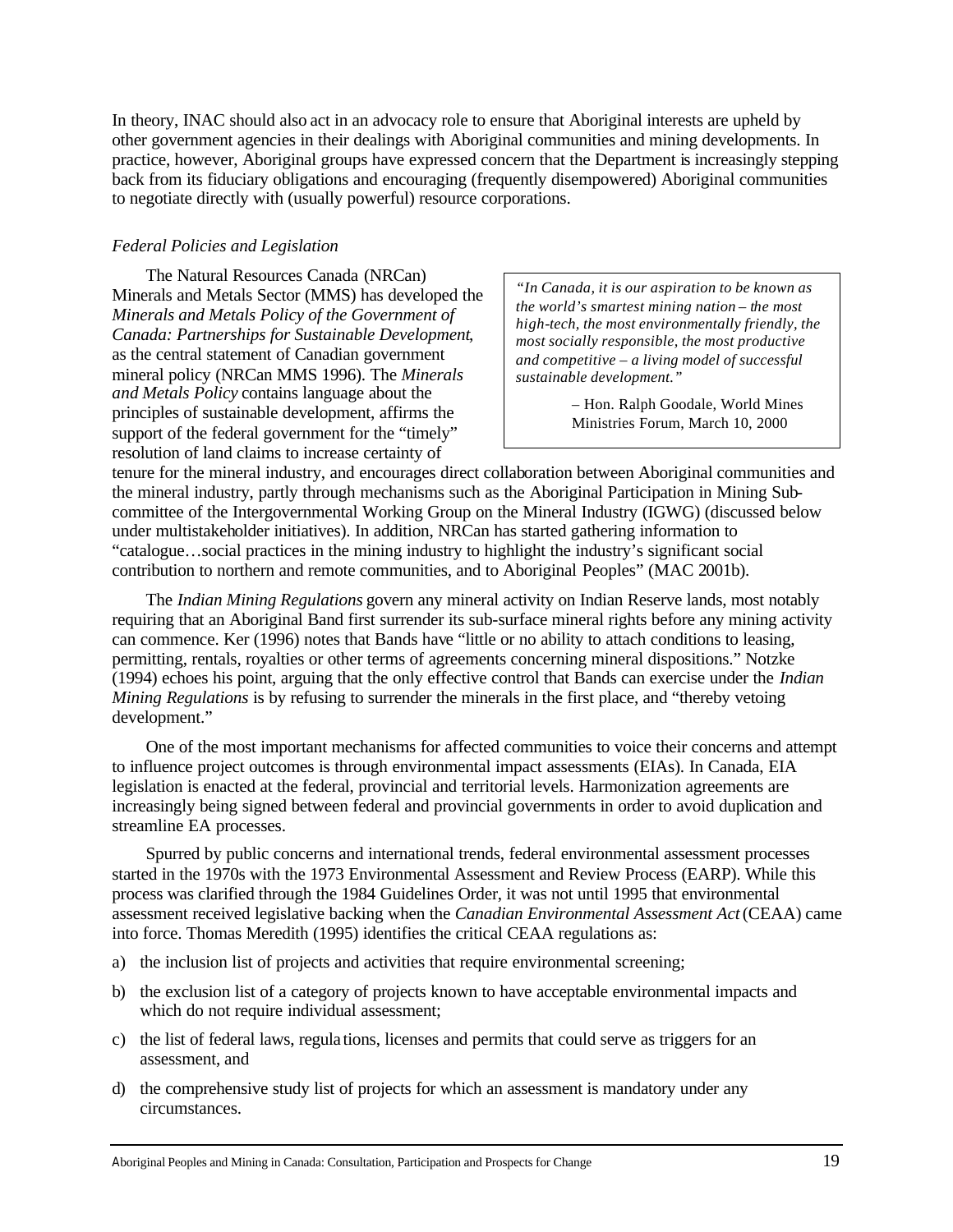Generally, the Act may be triggered by any project or activity in Canada involving federal government money, taking place on federally-owned lands, or involving a federal license or permit. The Act requires that in many cases (subject to Ministerial decision) an EIA must be conducted; and if the impacts are deemed to be unacceptable, the project not go ahead (in practice this is exceedingly rare). More commonly, the report of the EIA panel or mediator requires that certain mitigation measures be implemented prior to project commencement, and that post-project remediation (e.g., restoration of environmental values damaged by the project) take place. Section 10 (1) of the Act requires Band Councils to ensure that EIAs be conducted for any projects involving federal money and taking place on Reserve land.

The Act does not restric t assessment to purely "natural" factors, but rather states that "environmental effect" means

(a) any change that the project may cause in the environment, including any effect of any such change on health and socio-economic conditions, on physical and cultural heritage, on the current use of lands and resources for traditional purposes by Aboriginal persons, or on any structure, site or thing that is of historical, archaeological, paleontological or architectural significance… (Parliament of Canada 1992: 2(1))

Given the adjacency of many mining operations to Reserve lands, EIAs are frequently triggered by mining projects, particularly because Section 2(1) states that Aboriginal Bands must be intimately involved in the review process. However, because exploration activities are licensed by provincial governments, they do not trigger an EIA under the CEAA.



# **History of EI**

(Source: Sadar 1994)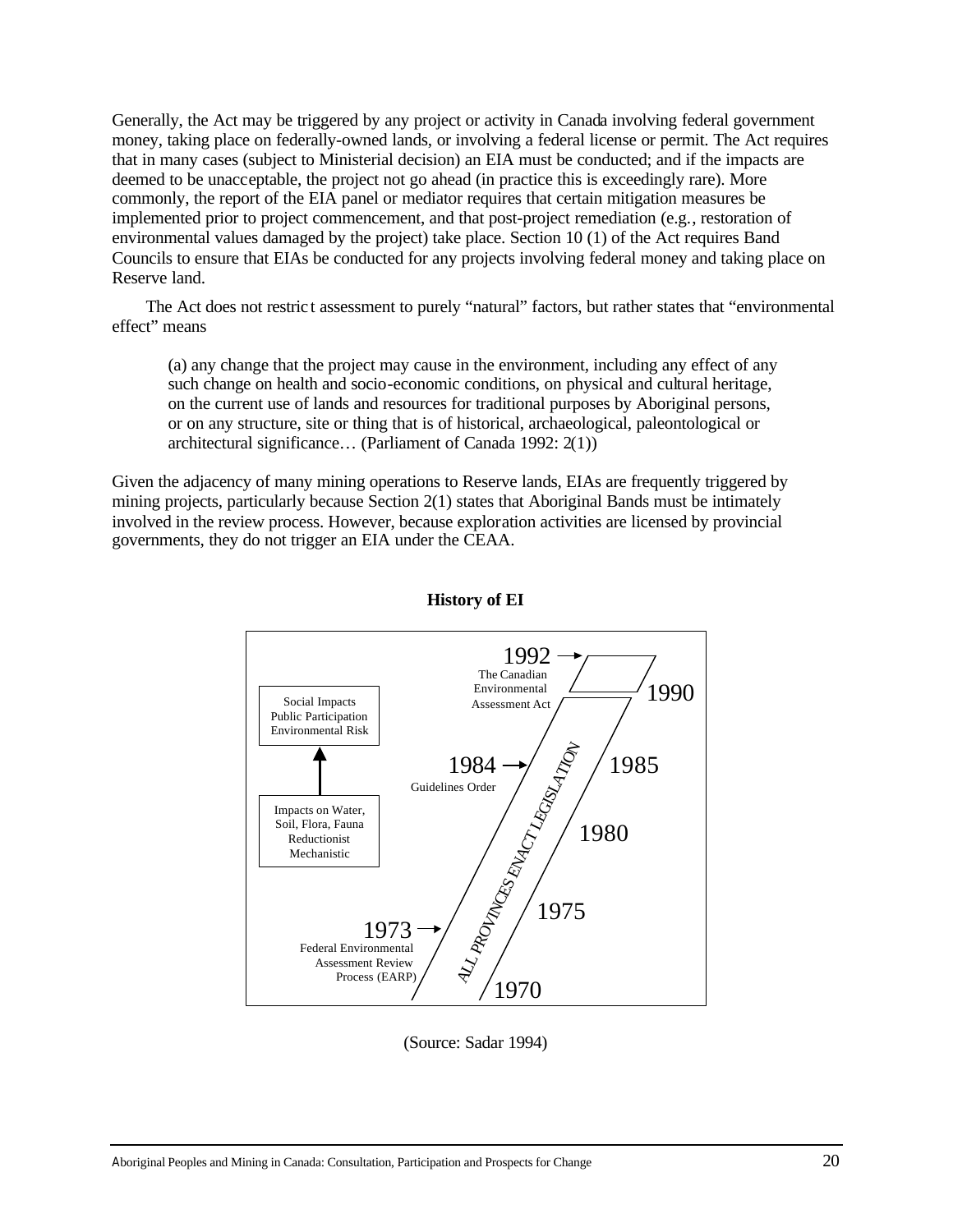Public participation is one of the cornerstones of the legislation. However, the level of public input and consultation varies depending on what type of environmental assessment process is triggered. There are three main types:

- ß *Screenings:* Screenings are triggered for small projects that the responsible authorities (RAs) feel will not have major environmental impacts. Public notice and participation is at the discretion of the RA, and the process is not monitored or administered by the Canadian Environmental Assessment Agency (CEAAgency)**.**
- ß *Comprehensive Studies:* Comprehensive Studies take place for complex projects likely to have public concern (triggers are listed in the Act), and have a formalized process for public consultation and notice administered by the CEAAgency. Public comments are included in the final report. Approximately 99% of all federal EAs since 1995 have been screenings or comprehensive studies (Earl and Bainbridge 1998).
- ß *Panel Reviews:* Panel Reviews take place for large projects that will have a range of significant environmental effects of public concern. According to Sinclair and Diduck (2001), "pane l reviews are not...the preferred decision-making path for assessment in Canada, with certainly no more than 5% of cases going to panels nationally". An independent panel of people is appointed to instruct the proponent on how to investigate and report environmental effects, and how to consult and inform the public. The Panel develops operating guidelines and administers funding for intervenors. The public is invited to comment at various points throughout the process, and at the Panel's hearings on the proponents EIA. If the recommendation is that the project proceeds, RAs must consider the need for a follow-up program.

Chambers and Winfield (2000) note that a large gap under the CEAA is the lack of formal mechanisms for ensuring monitoring and enforcement of mitigation requirements if a project goes ahead. The consideration of a follow-up program is left largely up to the discretion of the RA, and the role of monitoring and enforcement has fallen largely on the shoulders of the public. They quote a 1998 Report by the federal Commissioner for Environment and Sustainable Development that found "information regarding the proponent's actual implementation of the prescribed mitigation measures is seriously lacking" (Chambers and Winfield 2000).

# *Indigenous and Other Critiques of EA legislation*

The bar for the scope of EA and Indigenous involvement in decision-making was set very high with Canada's first EA process, the 1974 Berger Inquiry into the environmental, economic and social impact of the proposed Mackenzie Valley gas pipeline (Usher 1982). This Inquiry took place over three years, at a cost of \$5 million. There were both formal and informal hearings, adapted to the culture of the people involved, with community hearings taking place in all 35 communities in the Mackenzie Valley and the Western Arctic (Berger 1997). The Inquiry is hailed as a model for EIA in that it examined the linkages between socio-economic and environmental impacts from a regional perspective, and incorporated Indigenous concerns into decision-

*"When you are consulting local people, the consultation should not be perfunctory. But when you have such a vast area, when you have people of four races, speaking seven languages, how do you enable them to participate? How do you keep them informed? We wished to create an Inquiry without walls. And we sought, therefore, to use technology to make the Inquiry truly public, to extend the walls of the hearing room to encompass the entire North. We tried to bring the Inquiry to the people. This meant that it was the Inquiry, and the representatives of the media accompanying it – not the people of the North – that were obliged to travel."*

– Chief Justice Thomas Berger, 1977

making: the Inquiry resulted in the first "no-go" decision for a large-scale project in Canadian history. Chief Justice Thomas Berger's description of the process and the learning involved is excellent reading for anyone interested in appropriate consultation mechanisms with Indigenous Peoples.<sup>11</sup>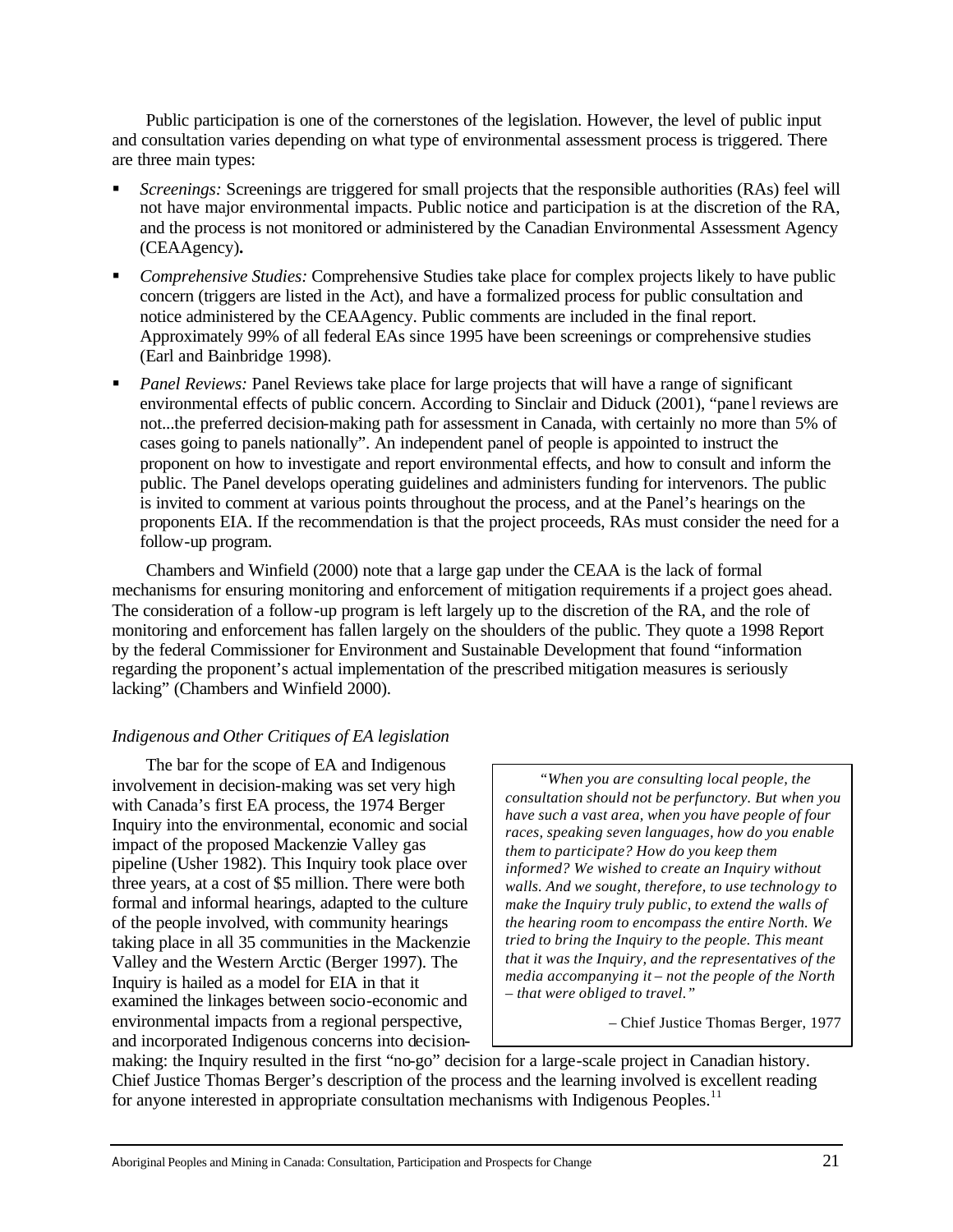Since the Berger Inquiry, critics have noted there has been a demise in the quality of EA (e.g., Nikiforuk 1997).<sup>12</sup> In the 5-year review of the CEAA over 20 Aboriginal groups submitted comments to help strengthen the Act. The contribution by the Assembly of First Nations (AFN) is indicative of the types of comments submitted by other Aboriginal groups. The AFN noted, among other things, that the Act:

- **Example 1** Is based on non-Aboriginal worldviews and does not take into consideration First Nations' own environmental assessment processes.
- ß Does not ensure that First Nations are adequately involved in all aspects of environmental assessments where their rights and interests may be adversely affected by proposed developments.
- Does not recognize the jurisdiction of First Nations.
- Does not require the use of traditional knowledge in decision-making.
- ß Does not align with recent court decisions with regards to consultation. "The Act needs to be reworded to provide clear direction on who is responsible for consultation and how consultation with First Nations should occur."
- ß Except for Panel reviews, does not require the proponent or government to provide funding for First Nations research., which has an impact on their ability to participate meaningfully.
- Does not include ongoing and formal monitoring.

The executive summary of the AFN Issues Paper closes with the statement that "inadequate communication and lack of understanding of First Nations rights and interests results in First Nations not

being consulted early enough, if at all, in decisions about the type of environmental assessment undertaken, and the degree of consultation/participation warranted" (AFN 2001b).

Other Aboriginal critiques highlight the importance of addressing:

- The power imbalance between the corporate and government sectors on the one hand, and Aboriginal communities on the other, with regards to capacity to meaningfully participate. According to the Confederacy of Treaty Six First Nations (2001), "It is a serious problem for us that the capacity of the Province and large corporations is so excessive and yet the projects they are responsible for may not have to comply with the CEA Act. Yet we do not have the capacity to properly protect our land on reserve, let alone protect our traditional territory."
- ß Gender impacts*.* The Tongamiut Inuit Annait Ad Hoc Committee on Aboriginal Mining in Labrador (TIA) (1997) has argued that the consultants hired to write an Environmental Impact Statement on the proposed Voisey's Bay nickel development had not conducted any

**Recommendations by The Tongamiut Inuit Annait Ad Hoc Committee on Aboriginal Mining in Labrador for Improving Assessment of Gender Impacts in EIA:**

*1) Use methodologies which are sensitive to Aboriginal women, including but not limited to the fact that Aboriginal women are often less proficient in the second language (English) than men, and which are respectful of their world view and traditional ecological knowledge;*

*2) Use methodologies that examine the gendered causes of socio-economic impacts and their effects on social change;*

*3) Consult the growing literature on feminist research theory and methodologies in order to include women's perspectives and needs in the EIS; and use gendersensitive methodologies, including but not limited to, the use of gender-sensitive questionnaires and other tools, gender sensitive interviewing especially to research sensitive issues such as violence, women's health and sexuality (i.e. using local women researchers and creating safe forums for discussion of these issues).*

**Source:** The Tongamiut Inuit Annait Ad Hoc Committee on Aboriginal Mining in Labrador, 1997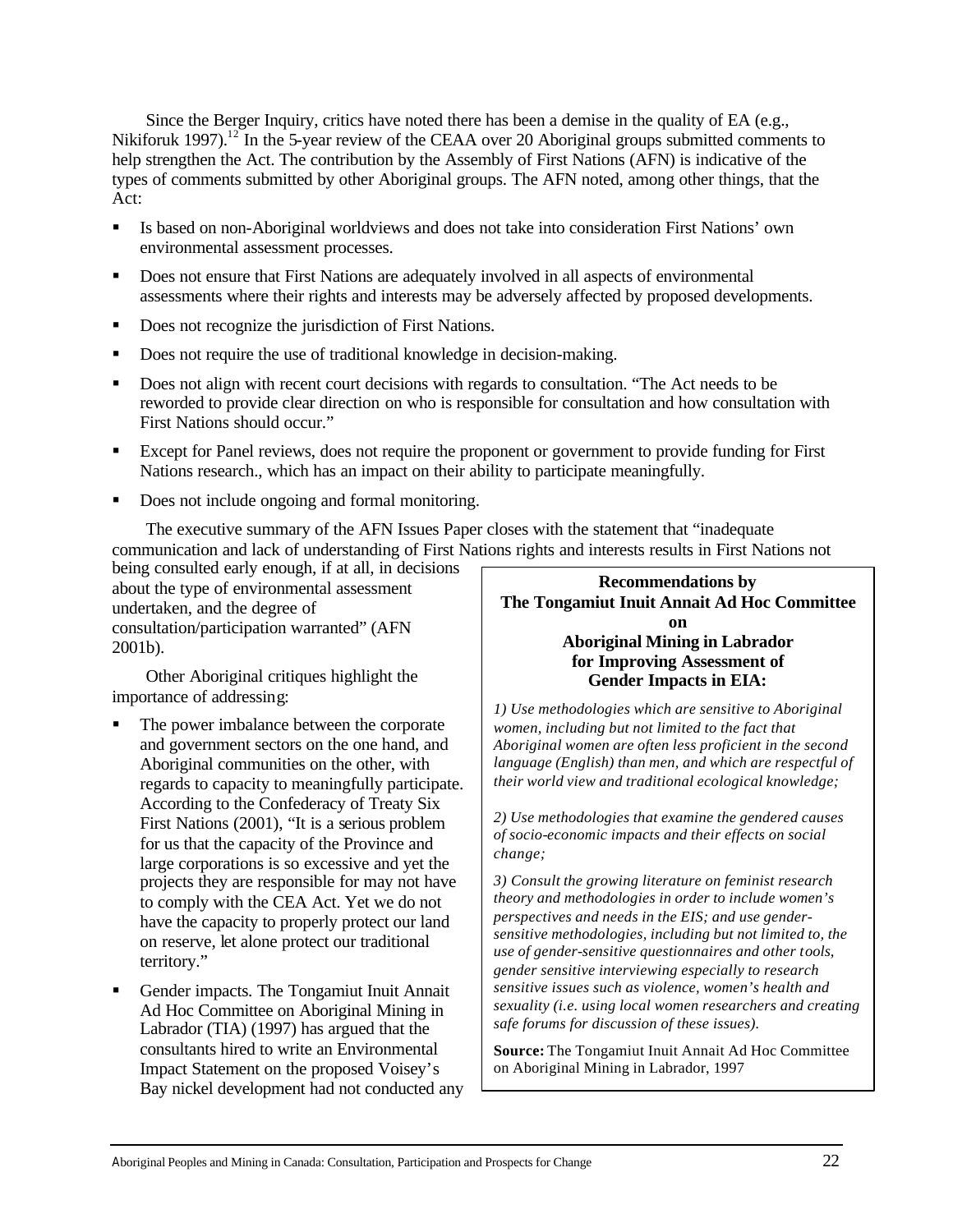original research on women or the impacts on women of the project in the first two years of their work.

The TIA underscore that more gender-sensitive and gender-specific research is needed into dozens of areas, including consultation and information needs, mitigation and monitoring. An excellent source on the gendered impacts of the Voisey's Bay nickel project on Inuit women has been published by Status of Women Canada. The report (Archibald and Crnkovich 1999) identifies structural barriers to participation faced by Inuit women in the Comprehensive Claims Process and the Environmental Assessment, and concludes that there is considerable work required by the federal government in addressing the issue of gender equality in these areas.

ß Internal conflicts and division of First Nations members at the prospect of a potential project. According to the Tahltan Joint Councils, for example, "for many FN communities confronted with a project and a proponent, not to mention government consultation demands, any division of First Nations members or community conflict must be avoided. Several project reviews under EA with which I have been involved have created some level of community conflict and dissention [sic] ... not to mention conflict between First Nations whose territorial overlaps have created competition for economic benefits versus environmental impact(s) and risk, i.e., the Huckleberry Mine Project" (Tahltan Joint Councils 2000).

It should also be noted that in spite of these critiques, there have been some innovations in recent EIA policy and processes. Regardless of the various shortcomings of the BHP assessment of the Ekati diamond mine in the Northwest Territories, for example, one interesting outcome is that it established an independent monitoring agency. In addition, there have been attempts to incorporate traditional knowledge into decision-making, although this resulted in some heated exchanges in 1997 in the journal *Policy Options,* and the extent to which traditional knowledge has been successfully used is debatable.

# *Provincial and Territorial Legislation and Policies*

Legislation varies between provinces and territories. In general, as previously noted, provinces hold constitutional authority over resources, and are therefore responsible for registering claims and establishing regulations over all aspects of the mining process. Territories fall under federal authority. Of all the provinces and territories, only Prince Edward Island lacks any significant exploration or mining activities (Chambers and Winfield 2000).<sup>13</sup> For a comprehensive examination of the differences in mining regulations and legislation across Canada, see The Canadian Institute for Environmental Law and Policy's extensive review, *Mining's Many faces: Environmental Mining Law and Policy in Canada* (Chambers and Winfield 2000).

# *Public participation*

Environmental Impact Assessment legislation, regulation and policies at the provincial level differ particularly with regards to public participation requirements. In a recent study examining the extent to which EA processes facilitate mutual learning by EA participants, Sinclair and Diduck (2001) assessed processes in 11 jurisdictions (including Canada) through document reviews and interviews. The authors found that while all jurisdictions considered public involvement a central concern, it is a cornerstone of EIA legislation in Manitoba and British Columbia. Only British Columbia, Manitoba and Ontario provide participant funding, with mixed reviews on implementation.

A document review of each of the jurisdictions' web-sites revealed that while all sites referred to public involvement as part of the EA process, only 4 offered detailed information on how members of the public can become involved in the process, and only 3 provided comments that had been submitted. The study showed there is no consistent way of providing notice of public hearings. In addition,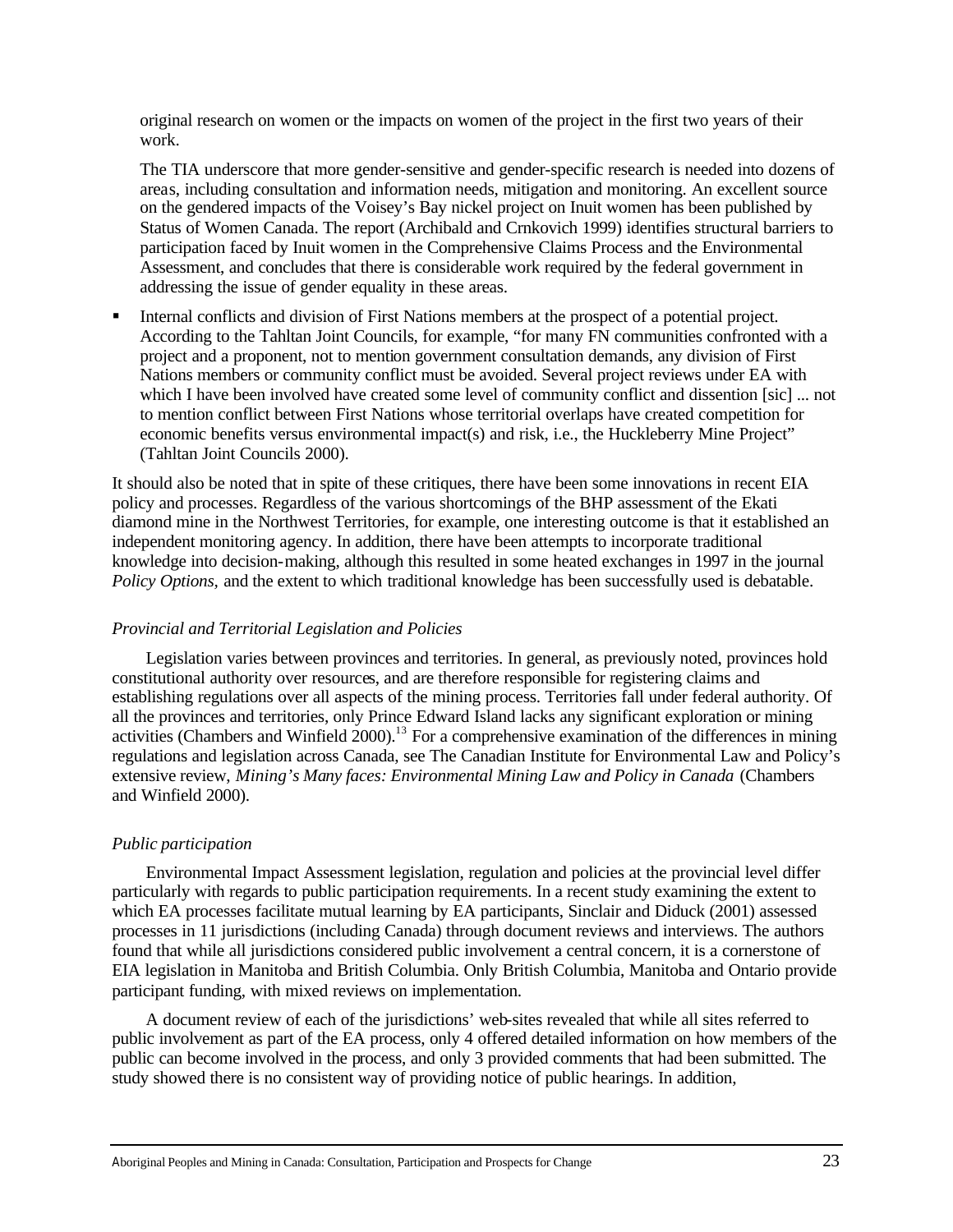"the data indicated a high degree of proponent control of public involvement programs. In all but one jurisdiction the proponent had largely unfettered authority over how public involvement proceeds, outside of a hearing situation. That is, the proponent was in the drivers' seat in terms of how the public is consulted and how the information is obtained and assessed and utilized" (Sinclair and Diduck 2001).

This creates a conflict of interest situation in that the proponent controls the input of publics who might be quite critical of the project. Finally, the authors point out that consultation is not required until well on in the planning process –which questions its meaningfulness – and feedback to participating publics is lacking. They cite one EA manager who said: "one concern we hear is that once the public participates and provides their input it is put into a black box." Continuous information exchange mechanisms such as community advisory committees are rarely used, and instead 'passive' information dissemination techniques are favoured.

# *Consultation Guidelines specifically tailored for Aboriginal Peoples at the Federal, Provincial and Territorial levels*

With regards to consultation guidelines specifically targetting Aboriginal Peoples, at the federal level Environment Canada is currently developing consultation guidelines specific to First Nations, and INAC provides some funds to communities for consultation and technical assessment of EIAs.

At the provincial level, several jurisdictions (e.g., Nova Scotia) have policies that refer to encouraging closer ties between the Minerals industry and Aboriginal Peoples through forging better relations across the sectors (cf., Nova Scotia Department of Natural Resources 1996). Manitoba recently held a multistakeholder process involving Aboriginal nations, the mining industry, government and community groups which aimed to strengthen links and facilitate relationships between northern communities and the minerals industry. This process resulted in the provincial government releasing in March 2000, *The Manitoba Minerals Guideline: Building Better Relationships and Creating Opportunities – Guiding Principles for Success between the First Nations, Métis Nation, Northern Community Councils, the Minerals Industry and the Province of Manitoba.* One of the Guideline's objectives is open consultation: "The parties will work together to establish appropriate forums which encourage and provide opportunity for consultation and meaningful participation in decision-making processes. The parties will endeavour to ensure due process, notification and appropriate and timely participation in the matters of government and corporate policy and program development and decisionmaking" (objective 3.0).

The British Columbia Ministry of Energy and Mines has published a set of consultation guidelines, which are available on-line at

http://www.em.gov.bc.ca/Aboraffa/Consultation%20Guidelines/Consultation.htm. The document is complex and lengthy, but it is worth noting the conflicting and slightly antagonistic nature of the B.C. government's attitude toward Aboriginal rights and the duty to consult, exemplified by the following consecutive passages from the Guidelines:

Consultation is a two way process. If a First Nation does not avail itself of the opportunity to consult, it cannot complain later that consultation did not occur. Conversely, lack of participation by FN does not provide the Mines Branch with the legal justification to infringe Aboriginal rights or title.

In general, the guidelines are disproportionately devoted to explicating the ways in which the moral duty to consult may be legally circumvented, and in emphasising interpretations of legal decisions that downplay Aboriginal rights and title. The guidelines do not include any recommendation that private companies voluntarily consult with Aboriginal communities. In fact, they state that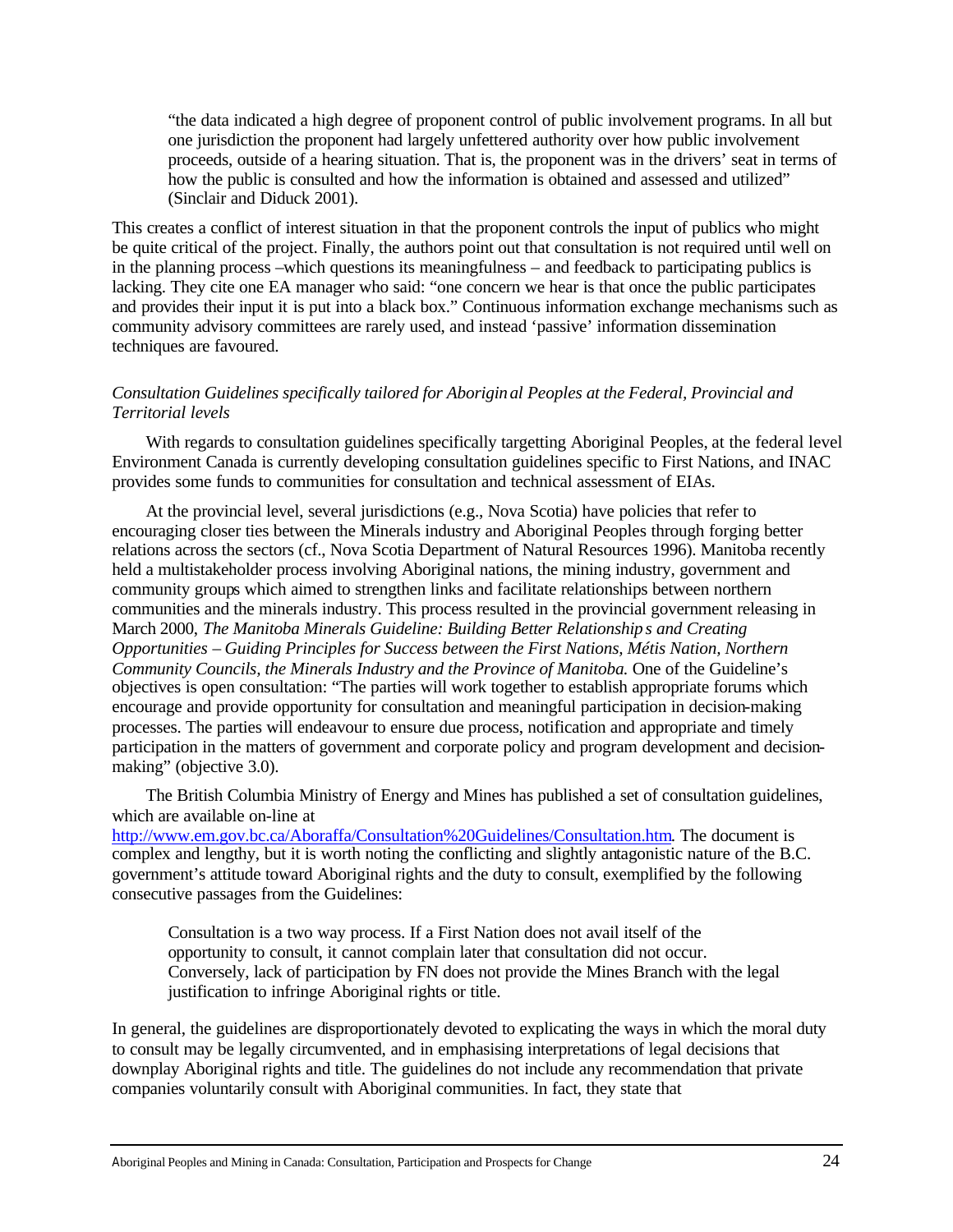...the statute does not require consultation between the locator of a claim and recording staff prior to the staking of the tenure. As a result, it is not possible to have consultations with First Nations prior to the location of a specific mineral or placer claim in a Statement of Intent area or in a traditional use area under the current system of claim staking and recording.

It is something of an understatement to suggest that this attitude has probably done little to create an atmosphere of trust and co-operation between the mineral industry and Aboriginal groups in the province.

In Ontario, an atmosphere of deep suspicion and mistrust between the government and Aboriginal groups in Ontario has prevailed since the assassination of Dudley George, an unarmed Chippewa leader, by an Ontario Provincial Police sniper during a protest at Ipperwash in 1995. This atmosphere is darkened by the slow pace of land claim negotiations (Ontario Native Affairs Secretariat 2000), while the pace of resource exploration and exploitation has increased dramatically in the past two years.

Aboriginal policy in Ontario is administered by the Ontario Native Affairs Secretariat, and mining policy by the Ontario Ministry of Northern Development and Mines. In April 1999, the Ontario government launched a two-year, \$19 million "Operation Treasure Hunt", a geo-science and surveying program designed to identify potential mineral-bearing rocks. The Operation Treasure Hunt web-page contains a commitment that the Ministry "will work closely with Aboriginal communities who want to pursue new economic development opportunities revealed by Operation Treasure Hunt." However, this commitment is narrow in that it focuses solely on communities who wish to participate in mining activities, rather than those who may be negatively impacted by mining. The Ontario Ministry has not clearly provide participation mechanisms for all Aboriginal communities, including those who have a concern about potential mining development identified by Operation Treasure Hunt. Such 'divide and conquer' tactics subvert the essence of meaningful consultation and engagement.

Another program, "Ontario's Living Legacy" (origina lly "Lands for Life") has created a regime where mineral development may now take place in "protected" areas including provincial parks. The "Ontario's Living Legacy" has been opposed by the Nishnawbe Aski Nation (NAN), which represents all Aboriginal nations included in the James Bay Treaty Number 9 and forms an umbrella organisation mandated to guard and advance Aboriginal and Treaty rights. In November 1998, NAN launched a procedural motion to stop the Lands for Life process, and have continued to oppose its subsequent incarnation. Specific concerns revolve around lack of participation by Aboriginal Peoples and disrespect conveyed to NAN in the planning process. The case study in Cleghorn (1999) examines these concerns in detail.

The Ontario government has also recently established a Resource Management Council comprised of Ministry of Natural Resources staff and the Union of Ontario Indians. One of the future tasks for this group will be to gather information on consultation practices in order to develop a process for use in the natural resources sector.

The Ontario Ministry of Northern Development and Mines will, when requested to do so by a First Nation, negotiate mining agreements to waive Ontario's entitlement to 50 per cent of mineral revenues earned on Reserve Lands, and will encourage companies to negotiate Impact Benefit Agreements with local Aboriginal communities (cf., http://www.Aboriginalbusiness.on.ca/PS/ps\_body.asp). The intention of this program seems to be to encourage increased participation of Aboriginal communities within mining activities rather than increased consultation on potential positive and negative impacts of proposed mines.

The only legislative reference to consultation with Aboriginal Peoples is found in Ontario Regulation 240/00 made under the Mining Act, April 19, 2000. Schedule 2, Item 14 requires companies to submit to the government, as part of their mine closure plans, details of consultation with Aboriginal groups and the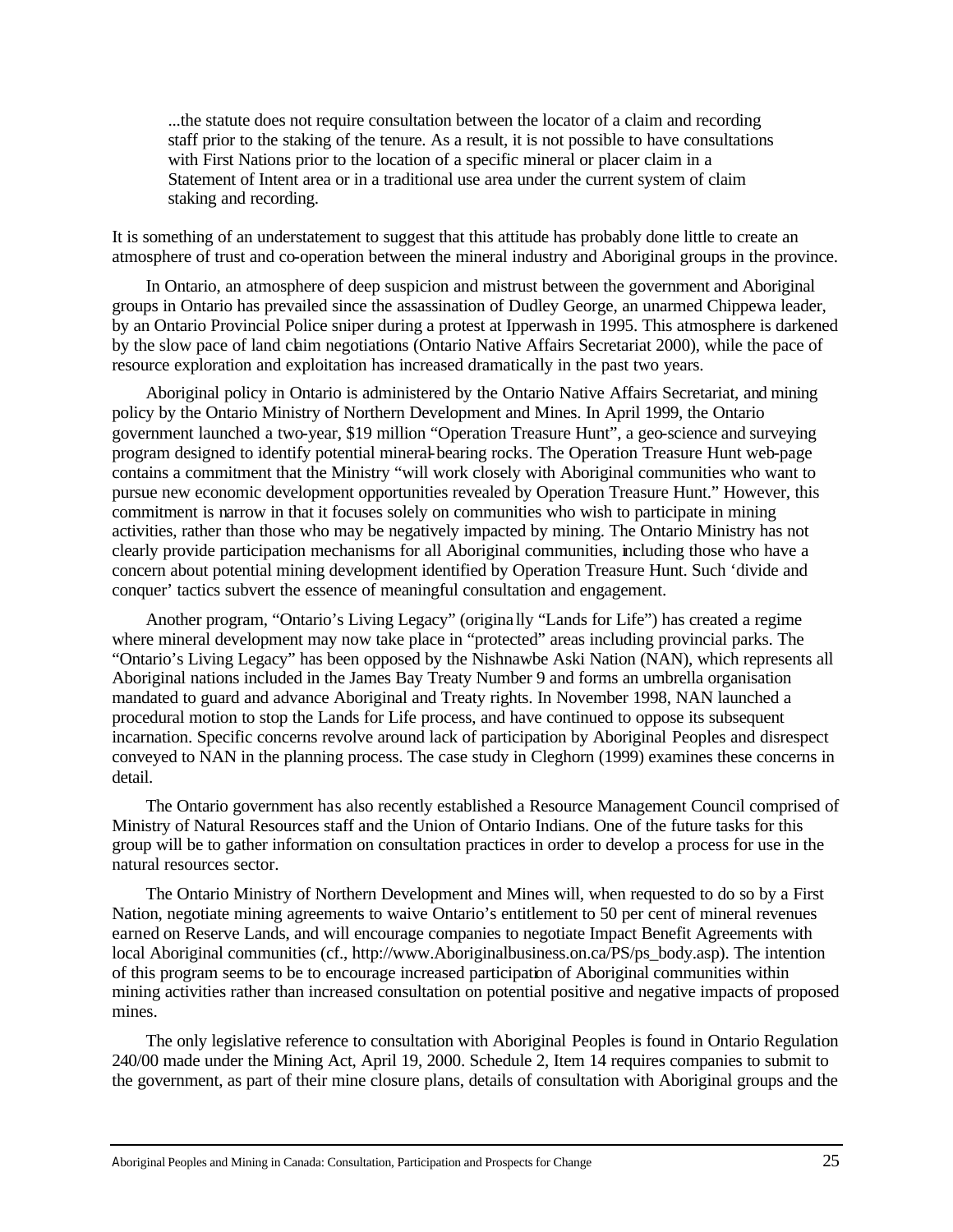response of these groups to said closure plans. Meeting this requirement is necessary for a company to receive permission to open a mine.

In other areas, such as Alberta (Rand Smith, pers. comm, 2000) and New Brunswick (Ron Shaw, pers. comm, 2000) there are no special policies or requirements for consultations with Aboriginal communities other than those mandated under provincial EA legislation. Under New Brunswick EA legislation, any case where claims are staked in areas "used and enjoyed" by other individuals, those individuals must be notified of the staking and agreement must be reached to accommodate potentially conflicting needs.

The Government of Saskatchewan is the only provincial government to have enacted legislation on Aboriginal participation in mining, and to have set up mechanisms for ongoing participation in decisionmaking. This was the outcome of recommendations from a Joint federal/Provincial Review Panel on uranium developments in Northern Saskatchewan (1991-1993). Saskatchewan established three regionally based Environmental Quality Committees (EQCs) including representation by the communities affected by uranium mining. The design of the committee structures was based on input from consultations. In order to ensure these committees had access to accurate and credible information upon which to base their recommendations, the Saskatchewan government created the Northern Mines Monitoring Secretariat (NMMS), headed by Cree lawyer, Hon. Keith Goulet and housed by Saskatchewan Northern Affairs. This Secretariat is responsible for "gathering data and reports resulting from environmental, worker health and safety of socio-economic monitoring initiatives, as well as disseminating such information to the EQCs and the impact communities" (Office of Northern Affairs, Government of Saskatchewan n.d.). The EQCs were established via a separate Lieutenant Governor Orders-in-Council under authority of The Northern Affairs Act. They were highlighted by the IGWG as examples of best practice for increasing Aboriginal participation in mining. However, while such ongoing consultation mechanisms are to be applauded, there are still issues with regards to power balancing and effectiveness of Aboriginal participation. With regards to local and regional benefits, Saskatchewan requires mining companies to enter into Surface Lease Agreements and Human Resource Development Agreements. It has also established a Multi-Party Training Plan to support northern Saskatchewan people interested in mining-related opportunities (O'Reilly and Eacott 1999/2000).

Finally, Territoria l Governments do not have jurisdiction over subsurface minerals, responsibility for which is constitutionally vested with the federal government. However, according to Gordon MacKay (pers. comm., 2000) Director of Minerals, Oil & Gas in the Nunavut Department of Sustainable Development, although Indian and Northern Affairs Canada owns and administers the land and resources in Nunavut and requires proponents to consult with communities, the Nunavut Land Claim Agreement requires anyone developing a mine to enter into an impact and benefits agreement with the Regional Inuit Association.

The Mackenzie Valley Land and Water Board (MVLWB) is a co-management board established in the Northwest Territories by the Mackenzie Valley Resource Management Act (Bill C-6) of 1997-98. This Act implements obligations under land claims agreements between the Crown and the Gwich'in and the Sahtu Dene and Métis, respectively. Notably, consultation with affected First Nations is required for any project in the valley. The MVLWB guidelines on consultations are included as Appendix 1. As noted in Section 1, several comprehensive land claims agreements in the territories include their own comanagement boards for environmental assessment screening and planning.

One issue that has been vigorously debated among various sectors interested in Canada's North, is Canada's "free entry" system. Enshrined in the *Canada Mining Regulations*, this system "establishes procedures whereby prospectors can enter most lands containing Crown-owned minerals, acquire mineral rights by staking claims, gain exclusive rights to carry out further exploration and development within the area covered by the claims, and eventually obtain mining leases even the proper procedures have been complied with"(NRTEE 2001). Aboriginal and environmental groups argue this system highlights mining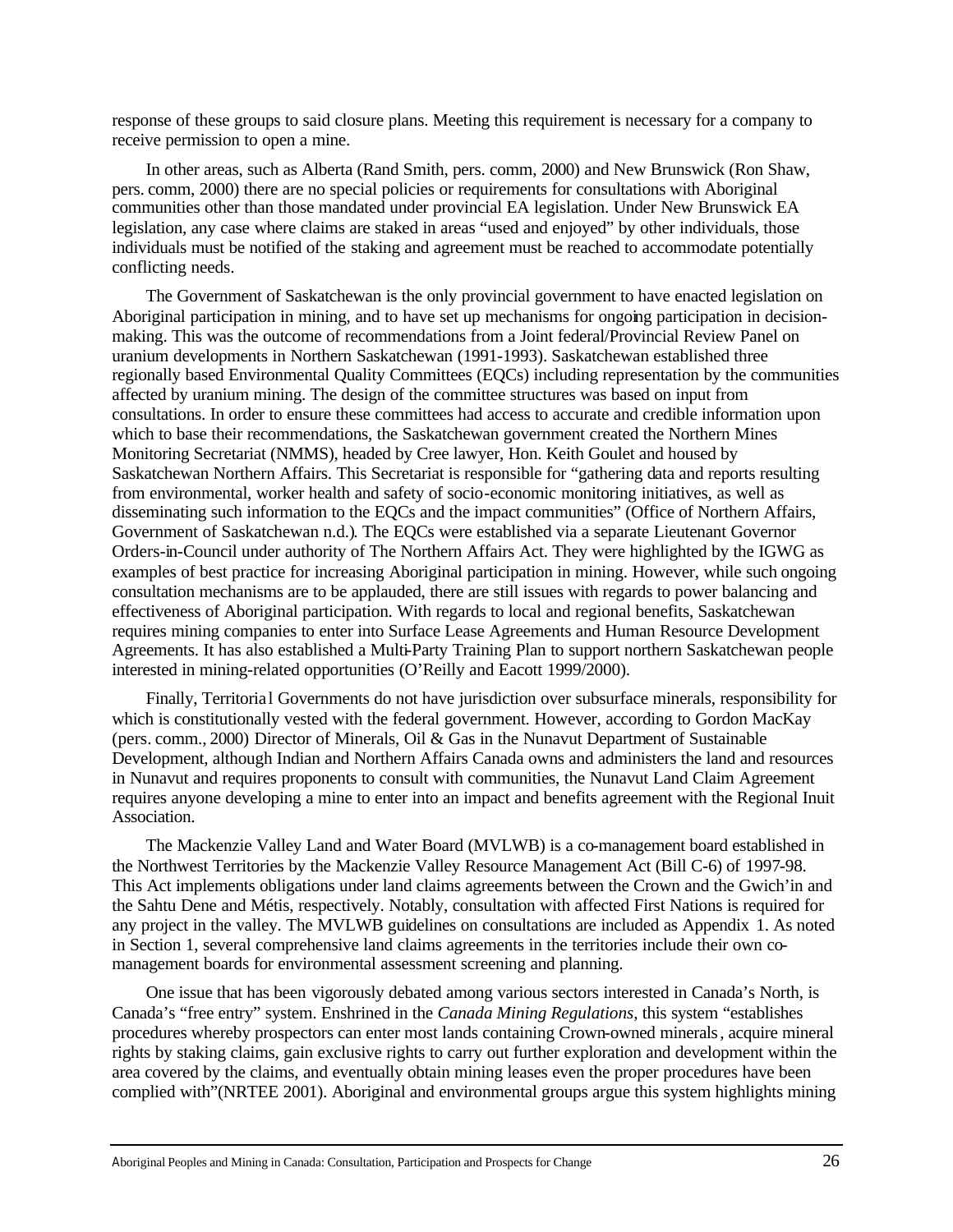as the preferred land use activity particularly in Canada's North, and subordinates the interests and values of Aboriginal communities to those of industry, which is inconsistent with Aboriginal title and rights. Proponents of the system note that Canada's mining regulations serve to "monitor and control the 'rights' established through free entry" (NRTEE 2001). In recent multi-stakeholder discussions organized by Canada's National Round Table on the Environment and the Economy, the free entry system was one issue where stakeholder consensus was not achieved.

# *International Commitments*

Internationally, Canada is committed to act on its endorsement of agreements such as the Universal Declaration of Human Rights, the Convention on the elimination of All Forms of Discrimination Against Women, and the United Nations Declaration on Violence Against Women. Given the increasingly gendered nature of the impacts of mining, these commitments require greater attention on the part of the

government to the role of women in the mining industry, and the impact of the mining on women. In addition, Canada has ratified the Convention on Biodiversity, which has special provisions for recognizing the importance of traditional knowledge (article 8(j)). International instruments such as these  $-$  in conjunction with domestic laws and policies – provide critical leverage for Aboriginal positions.

# **The Mining Industry and Aboriginal Peoples in Canada: An Evolving Relationship**

Mining companies and associations are increasingly recognising the importance of good community relations, especially in obtaining a 'social license to operate'. Several companies now have Aboriginal policies and codes of conduct in place to direct community relations activities, and a number of natural resource-based companies such as Placer Dome, Rio Algom, Syncrude or Falconbridge are actively attempting to position themselves as 'socially responsible.' Some

### **What informs Ethical Behaviour? Double Standards**

Cragg et al. (1997) have argued that mining companies need to adopt an ethical stance which differentiates between voluntary stakeholders (e.g., Aboriginal communities who are actively participating in mineral development) and involuntary stakeholders (e.g., community members whose lives will be affected by the "externalisation" of risks and costs). Mining companies must deal fairly when entering into contractual relationships with voluntary stakeholders, but involuntary stakeholders must simultaneously be upheld and respected. Equitable distribution of costs and benefits, through mitigation of and compensation for socioeconomic disruptions (including disruptions arising from environmental impacts), as well as fair distribution of benefits such as wages, royalties and taxation-provided support for communities, are equally important. Finally, the authors argue there is an overriding ethical obligation *not to proceed* with any activity which causes impacts from which stakeholders will find it difficult or impossible to recover.

Contemporary initiatives by some Canadian mining companies and Aboriginal communities appear to meet most of the above-noted ethical obligations, though the final precept is one which is not readily adopted by mining companies in the absence of some form of coercion. There is also some question as to what motivates/informs mining companies moves towards 'ethical behaviour': altruism or legal, political and/or economic pressures. A case in point is Cameco, a corporation whose interactions with Aboriginal Peoples in Canada have been hailed as examples of best practices, but whose community relations in other countries such as the Krygyz Republic have been severely critiqued. The adoption of lower standards for community consultation in countries with less developed regulatory regimes and weak NGO sectors is unacceptable in a globalized industry like mining, particularly when the industry is attempting to promote "good practice" with respect to social and environmental issues.

companies have voluntarily brought Aboriginal issues into the realm of corporate policy, and have started actively discussing their activities with Aboriginal groups. However, most are generally lacking with respect to consultation and participation processes for Aboriginal Peoples.

Most initiatives have been on the part of larger multinational companies. For instance, Placer Dome Inc. identifies Aboriginal issues within its Sustainability Policy, which states that Placer Dome operations have to "Recognize and respect the importance of the land, and traditional knowledge, to local indigenous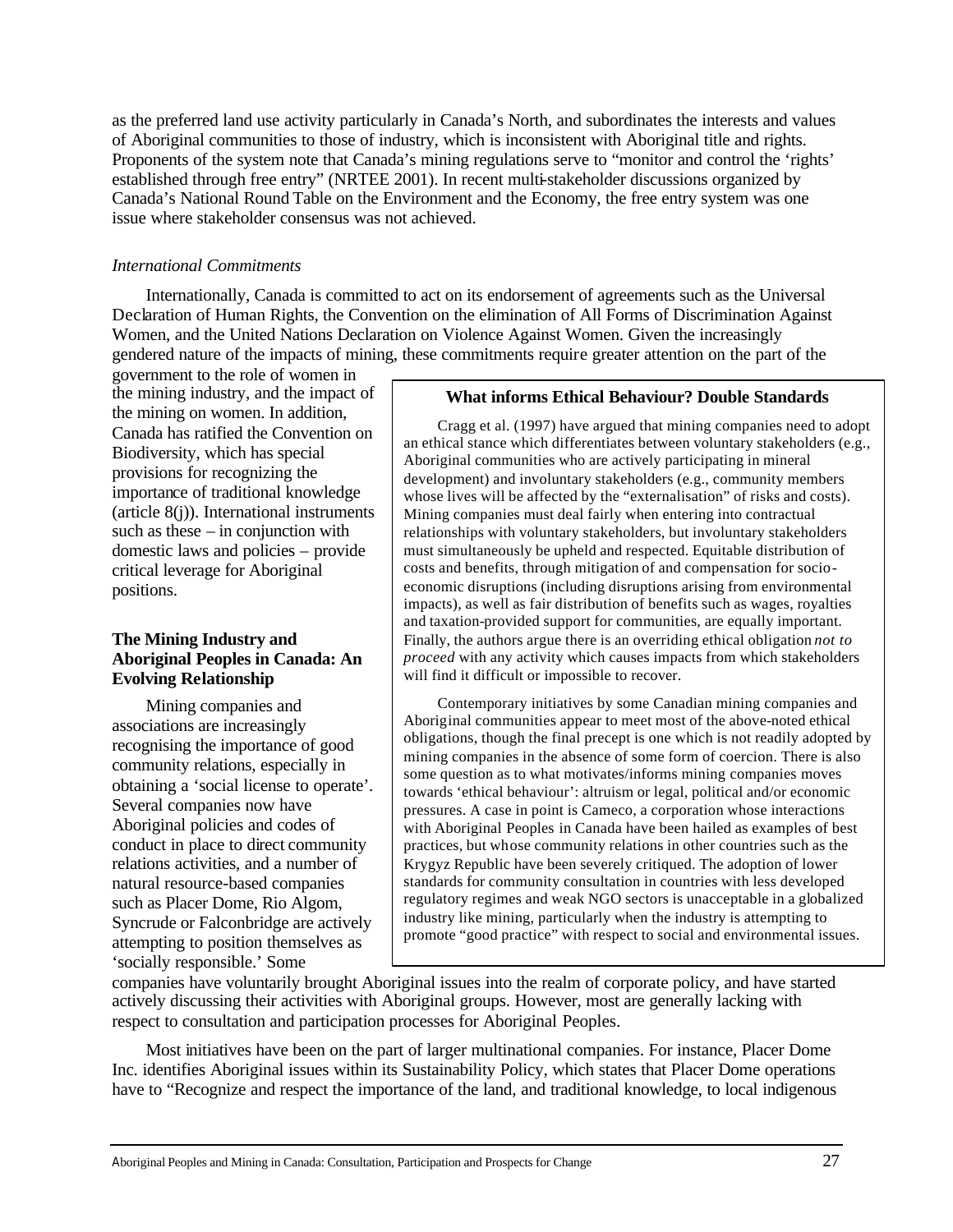or Aboriginal communities and be sensitive to their cultural distinctiveness." Placer Dome also commits itself to "Provide for the effective involvement of communities in decisions which affect them, treat them as equals, respect their cultures, customs and values, and take into account their needs, concerns and aspirations in making our decisions." One of the company's key stated goals is to establish "a formal stakeholder engagement process that will enhance our business strategy with input from a wide variety of sources internally and externally on an ongoing basis." A key problem with Placer Dome's policy is where it invites "...all those who share our vision of mining and sustainability to work with us in creating our common future." This of course does not provide for dialogue with stakeholders who do not share Placer Dome's vision.

Rio Algom has developed a Statement on Community Responsibility, which commits the company to integrate the following core principles developed by the International Council on Minerals and the Environment (formerly based in Ottawa, Canada):

1. Respect the cultures, customs and values of individuals and groups whose livelihoods may be affected by exploration, mining and processing.

2. Recognise local communities as stakeholders and engage with them in an effective process of consultation and communication.

3. Participate in the social, economic and institutional development of the communities where operations are located and mitigate adverse effects in these communities to the greatest practical extent.

4. Respect the authority of national and regional governments and integrate activities with their development objectives (Rio Algom 2000).

Falconbridge has also publicly recognized the importance of positive Aboriginal relations to business performance though it does not have a formal policy on consultation with Aboriginal Peoples (Falconbridge Ltd. 2000).

In the oil sector, Syncrude's consultation principles emphasise the importance of developing positive relationships with a fully informed public. The Syncrude Aboriginal Development Strategy seeks to ensure that Aboriginal groups share in the opportunity stemming from oil sands development. According to the company web-site, the strategy has met its targets for the hiring of Aboriginal people, increased the annual volume of business going to local Aboriginal contractors, and implemented several community development programs including a stay-in-school incentive for Aboriginal adolescents. Syncrude claims to have maintained an active, onoing consultation process for many years with all of the Aboriginal communities in the oil sands region (particularly Fort Chipewyan, Fort McKay, Fort McMurray, Anzac, Janvier and Conklin) (Syncrude Canada 2000).

Despite these advances, many companies do not have codes or principles guiding their relationships with Aboriginal Peoples and minerals development. Most do not report on social aspects of their operations, and no clear set of guidelines or indicators is available to measure good performance. Even when mining companies actively attempt to undertake effective consultation and engagement of Aboriginal Peoples, these practices are often less than successful. Mining executives often struggle with the difficulties of understanding, accepting, and incorporating Aboriginal perspectives into their business management systems.

Furthermore, there is an implicit assumption that the process for consultation and engagement of Aboriginal Peoples can originate from the mining industry and/or from government. Approaches to consultation and engagement that originate from a non-Aboriginal business culture tend to rely heavily on meetings, workshops and negotiated interactions. However, Aboriginal Peoples have their own cultural approaches to decision-making and rely on traditional forms of knowledge to shape consensus building. Perhaps most important, by setting the terms for consultation, these largely non-Aboriginal actors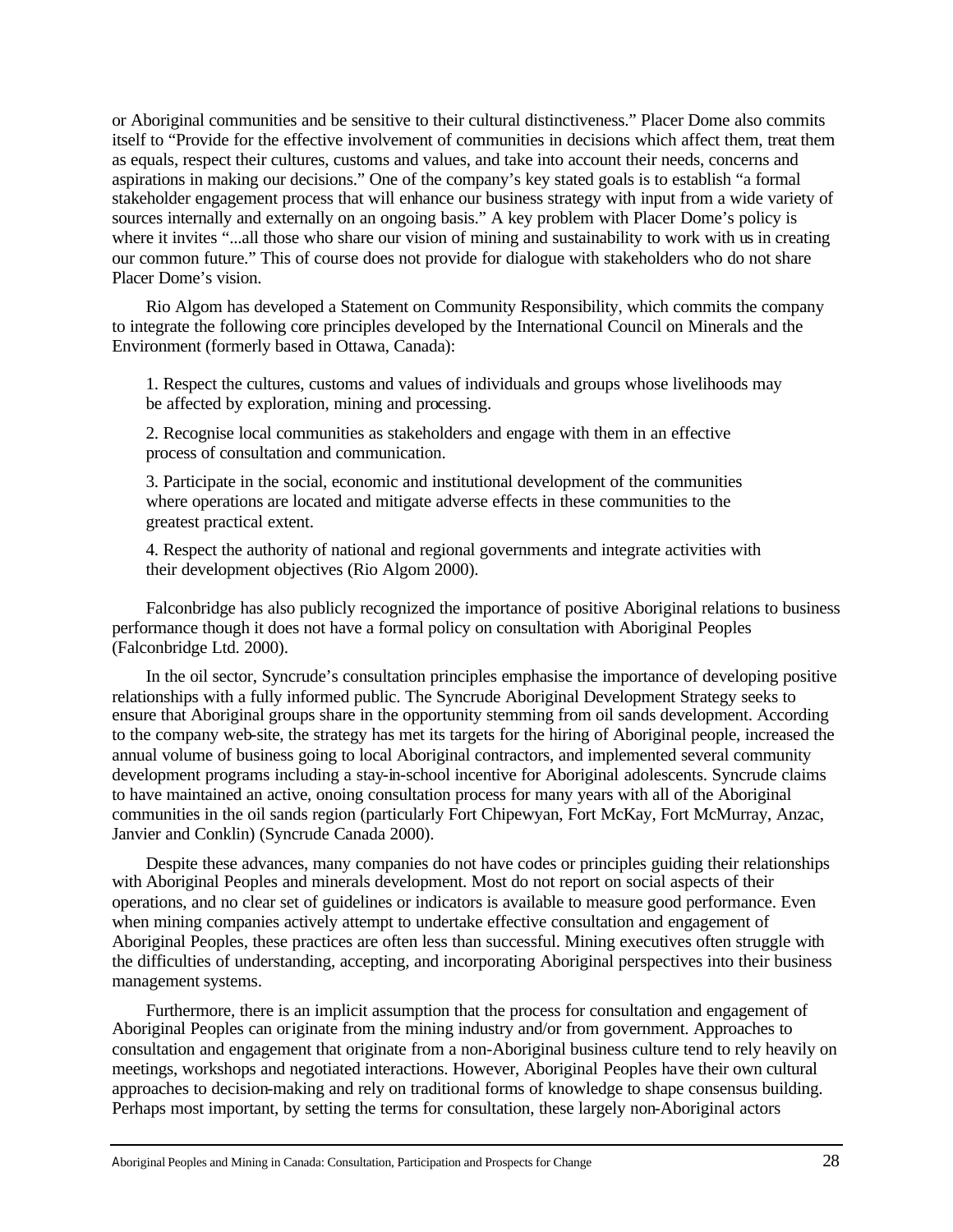implicitly determine the scope of discussion and the terms of reference, which often do not include the power to say "no" to development.

In general, codes may represent a step forward but without changes to corporate governance and reporting mechanisms, will likely be unsuccessful. In addition, voluntary initiatives such as corporate codes are not a substitute for regulation.

### *Mining Associations*

There are a number of mining associations in Canada (a list of links to mining associations can be found at http://www.miningworks.mining.ca/english/Links/index.html).

The Mining Association of Canada (MAC) (http://www.mining.ca) provides a forum for collective action by Canadian mining companies. The MAC formed the umbrella group for the private sector at the Whitehorse Mining Initiative, a multistakeholder initiative discussed below. It was the first mining association in the world to have an environment policy in 1989. The MAC has produced an environmental management framework for use by member companies (1990), a guide for the management of tailings, has supported research on acid rock drainage and has developed a climate change policy and action plan for corporations. It participates in the Metals in the Environment Research Network. The MAC has also embarked on a Towards Sustainable Mining Initiative, which is examining industry successes with regards to productivity, health and safety and environmental performance (MAC 2001b).

The Prospectors and Developers of Canada (PDAC) (http://www.pdac.ca) is a national organization representing the interests of the Canadian mineral exploration and development industry. Its mandate includes advocacy, information and networking, and it holds an annual convention. Like other mining associations, PDAC underscores that unsettled Aboriginal land claims and unresolved issues relating to traditional lands are two of the most significant factors creating uncertainty and unpredictability with respect to land access and land tenure in Canada. However, it acknowledges that there are numerous examples where the aspirations and objectives of Aboriginal Peoples and those of the exploration and mining industries converge. PDAC has called on Canada's Mines Ministers to form regional Aboriginal/Industry/Government working groups "for the purpose of building relationships, identifying needs and opportunities, agreeing on priorities and developing action plans tailored to the individual regions" (PDAC 2001). It is also launching a new initiative entitled Environmental Excellence in Exploration (E3), to promote excellence in exploration for companies operating worldwide. It involves the development of an "e-manual', a multimedia information repository and management system that "will allow users to identify environmental issues that they should be aware of in their project area and to apply the most effective methods to address them" (PDAC 2001).This initiative is to be applauded, but it would be clearly beneficial to highlight socio-economic issues alongside the environmental issues.

The Conference Board of Canada's Canadian Centre for Business in the Community (CCBC) (http://www.conferenceboard.ca) has formed a Council on Corporate-Aboriginal Relations which is, among other activities, developing a guide to "best practices" in corporate-Aboriginal relations. The Council has at present more than 40 members, including a number of mining and energy sector companies.

# **The role of Civil Society Organisations (CSOs)**

Several CSOs in Canada take an active interest in mining and or Aboriginal land rights, including the Environmental Mining Council of British Columbia , the Canadian Arctic Resources Committee and MiningWatch Canada. As Young (1997) has pointed out, "the reduction of government, and regulatory capacity for environmental monitoring and enforcement has put pressure on NGOs and communities to play a watchdog role, usually without financial compensation." This has resulted in groups needing to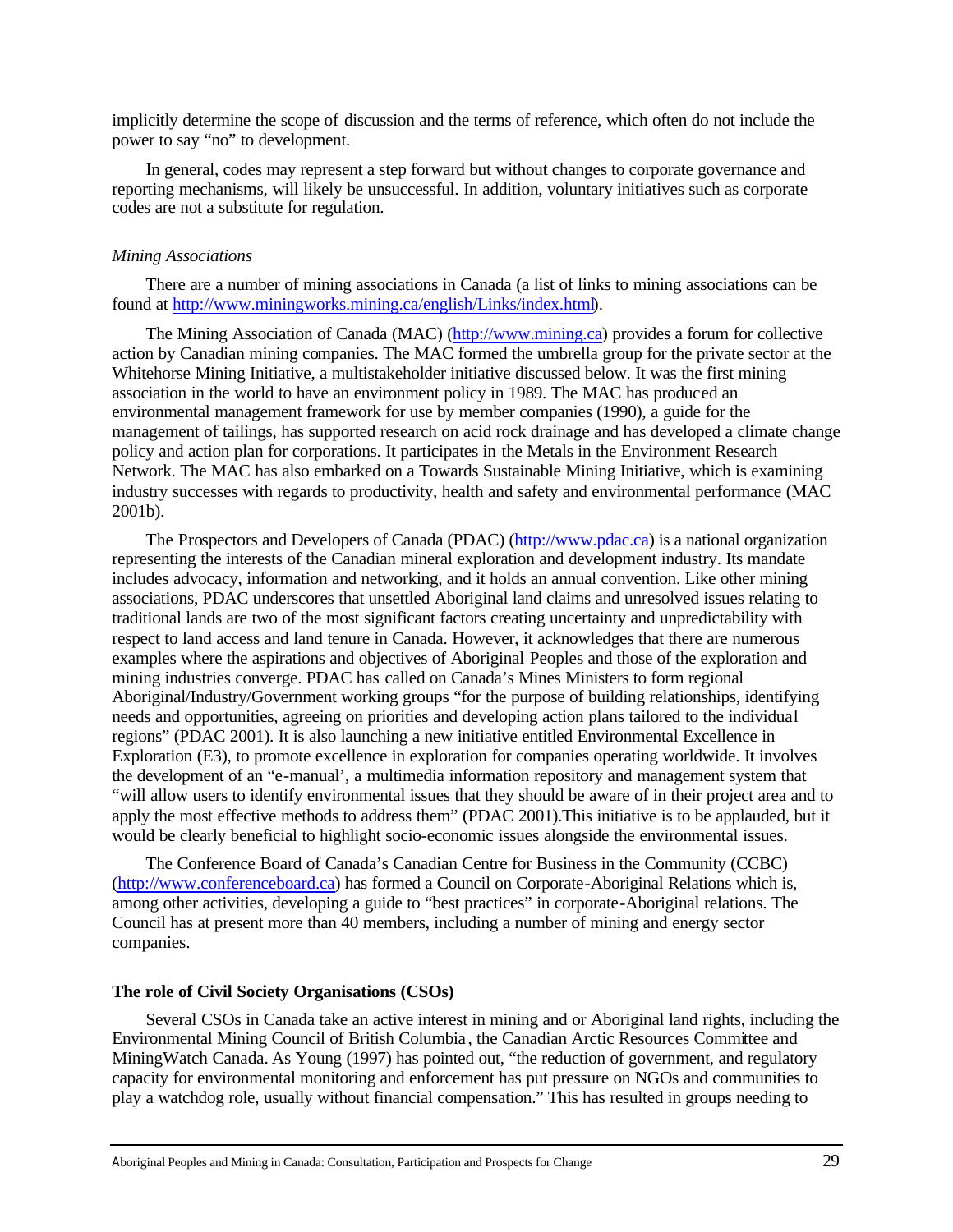develop more technical expertise to address this void, and one outcome has been a "reaching out across sectors, between native, environmental and labour organizations for aid in meeting their objectives" (Young 1997).

The Environmental Mining Council of British Columbia (EMCBC) (http://www.miningwatch.org/emcbc/) participated in the WMI and is currently involved in a coalition of CSOs working on environmenta l management issues. The EMCBC has expressed concern over the decline in government resources to monitor and enforce environmental regulations, the general trend toward deregulation, limited public capacity to assess environmental risks and heightened regional competition for mining investment. It has published numerous documents and maintains a web-site with a focus on the ecological threats posed by mining and ways of minimising them.

The Canadian Arctic Resources Committee (CARC) (http://www.carc.org) provides a "window on the North" for the rest of Canada. Since its foundation in 1971, the organisation has engaged in a wide array of research, analysis, public information and advocacy activities for the people and lands of the North. It has identified large-scale resource development as a principal focus for its "New Century Programs". CARC has played an active role in mining-related matters, most significantly with a suit brought against Diavik Diamond Mines Inc. and Aber Diamond Mines Ltd. in the Federal Court of Canada in November, 1999. In June, 2000, the two companies and CARC reached an out of court settlement that provides CARC with several hundred thousand dollars (the exact amount has not been publicised) to be used in conducting cumulative effects studies of the impacts of the Diavik diamond mining operations.

Another key CSO is MiningWatch Canada (http://www.miningwatch.ca). Founded in early 1999, MiningWatch describes itself as "a pan-Canadian initiative supported by environmental, social justice, Aboriginal and labour organisations from across the country. It addresses the urgent need for a coordinated public interest response to the threats to public health, water and air quality, fish and wildlife habitat and community interests posed by irresponsible mineral policies and practices in Canada and around the world." MiningWatch has highlighted issues involving Aboriginal communities, and has partnered with Aboriginal groups on a number of occasions. In September 1999, for example, it partnered with the Innu Nation in co-sponsoring a conference entitled 'Between a Rock and a Hard Place: Aboriginal Communities and Mining' held in Ottawa. And in May 2001, it co-sponsored a workshop with the Assembly of First Nations in Sudbury, entitled 'After the Mine: Healing Our Lands and Nations - a workshop on abandoned mines." Throughout these and other workshops, Aboriginal participants have underscored some of the major issues around the lack of effective consultation with industry and government, and have stressed the importance of strong negotiation skills.

There are a variety of environmental groups that have on occasion formed alliances with Aboriginal groups on these issues (see stakeholder diagram). In general, however, there are tensions between environmental and Aboriginal groups on account, among other things, of the controversy over sealhunting in the 1980s which led to a European ban on fur imports and the devastation of the Aboriginal trapping economy. In Canada, environmental NGOs such as the World Wildlife Fund have been key players with regards to lobbying governments – and industry – to establish ecologically integrated protected areas strategies, and have recently called for "no more industrial mega-developments…without first identifying and reserving a properly-buffered and connected representative system of protected areas" (Hummel 2001).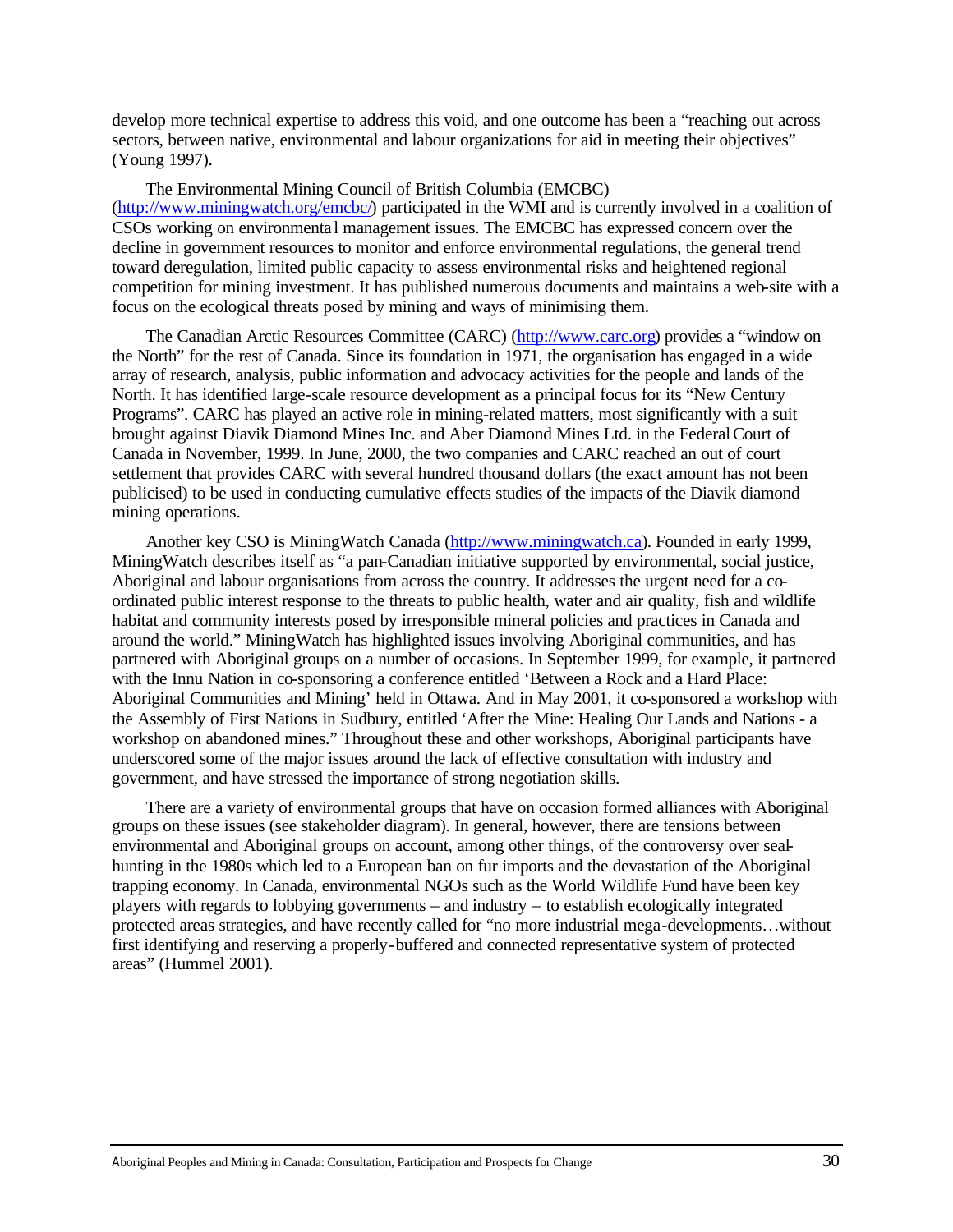# **Principal Stakeholders Involved in Decision-Making**

### **about Mining Projects Affecting Ancestral Lands**



### **Multistakeholder Processes**

In recent years, several multistakeholder initiatives have taken place both at the national level led by different sectors.

### *Whitehorse Mining Initiative (WMI)*

The WMI was a two-year (1992-1994) multistakeholder process spurred by industry, and cosponsored by the federal and provincial Mines' Ministers to begin a dialogue on the future of mining in the role of sustainable development in Canada. Representatives from the mining industry, senior governments, labour unions, Aboriginal Peoples and the environmental community participated in the process. Four issue groups were formed to discuss the areas of Environment, Finance and Tax, Land Access and Workplace/Workforce, and each of these groups developed a set of principles and recommendations. The process culminated with the signing of the WMI Leadership Council Accord in 1994. The Leadership Accord:

"calls for improving the investment climate for investors; streamlining and harmonizing regulatory and tax regimes; **ensuring the participation of Aboriginal Peoples in all aspects of mining**; adopting sound environmental practices; establishing an ecologically based system of protected areas; providing workers with healthy and safe environments and a continued high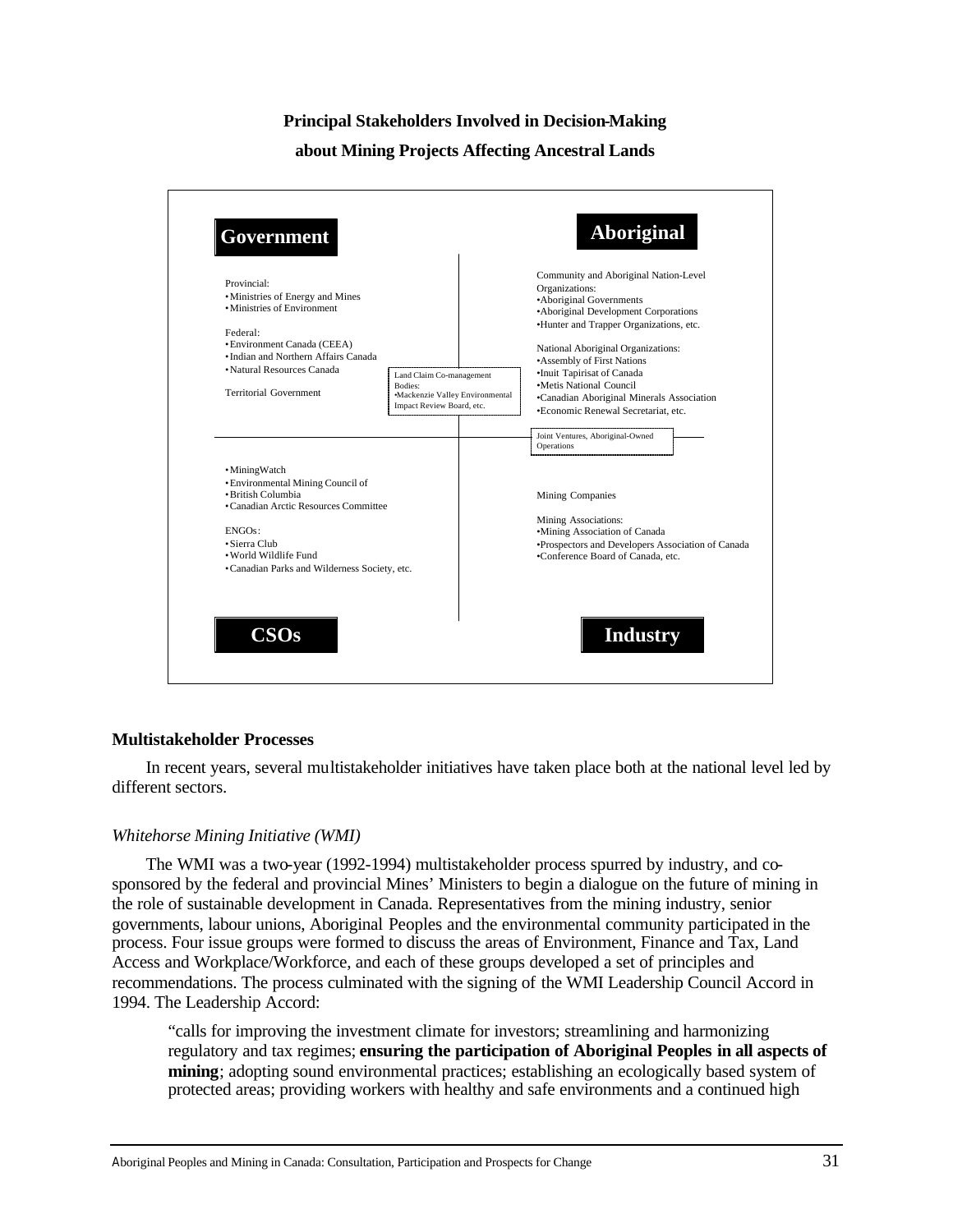standard of living; **recognition and respect for Aboriginal treaty rights; settling Aboriginal land claims**; guaranteeing stakeholder participation where the public interest is affected; and creating a climate for innovative and effective responses to change" (emphasis added).

However, while there has been an in-depth evaluation of the WMI (McAllister and Alexander 1997), there has been no systematic evaluation of how WMI has changed the way the mining industry incorporates Aboriginal communities into mining operations or how effective WMI has been in promoting meaningful public consultations with Aboriginal Peoples. Some note that "the actual implementation of solutions leading to a reduction on conflicts and uncertainty has been slow and unbalanced" (Young 1997). It should also be noted that one of the two Aboriginal groups who participated in WMI chose not to ratify the Accord. Regardless of the seeming lack of concrete outcomes and implementation, the WMI marks a watershed in Canadian mining history in that it was the catalyst for an ongoing multi-sectoral dialogue.

# *Intergovernmental Working Group (IGWG) on the Mineral Industry Sub-committee on Aboriginal Participation in Mining*

In 1989 the Intergovernmental Working Group on the Mining Industry formed a Sub-Committee to look into Aboriginal participation in the industry. The sub-committee was composed of representatives from the provincial and territorial governments as well as Natural Resources Canada and Indian and Northern Affairs Canada. However, Aboriginal organizations were not represented.

Since its inception, the Sub-Committee has released a series of annual reports, each focusing on a variety of aspects of Aboriginal participation, including case study profiles of best practices (IGWG 1990; 1991; 1992; 1993; 1994; 1995; 1996; 1997; 1998). The resources developed by the Sub-Committee include a set of small-scale, low resolution maps showing the intersection of reserves and mining operations and lists of federal and provincial policies relating to Aboriginal participation (IGWG 1990; 1995).

The Sub-Committee has also developed a set of checklists and guidelines on the topics of consultation and participation of Aboriginal Peoples in mining (IGWG 1996). The "Checklist to Assist Mining Companies Operating in Areas near Aboriginal Communities" (IGWG 1991: 38-9) highlights the need for companies to:

- ß Become familiar with rules and regulations affecting relations with Aboriginal groups, including the status of land claims;
- ß Learn as much as possible about the community in question and initiate contact with appropriate political and cultural leaders; and
- ß Follow up with public meetings and information sessions in which the company raises issues surrounding potential environmental impacts.

The "Communication Guide for Exploration Companies When Working near Aboriginal Communities" (IGWG 1992: 15-21) includes a checklist, an explanation of the importance of cooperative relationships and key consultation components. The guide suggests that companies prepare an information handout about themselves and the potential for a mine to be developed after exploration, "stressing mine site reclamation and restoration". It is noteworthy that companies are not advised to provide information or sources for information about the possible ecological or social impacts of a fully operational mine; instead, company representatives should merely "be prepared to answer questions" about the impacts of exploration itself.

The "Checklist to Assist Aboriginal Communities and Groups in Dealing with Exploration and Mining Companies" (IGWG 1994: 15-21) stresses the importance of Aboriginal communities educating mining companies contemplating work in the area about land claims, laws and any agreements in force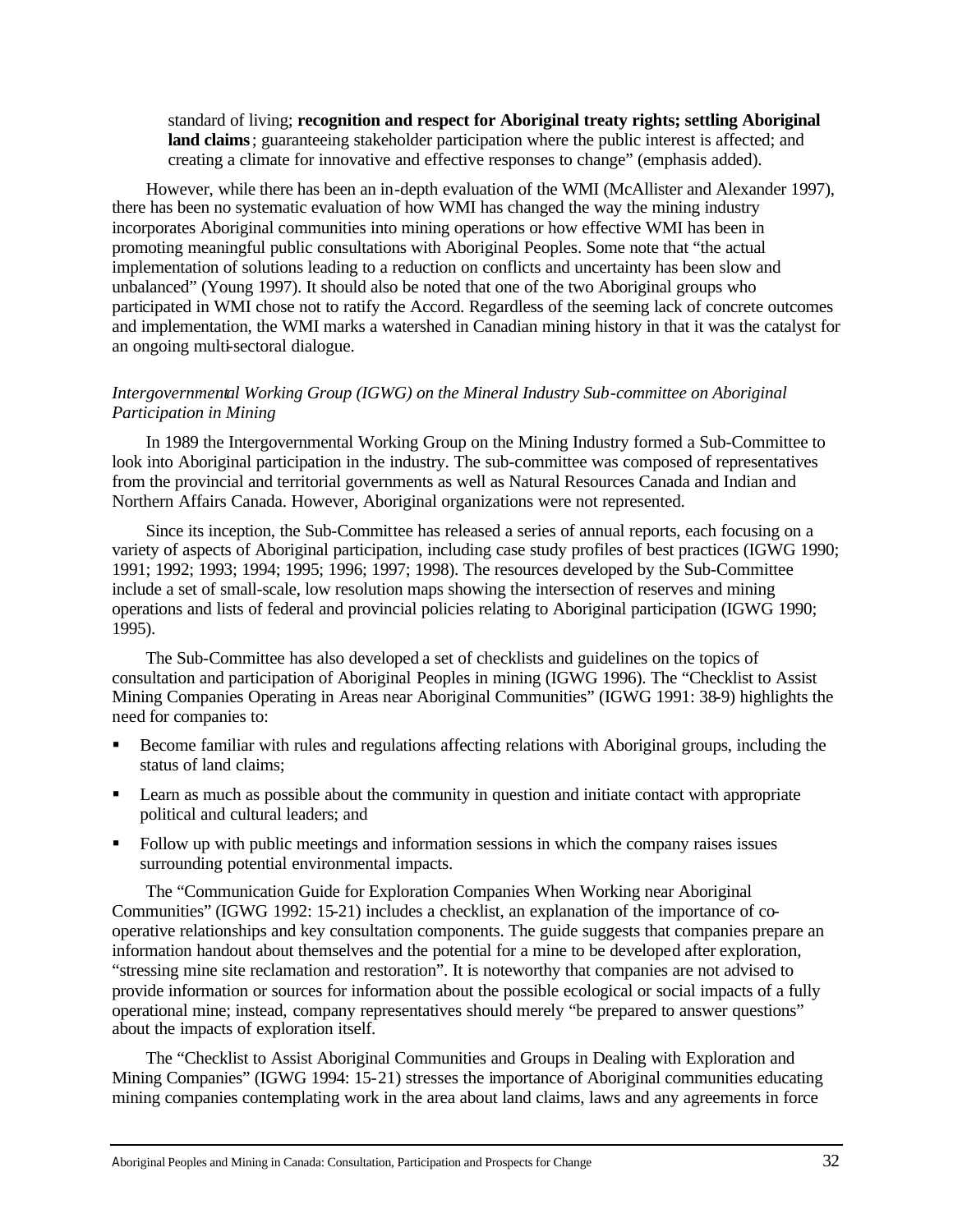that might affect the proposed project. In addition, communities should inform companies of the location of any culturally or economically significant areas near the proposed mine. However, the checklist does not offer any specific advice on how Aboriginal groups might inform themselves about the company's history of interaction with Aboriginal Peoples, its environmental track record or even the broader issue of the impacts of mining on Aboriginal Peoples.

Besides the lack of Aboriginal participation and consistent funding, the IGWG does not have a strong implementation record. Nor is its work particularly accessible: there is to date no IGWG web-site or other on-line repository of the Sub-Committee's work. These problems notwithstanding, the set of annual reports collectively represent a valuable resource for communities and companies, and provide much needed guidance and positive examples of the benefits of consultation.

# *The National Round Table on the Environment and the Economy (NRTEE) Task Force on Aboriginal Communities and Non-renewable Resource Development*

In 1998, the NRTEE – an independent advisory body that provides decision-makers with advice and recommendations for promoting sustainable development – established a program to examine the key issues at the heart of non-renewable resource development and the sustainability of Aboriginal

communities in Canada's North. The Task Force held consultations with over 300 key players, and in 2001 issued its final report entitled *Aboriginal Communities and Non-renewable Resource Development.* The report devotes one chapter to consultation, focussing its recommendations on the support of meaningful Aboriginal participation in these processes. "Consultation is the key to the mutual understanding, co-operation and partnerships that are essential if non-renewable resource development is to contribute to the sustainability of Aboriginal communities," the

*"Communities need to have confidence that they can participate in consultations on as equal a footing as possible with the much larger corporations or government department sitting across the table. Funding and in-kind assistance from government and industry are therefore essential to ensure that Aboriginal communities have the capacity to participate effectively in consultation."*

– NRTEE (2001: 82)

report states (NRTEE 2001). It identifies four principal obstacles to effective consultation, including:

- "consultation is often too late in the decision-making process for resource development and is too rushed, putting undue pressure on Aboriginal communities and undermining the trust that is required for mutually beneficial relationships;
- Aboriginal communities often lack the human and financial resources to participate effectively in consultation;
- the roles and responsibilities of industry, government and Aboriginal organizations in consultation processes are often ill-defined, leading to uncertainty, delay and frustration; and
- Aboriginal culture and language are sometimes given insufficient respect in consultation processes" (NRTEE 2001).

Requirements for successful consultation include:

- Consult early and often.
- Clarify expectations between the parties.
- Address differences in culture and language.
- Provide funding for Aboriginal participation in consultation.

Even though the report examines these issues in relation to the Northwest Territories, its outcomes regarding consultation are pertinent to Aboriginal communities across Canada. As one member of the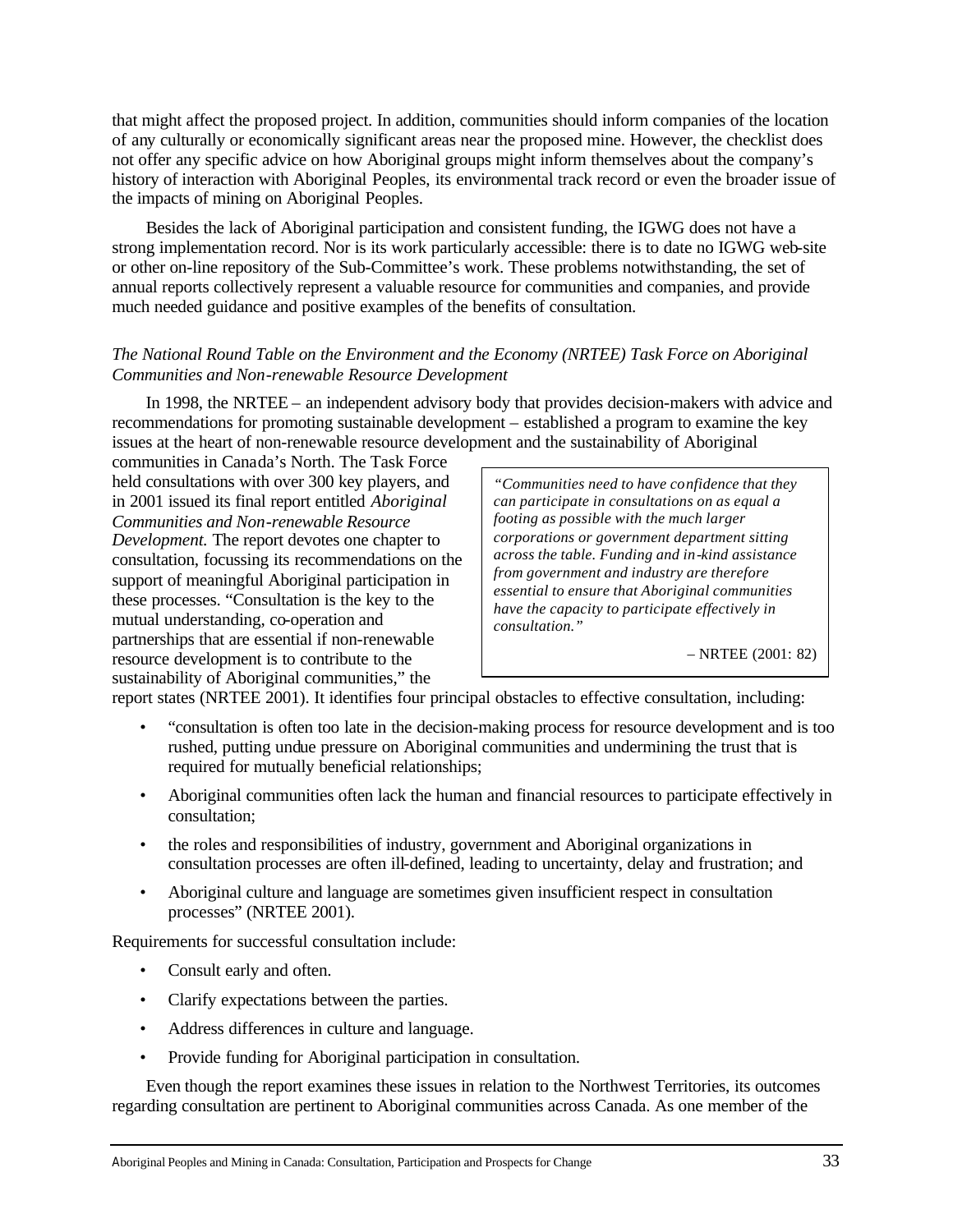Task Force has commented, however, even though the recommendations in the report were tailored to be very pragmatic and "do-able", to date not one has been implemented which is causing frustration (Gilday, pers. comm., 2001). This raises questions about the role of multistakeholder processes with regards to tangible outcomes.

In addition to these multistakeholder meetings, every year the Mines' Ministers from across Canada hold a forum to which they invite other stakeholders, and recently Aboriginal issues have been highlighted as a key concern.

# **Section 3:** *How it plays out on the ground* **Case Study Profiles of Aboriginal Nations' Consultation and Participation Experiences with Mining Companies**

### **Introduction: How it plays out on the ground**

In his excellent review of the Canadian experience with the mining sector, Ritter (2000) argues that consultation is frequently nothing more than a form of "pseudo-participation", frequently characterised by "manipulative or therapeutic" forms of communication rather than enabling real participation which would include co-operative control, partnership and delegation of powers. Ritter elaborates that manipulative communication includes false or misleading claims about the effects of projects, citing as an example false claims by pulp mills that effluent would cause no deleterious health impacts although downstream Aboriginal populations depended on fish for food. In the case of the Placer Dome/TVX Musselwhite project discussed below, claims that vastly increased volumes of ore would result in no appreciable increase in environmental impacts could certainly be characterised as "manipulative communication" according to Ritter's definition. Therapeutic communication includes exaggeration of the amount of power sharing actually entailed by an agreement. It can be argued that in any case where consultation and negotiations do not explicitly provide the right of refusal by affected communities, communication is therapeutic rather than genuinely participatory.

The following case studies illustrate the issues around consultation and participation as they are played out "on the ground". Because there is little fundamental difference between mining and other resource industries in terms of the legal and moral rights of Aboriginal Peoples, some of the case studies below do not specifically concern mining.

### **Mi'kmaq in Unama'ki (Cape Breton Island, Nova Scotia)**

The Mi'kmaq experience with the mining sector in Unama'ki over the past 15 years has run the gamut from militant confrontation, to legal battles, to precedent-setting agreements. Like many Aboriginal nations, the Mi'kmaq have been tirelessly re-building community and political structures after several generations of Residential Schooling, forced relocations and territorial alienation.

# *Kluscap's Mountain Quarry Proposal*

One of the first experiences the renewed Mi'kmaq Nation had with the mining sector was a proposal in 1988 by Kelly Rock Aggregates Ltd. to build a granite "super-quarry" on Kluscap's Mountain (Kelly's Mountain, Cape Breton Island). The mountain is a site of great significance to the Mi'kmaq, thought to be the final resting place of the Mi'kmaq deity Kluscap, and the site of spiritual pilgrimages throughout Mi'kmaq history. The proposal for the quarry tabled by Kelly Rock Aggregates was done without any consultation with the Mi'kmaq, and at a time when Environmental Assessment guidelines did not require an Aboriginal component. The proponent did not make any efforts to consult with the Mi'kmaq, and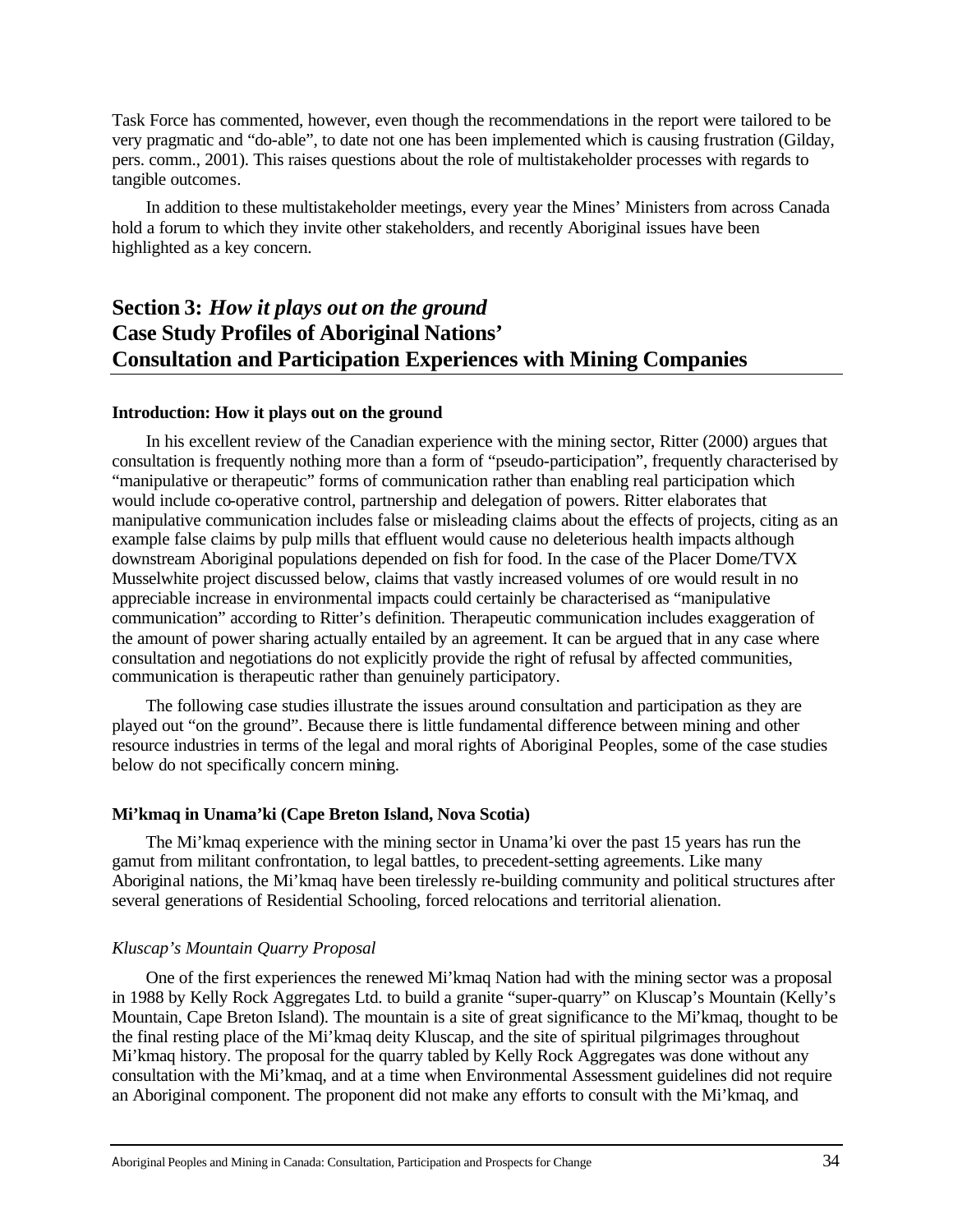Mi'kmaq efforts to discuss the project with the Proponent met with no success. Eventually, the Grand Chief of the Grand Council of the Mi'kmaq appointed a Warrior to defend Mi'kmaq interests and protect the mountain from exploitation. After militant confrontations including Mi'kmaq Warriors in camouflage attending public hearings and threatening armed resistance, the project proponent failed to submit a revised EIA before a federally-imposed deadline, and the project was shelved indefinitely (Hornborg 1994; Dalby and Mackenzie 1997).

In this case the proponent failed utterly to consult with the Mi'kmaq. What public consultation did occur came in the form of public meetings far from any Mi'kmaq Reserves. It is likely that had the Mi'kmaq been contacted at the outset, and had the proponent demonstrated a willingness to enter into meaningful consultations and negotiations with the Mi'kmaq leadership, an accommodation might have been reached which would have addressed Mi'kmaq cultural and ecological concerns while allowing some form of aggregate extraction to take place. Another important note here is that the non-Native opposition to the quarry was small but vocal, and worked closely with the Mi'kmaq. Mi'kmaq support for the quarry, if it could have been secured, therefore would have almost certainly guaranteed that it go ahead.

# *Middle Shoals Dredging Project*

Seven years later the Little Narrows Gypsum Company commenced dredging of the Middle Shoals at the entrance to the Bras d'Or Lakes in order to increase shipping capacity, once again without consulting with the Mi'kmaq. The Mi'kmaq filed suit with the Federal Court of Canada, arguing that the dredging posed unknown environmental risks to the delicate ecology of the Bras d'Or Lakes ecosystem, and thereby posed a potential threat to Mi'kmaq subsistence fishing. In 1996, the Federal Court ruled that the government had breached its fiduciary responsibility to safeguard Mi'kmaq resources, and ordered the dredging halted (Federal Court of Canada Trial Division 1996). Once again, the failure of the proponent to engage in meaningful consultation with the Mi'kmaq guaranteed the failure of the undertaking, and decreased the likelihood of a co-operative relationship on future projects.

### *Melford Gypsum Mine*

The Middle Shoals case set the stage for more serious corporate attention to the rights of the Mi'kmaq beyond the boundaries of their five Unama'ki Reserves. On November 2, 1998, the Unama'ki Mi'kmaq and Georgia-Pacific Canada, Inc. signed the Melford Gypsum Mine Agreement (Georgia - Pacific Canada and Unama'ki Mi'kmaq 1998). Georgia -Pacific contacted the Union of Nova Scotia Indians, widely acknowledged as the body representing the interests of the five Unama'ki Bands, to ask for any concerns the Mi'kmaq might have about a gypsum mine development near the Malagawatch Reserve. Several months of meetings in which a representative from Atlanta spent hours working with the native chiefs, resulted in Melford Gypsum Mine Agreement.

The agreement, concluded without the involvement of federal or provincial government agencies, includes the following provisions:

- Employment: 25% of the workforce is to be Mi'kmaq, and training and apprenticeships will be provided by the company whenever required for employment objectives.
- Unama'ki Marine Institute: The company has agreed to contribute \$0.05/tonne (approximately \$100,000.00 annually) to the Unama'ki Marine Research Institute, a Mi'kmaq-run not-for profit organisation established as part of the agreement to conduct environmental research and monitoring.
- Sub-contracting: Trucking contracts are to be awarded preferentially to the Mi'kmaq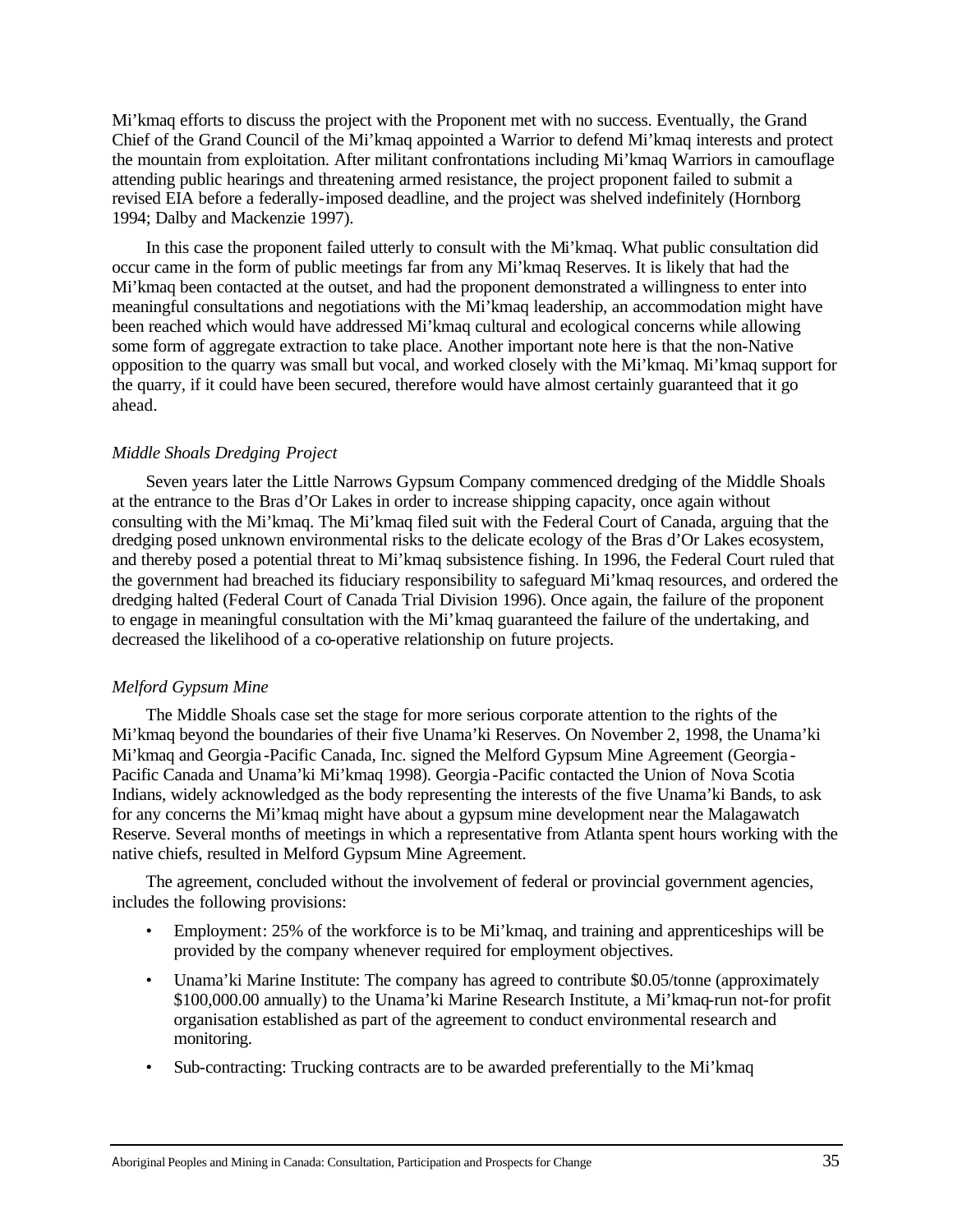- Ecological Monitoring: Mine-site monitoring to be conducted by Mi'kmaq Guardians (roughly equivalent to Conservation Officers) with a \$10,000.00/annum contribution by the company, and a further \$5000.00/annum contribution toward wider watershed monitoring by the Eskasoni Fish and Wildlife Commission.
- Scholarships: One \$5000.00 scholarship for a Mi'kmaq student engaged in environmental or technical studies will be provided by the company each year for the life of the project.

In addition, a consultation, liaison and committee structure was established, known as the Unama'ki-Georgia-Pacific Co-ordinating Management Committee. This Committee includes two representatives from the communities and two company representatives. Among other things, its mandate is to ensure provisions of the Agreement are observed and attempt to resolve any disputes; to discuss and resolve matters including those related to the contractor and Company Native Employment policies, environmental monitoring and existing or planned Native hiring and contracts; and to meet at least once every three months, with expenses paid by both parties (secretarial expenses are covered by the Company).

It can be expected that this Agreement will serve as a precedent for future resource development in Unama'ki. Details of the precise consultation process have not been documented. More information in this regard would be useful in revealing what dimensions of the consultation and engagement process helped to ensure a successful relationship. However, a recent feature article by John Stackhouse (2001a) in Canada'a national newspaper, the *Globe & Mail*, points to the following elements contributing to success:

*"I would liken it to a very tough negotiation with Teamsters...You're dealing with very well-educated and informed people who probably know how far they could push you, but they don't want you to go out of business because your existence is good for them."*

– Felmer Cummins, overseer of Georgia-Pacific's affairs in Eastern Canada (in Stackhouse 2001)

- Mi'kmaq ability to match the multinational's negotiation style through "savvy" negotiation tactics. The importance of leadership, professional preparedness and organization.
- Mi'kmaq awareness of the economic importance of the mine, and its power to drive a bargain.
- Mi'kmaq awareness of how hard to push (or not to push), and when to compromise.
- The use of "shuttle diplomacy" with the influential environmental organization The Sierra Club, to create alliances and make The Sierra Club aware of Mi'kmaq history and needs. Likewise, The Sierra Club's – Executive Director, Elizabeth May's – awareness of the importance of Indigenous perspectives and the need for compromise. In addition, the Mi'kmaq negotiated with representatives from the labour union, winning the right for Native employees to be exempt of certain seniority rules.
- Georgia-Pacific's overseer of the company's affairs in Eastern Canada's willingness to spend "long hours sitting with Cape Breton native chiefs, and working the phones to build a relationship" (Stackhouse 2001). The overseer also was willing to entertain and negotiate a joint environmental assessment process in which a team from Atlanta worked with a local native team in assessing wildlife and medicinal plants near the proposed site – on account of native concerns re a creek, the site was shifted.

# **Takla (British Columbia)**

On July 27, 2000 the Takla Nation, whose traditional territory is centred northwest of Prince George around Takla Lake, issued a press release announcing the closure of their territory to all resource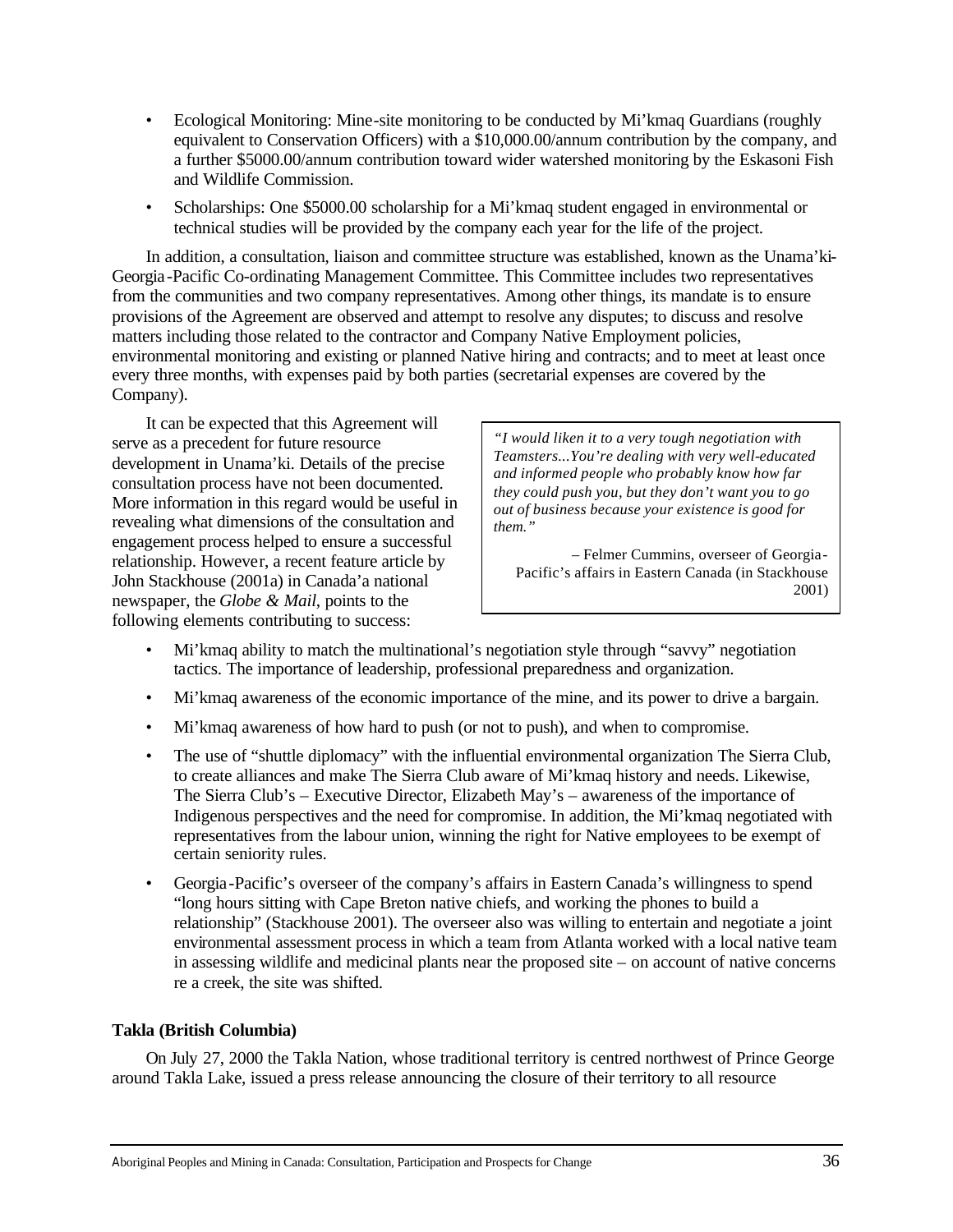extraction. In that release, Councillor Edna Johnny states that "We are tired of watching our resources leave our territory without any benefits to the Takla First Nation."

In stark contrast to the few "best practice" examples of resource sector consultations with Aboriginal Peoples in Canada, according to Councillor Cheryl George, in Takla territory there have been no consultations and resource corporations have steadfastly ignored the small, impoverished Takla Nation. Takla concerns centre around forestry being conducted by Canadian Forest Products (Canfor), and mining operations by several companies. For example, the South Kemess mine, operated by Royal Oak Mines until its bankruptcy in early 1999, and now run by Northgate Exploration Ltd, has been described by the Environmental Mining Council of B.C. as "an excellent case study of the consequences of ineffective environmental assessment, certification, permitting, enforcement and monitoring" Environmental Mining Council of B.C. 2000).

According to Councillor George (pers. comm. 2000), all of the resource corporations operating in Takla territory have thus far failed to consult with the Takla First Nation in accordance with the legal requirements laid out in *Delgamuukw.* She adds that resource exploitation by these companies is being carried out in an unsustainable manner, with inadequate replanting of cut areas by Canfor, and contamination of ground- and surface-water by mine tailings and from the use of pesticides in forestry. George asserts that money previously given by Canfor to the Takla Development Corporation (TDC) has been subsequently declared by the company to be a "loan" and further funding has been withdrawn, with the result that the TDC is being forced to close for lack of money. The Takla currently have lawsuits pending against more than one company, are blockading roads and rail lines, and are seeking advice and assistance from neighbouring First Nations and the public.

Details of the various consultation processes over the years between the Takla and different resource industries have not been documented. Further information on these processes would be helpful in clarifying where precisely they got de-railed.

### **Troilus Mine/Mistissini Cree Nation (Quebec)**

During the initial exploration phases of this project, the only contact between the proponent – the Inmet Mining Corporation – and the local Cree involved chance encounters between field crews and Cree hunters and trappers. After deposits were discovered, a review committee was established that included Cree members in order to ensure a flow of information into the Cree communities. Simultaneously a Negotiation Committee was established by the Cree of Mistissini and Inmet.

On October 13, 1994, the Mistissini Cree and Inmet signed an agreement to begin construction of the Troilus open-pit gold/copper/silver mine on traditional Cree hunting grounds 175 km north of Chibougamau, Québec. A final agreement was signed on February 22, 1995. The agreement detailed employment guarantees, training, environmental protection, sub-contracting opportunities, etc. Cree trappers are involved in environmental monitoring. Work schedules have been modified to accommodate traditional hunting activities by Cree mine employees. Employment levels of 25% were chosen to reflect the Cree proportion of the local population. These levels had been slightly surpassed by 1997, with 51 Crees employed out of a total of 203 workers at the mine site.

The Intergovernmental Working Group on the Mineral Industry Sub-committee on Aboriginal Participation in Mining has commented that "what differentiates this mine from others in the region is that, with this project, the Crees are now recognized partners in the development of the region and its resources" (IGWG 1997). While this comment speaks well of the project in question, it also underscores the fact that recognition of Aboriginal Peoples' rights and interests by the mining industry remains the exception rather than the rule. Indeed, according to O'Reilly and Eacott (1999/2000), "the Quebec government has told companies that they do not need to enter into agreements [with Aboriginal people in the James Bay Agreement area] and has advised them to be cautious in their dealings with Aboriginal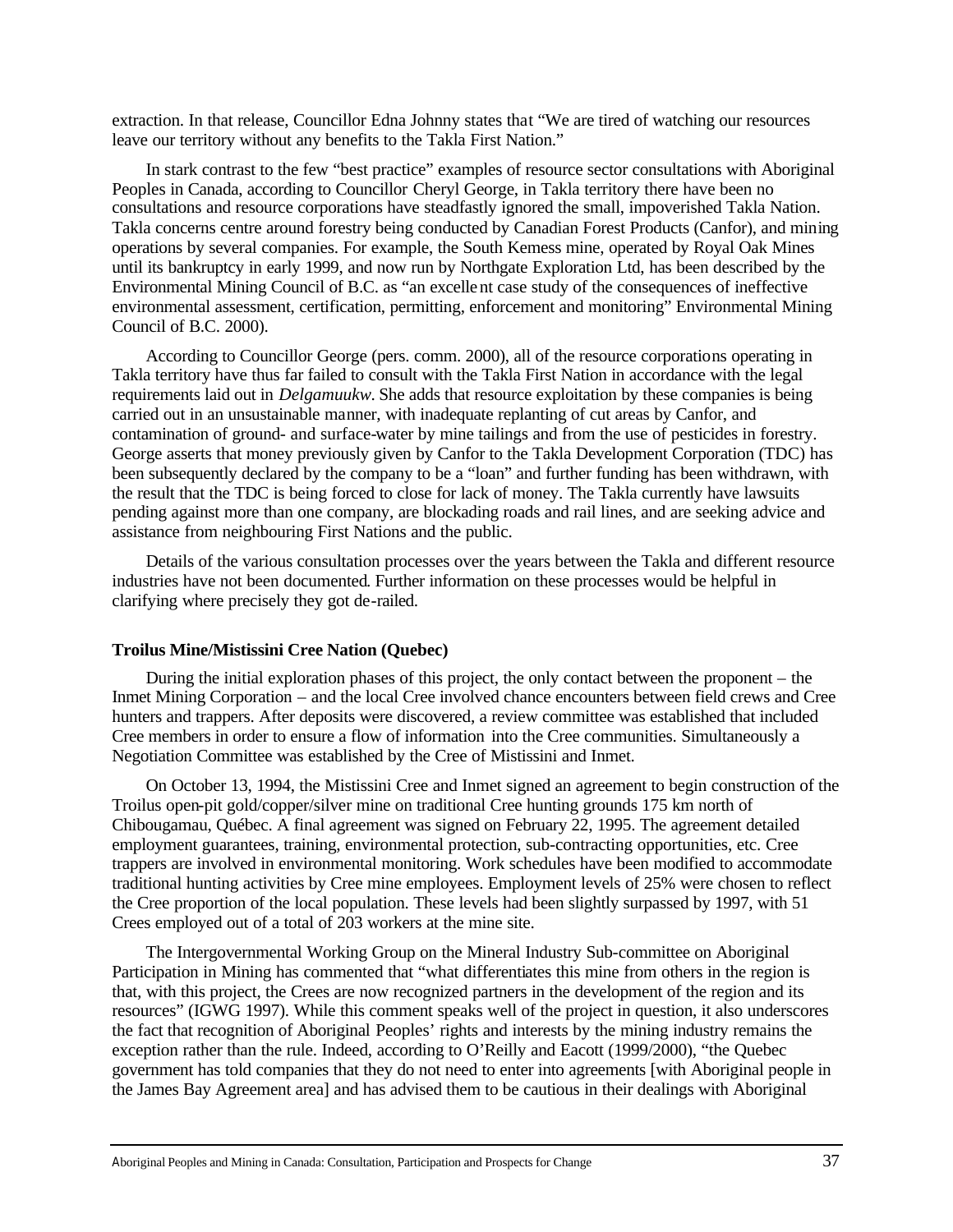Peoples to avoid setting a precedent for the mining industry in general." While the James Bay Agreement includes Aboriginal participation in environmental and social impact processes, it does not explicitly provide for participation in mining. In general, this case highlights the potential benefits of a consultation regime being established in the early phases of a project. More details on the actual consultation and engagement process that was implemented may provide insights on how to establish successful and equitable relationships.

### **Innu at Emish (Voisey's Bay)**

After the accidental discovery in 1994 of the world's largest nickel deposit in Voisey's Bay, Labrador, near several Innu communities, by two prospectors from a junior exploration company, a staking rush began in Innu territory. In 1995, more than 250,000 claims were staked, without any consultation with the Innu (Cleghorn 1999; Innu Nation 1996). Voisey's Bay Nickel Company (VBNC), the owner of the original find, was purchased from Diamond Fields Resources by Inco Ltd. Ltd. for \$4.3 billion, and the Innu nation began to organise a response to the proposed development. The report of the resulting Innu task force is entitled *Between a Rock and a Hard Place*. An excellent overview of the Voisey's Bay situation is provided by Cleghorn (1999), and a wide variety of documents on the project is available at the Innu Nation web-site (http://www.innu.ca/mining.html).

In many regards the resulting political developments were ground-breaking. The Innu nation's leadership set up a task force with funding from VBNC, which then held a series of community meetings about the project and received a clear mandate from the people. A consensus emerged that the Innu people did not want any mining developments until their land claim agreement was signed. They also would not consent to any mining developments without first negotiating an impact benefit agreement (IBA) with the mining company; this IBA would first require an environmental assessment of the project. A Memorandum of Understanding (MOU) between the Innu Nation, the Labrador Inuit Association, the federal and the Newfoundland governments was signed to outline the requirements for a harmonised Environmental Assessment process. In that MOU, the definition of "environment" was broadened from that given in the CEAA to include "social, economic, recreational, cultural, spiritual and aesthetic" components (cited in Cleghorn 1999). It also gave all the parties to the MOU the right to appoint the EIA panel members. However, as Hanrahan (1999) has pointed out, the Labrador Métis Nation was not invited to be a signatory to the MOU, despite having traditional harvesting grounds in the affected area. Though the EA panel recommended that the project move ahead to permitting only after the conclusion of land rights negotiations and after IBAs had been signed with both the Innu and the Inuit, the government allowed the project to proceed to the permitting stage without meeting either of these requirements.

As noted earlier, part of the community mobilisation sparked by the project included women's coalitions including the Tongamiut Inuit Annait and the Ad Hoc Committee on Aboriginal Women and

Mining in Labrador. These groups issued a joint report highly critical of the Environmental Impact Statement (EIS) commissioned by Inco Ltd. Ltd., primarily because of the ways in which it had failed to pay attention to the needs and perspectives of women (Tongamiut Inuit Annait and the Ad Hoc Committee on Aboriginal Women and Mining in Labrador 1997). In a separate critique published

*"From our experience with the Churchill Falls power project, we learned that if the government is allowed to do whatever it wants, we would get screwed. We learned that we had to raise our voices effectively in order to be heard. Unfortunately, we find that many government bureaucrats are poor listeners and it has taken them about 30 years to understand what we thought was a simple message: you have to ask us first if you want to use our land."*

– Daniel Ashini, Innu Nation (Miningwatch/Innu Nation 1999, emphasis added)

two years later by the Canadian Environmental Assessment Agency, the Tongamiut Inuit Annait (1999) went as far as to charge that the EIS "does not adequately respond to the Panel's Guidelines".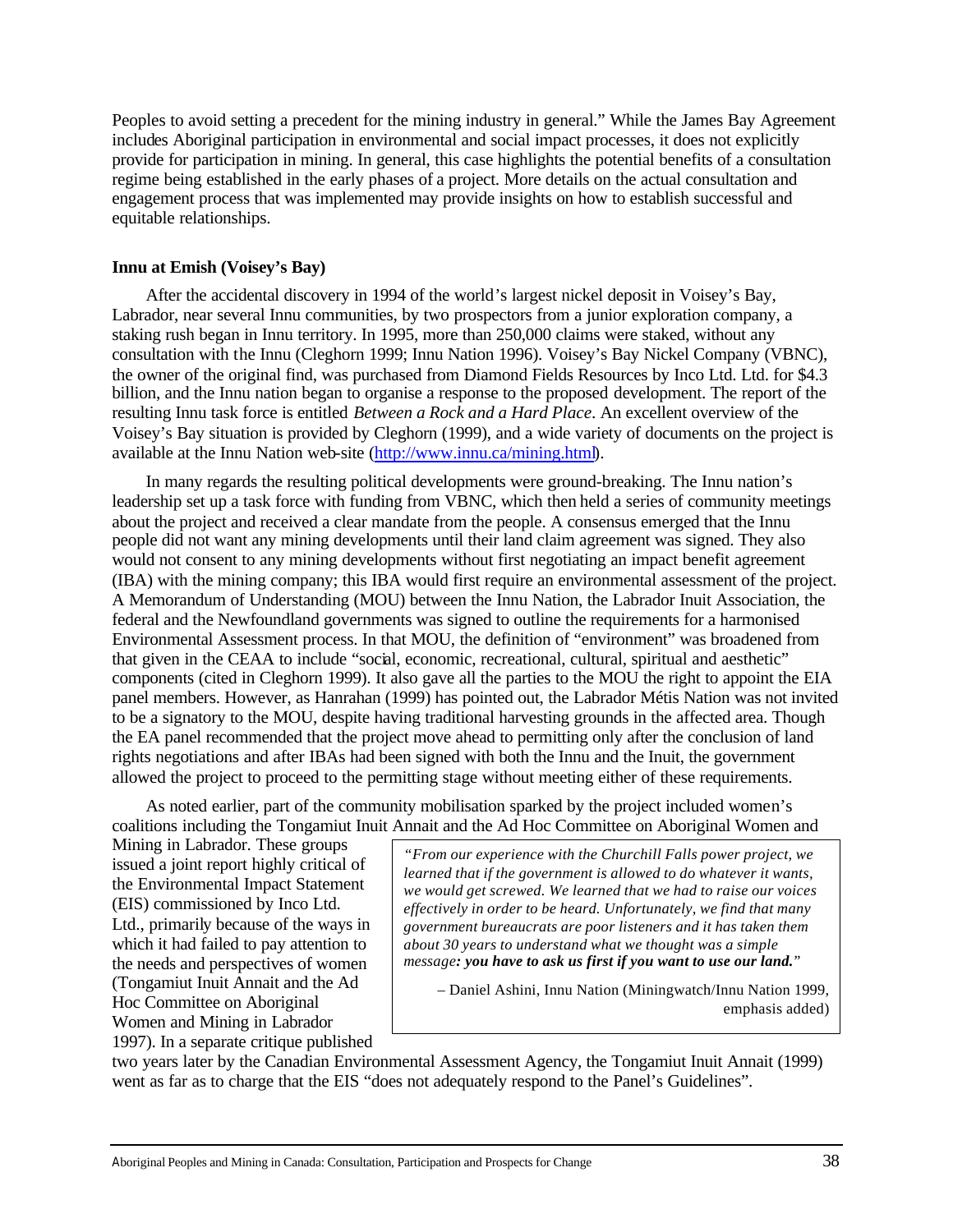Internal conflict has also arisen between the Innu Nation and Innu individuals that have been tempted by non-Aboriginal business people into forming joint partnerships in order to obtain contracts at the mine, thus competing against the community-based development corporation, Innu Economic Development. This is characterised by Innu land claims negotiator and environmental specialist Daniel Ashini as a shift from sharing to individualism which compromises community spirit (in Innu Nation/MiningWatch Canda 1999). This may suggest that a collective approach to mine contracts would be preferable in many Aboriginal communities, for instance through development corporations formed for this purpose.

The Innu and Inuit were able to halt some infrastructure development – including an air strip – through legal action. Threats of legal action and protest, combined with the panel recommendations on land rights and IBAs, have allowed the Innu to evict at least one exploration company and leant weight to Innu insistence that Innu-developed guidelines on mineral development be followed.

In June 2000, the Innu Nation filed a lawsuit with the Federal Court of Canada to cancel the permission for the Voisey's Bay Nickel Company pending conclusion of land claims negotiations and the signing of IBAs with the Innu and Inuit, on the grounds that the federal government failed to meet its fiduciary responsibility to the Innu and Inuit when it ignored EIA Panel recommendations that such negotiations and agreements must be concluded before project approval is given. The suit also asked for clear legal measures outlining participation, consultation and compensation in respect of the project (Innu Nation 1999). This highlights the legislative void at both the provincial and federal levels. Further research might be directed at developing a set of minimum, universally applicable standards that could be written into legislation across Canada. However, the lawsuit was stayed and the project was shelved due to a disagreement between the province and the company regarding secondary processing of the ore: Newfoundland wanted a smelter to built in the province, but the company argued this would not be feasible (Kevin Head, pers. comm., 2000). In recent months, discussions on moving ahead with the mine have been rekindled.

There are some valuable lessons to be learned from this case. First, internal community consultation is critical in order to develop grassroots consensus on issues. That is, the approach of supporting the Innu nation's leadership to set up a task force with funding from VBNC, allowed for a series of community meetings about the project, which resulted in a clear mandate from the people. This is a good dimension of a successful process. However, the community consultation process did not appear to have conflict resolution processes to manage dissent within communities (e.g., to overcome the divide-and-conquer tactics of developers who had succeeded in co-opting some individuals). Additionally, according to Cleghorn's (1999) analysis of this case, "a legal definition of consultation would be valuable i ensuring that when the four parties came together to discuss the panel's recommendations, the playing field would be more level." Secondly, it appears clear from the women's mobilisation that future consultation processes need to adequately address gender dimensions of mining projects. Finally, this case highlights the problems that arise when governments do not engage in meaningful consultation and instead undertake hierarchical decision-making.

### **Tahltan Nation (British Columbia)**

The traditional territory of the Tahltan Nation (http://www.stikine.net/tahltan.html) in north-western British Columbia covers approximately 246,000 km<sup>2</sup> of B.C.'s mineral-rich "golden triangle". The Tahltan Advisory Group on Mining (TAG) was formed in reaction to attempts by various mining companies to "divide and conquer" the Tahltan Joint Council, comprised of the three Tahltan communities, and the Tahltan Development Corporation (Cleghorn 1999). In the early 1980s the Tahltan drew up the "Tahltan Development Principles" which have governed their approach to negotiations on mining and other areas. In general the development principles require that:

1. The development not pose a threat of irreparable environmental damage.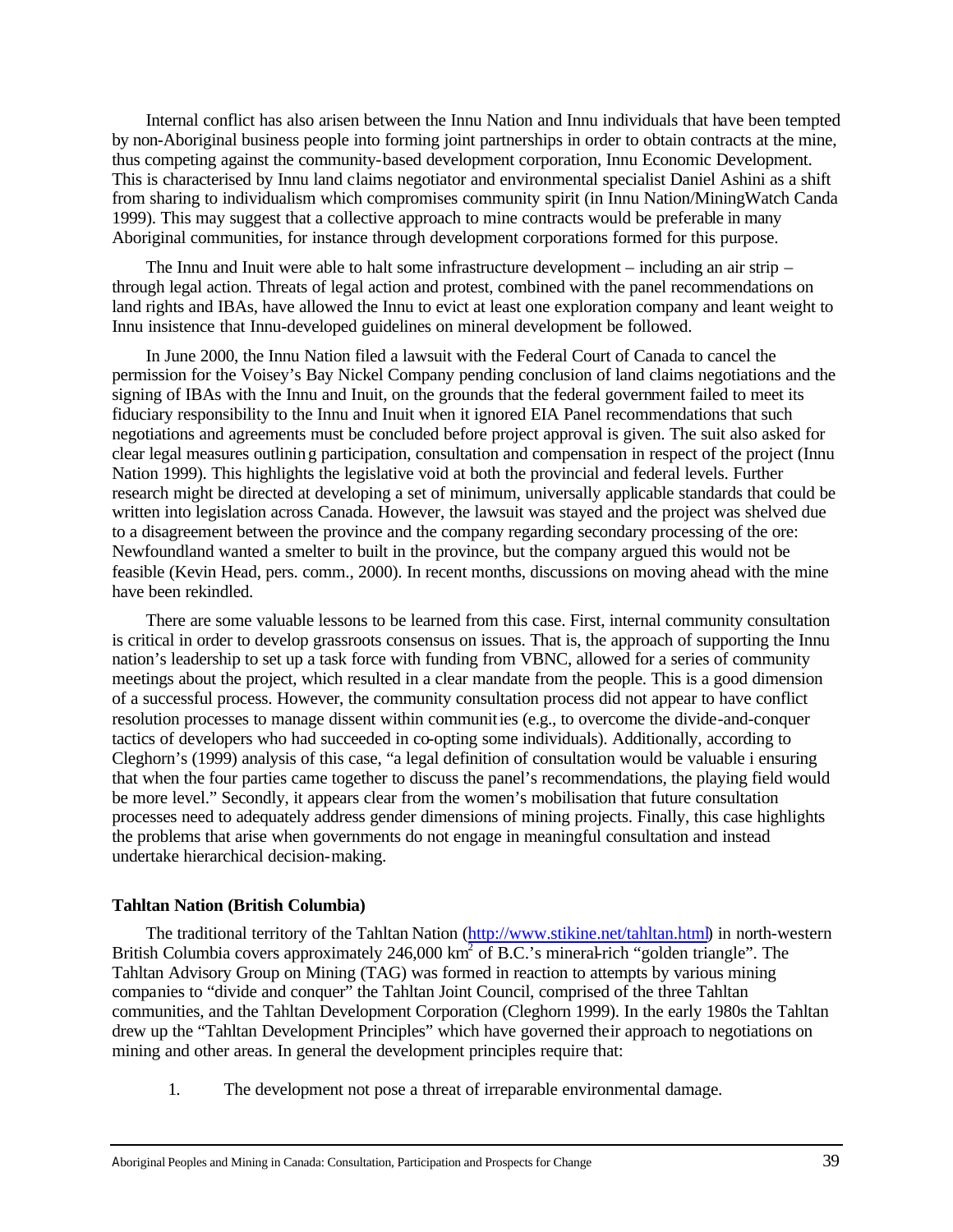- 2. The agreement not prejudice outstanding Aboriginal claims.
- 3. There will be more positive social benefits than negative
- 4. There be opportunity for education, training and employment.
- 5. There be provisions for equity participation.
- 6. There be opportunities created for the development of Tahltan businesses.
- 7. There is a formal commitment by the developer to assist Tahltans accomplish these objectives (American Bullion Minerals 1996).

This proactive approach to development, which includes participation in provincial committees, and a commitment to "speaking with one voice", has contributed to a favourable relationship with Wheaton River Minerals Inc. (through its subsidiary North American Metals Corporation - NAMC). Presently, more than 35% of NAMC employees are Tahltan, and the Tahltan have also been able to negotiate support service contracts including catering, road maintenance, and security, and secure commitments from NAMC to invest in Tahltan community projects (Belhumeur 1998). Another corporation active in Tahltan territory, Homestake Canada Inc. (HCI), has engaged in public consultations and interviews with Tahltan people in its development of a mine property at Eskay Creek (Hemmera Resource Consultants Ltd and Homestake Canada Inc. 1997). However, the company has made no provisions for providing employment training for Tahltan people, nor any specific commitments to levels of Tahltan employment. In the Environmental Assessment Project Description of the Red Chris Mine Copper/Gold Project being developed by American Bullion Minerals Ltd., considerable attention is paid to the socio-economic needs of the Tahltan Nation as required under the B.C. Environmental Assessment Act (American Bullion Minerals 1996). It remains to be seen how well this rhetorical commitment translates into concrete actions.

The diversity of experiences with various companies highlights the important role that the Tahltan Development Corporation could play if it had a mandate from the communities to act as a front agency in all dealings with resource corporations. However, one key lesson for consultation processes is that the Tahltan have demonstrated the value of developing community based development principles. Such a grassroots proactive approach helps to prevent companies from successfully implementing divide and conquer strategies. Similarly, The Wahnapitae First Nation has also found that it is useful for local communities to develop a grassroots natural resource policy. The Wahnapitae have found this helpful as a way of focusing its negotiations with Inco Ltd. over mine closure (Recollet 2000).

# **Taku River Tlingit First Nation (British Columbia)**

In 1998, the British Columbia government hastily approved the Tulsequah Chief mine project after it was reviewed by B.C.'s Environmental Assessment Review Office. During the review, representatives of the Tlingit Nation had raised concerns about the mine's impacts on fish and wildlife as well as on Tlingit rights and interests. In June 2000, the B.C. Supreme Court issued an injunction temporarily halting work on the project, citing the B.C. government's failure to engage in meaningful consultation with the Tlingit Nation (Mine Wire 2000).

The chief lesson here is that if meaningful consultation does not occur then there is a strong risk that the court system will intervene. Business risks like work stoppages add incentive for mining companies and governments to honestly and practically engage with Aboriginal Peoples. Hasty decisions are risky decisions if consultation processes are subverted.

### **The Musselwhite General Agreement (Ontario)**

The Musselwhite General Agreement was negotia ted in Ontario between Placer Dome Inc. with its partner TVX Gold Inc. on the one hand, and four First Nations groups and two tribal councils, including the North Caribou First Nation on whose traditional land the mine was to proceed, two downstream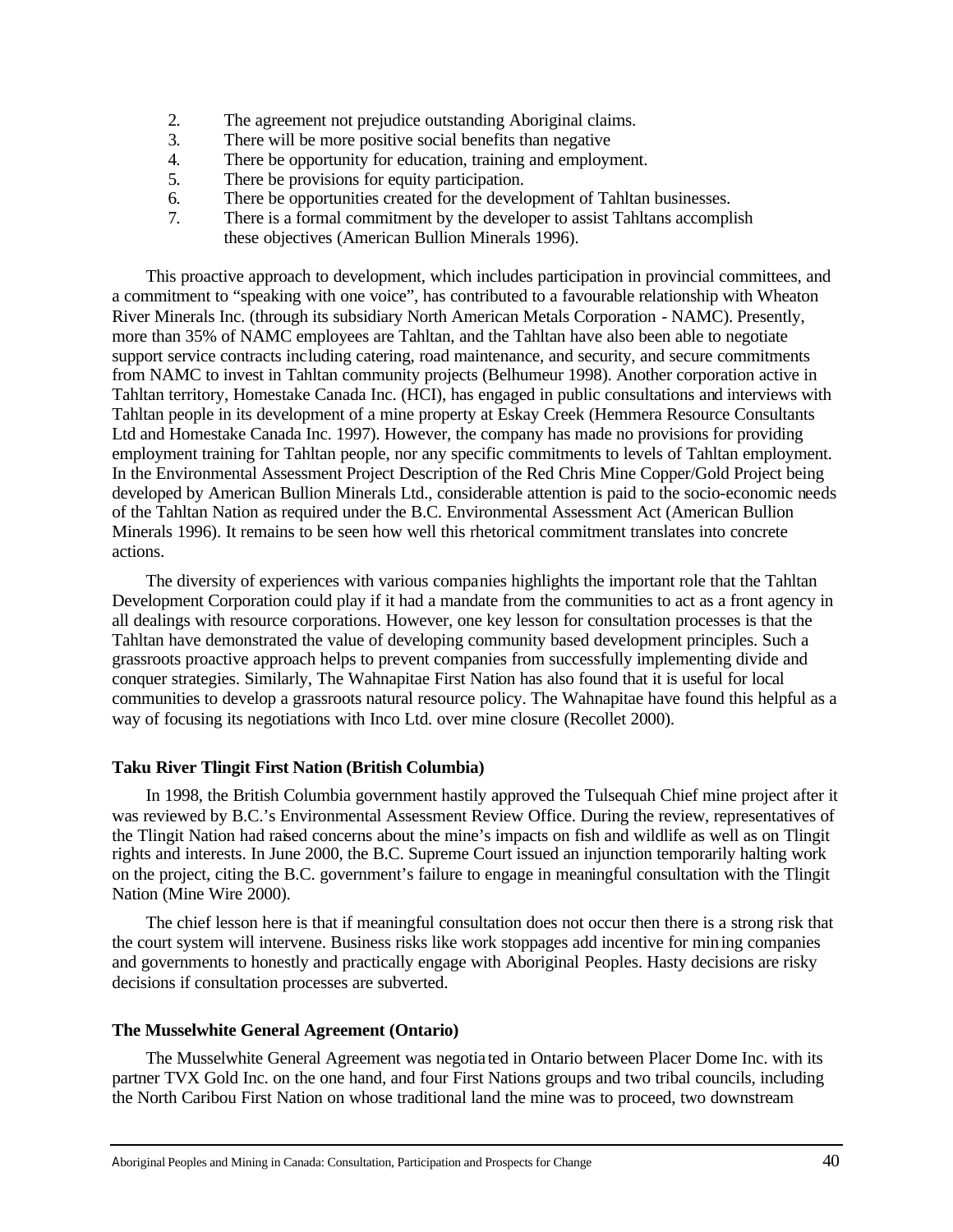nations and one other nation that had asked to be involved. Negotiations began in 1989. The Agreement was signed in 1992 and took effect in 1996. The Agreement was designed to overcome a long legacy of mistrust surrounding the mining industry in the area. It requires that First Nations representatives be involved in decision-making surrounding the mine's environmental issues and have access to all relevant corporate environmental information; outlines treatment of cultural sites, as well as employment and business opportunities; and provides for funding to improve local administration.

The Agreement covers the following areas: funding for expertise in environmental assessment, planning, etc.; early notification; ban on the use of certain chemicals; involvement in decision-making; cultural and heritage issues such as mapping of locations of religious, cultural and subsistence resource areas, and accords on how these sites will be treated, reclaimed or left undisturbed; an Aboriginal employment goal of 25% of total workforce (to date 101 of the 291 jobs are held by Aboriginal workers); provision of training assistance (on the job and pre-employment); support for the establishment of various businesses supporting the mine including road construction; air transportation; freight; laundry, catering, etc.; social issues including an alcohol and drug free camp policy; a voluntary Employee Assistance program; donations to social and youth development; Aboriginal Liaison officers; scholarships; funding for various administrative needs such as, quarterly meetings of parties, use of translators, etc,; and a dispute resolution mechanism (ICME 1999).

The ICME (1999) notes that two years into the negotiation process, the proponents suddenly, in response to market conditions, announced that the output of the mine would have to be increased 3.5 times from 1000 to 3,500 tones of ore per day, and that the quality of the ore extracted would be lower. The proponent then asserted that this change would have no serious environmental impacts. ICME fails to point out that at a minimum, a large increase in output – combined with a lowered ore grade – would certainly increase the risks of acid mine drainage.

While details on the initial consultation process are clear, the outcomes clearly highlight that consultation is an ongoing process particularly with respect to managing and mitigating environmental and social impacts. By accepting Aboriginal input on planning and decision-making throughout the life of a project, there is a greater opportunity for more equitable engagement and reduced conflict over the long term.

# **Eabametoong First Nation (Ontario)**

The Eabametoong First Nation (EFN) is located on a 256 km<sup>2</sup> Reserve in northwestern Ontario's Greenstone geological formation, an area known to contain precious and rare metals. The EFN and its lands were involuntarily included in James Bay Treaty Number 9 in 1905. Gold mining activities earlier this century involved strip-mining, trenching, and blasting both on-Reserve and in adjacent traditional territory. At present, there are three companies conducting exploratory drilling on Eabametoong traditional lands, which encompass a circle centred on the Reserve with a diameter of 240 kilometres (known as the "75 mile trapping circle").

The position of the EFN is that the nation "is not opposed to resource development such as mining on reserve or within its traditional territory **provided there is consultation leading to mutual consent**" (Yesno 2000, emphasis added). In accordance with a protocol developed by the Nishnawbe Aski Chiefs in Council (The Nishnawbe Aski Nation is the umbrella organisation for all Treaty Number 9 nations), the EFN have expressed the following general expectations:

- 1. That there will be an open dialogue, open communications, and co-operation regarding shared use of lands and resources.
- 2. That there be on the part of resource companies and governments an acknowledgement of the

*"The Eabametoong First Nation expects to be consulted of all resource development activities within its traditional territory."*

– Yesno, 2000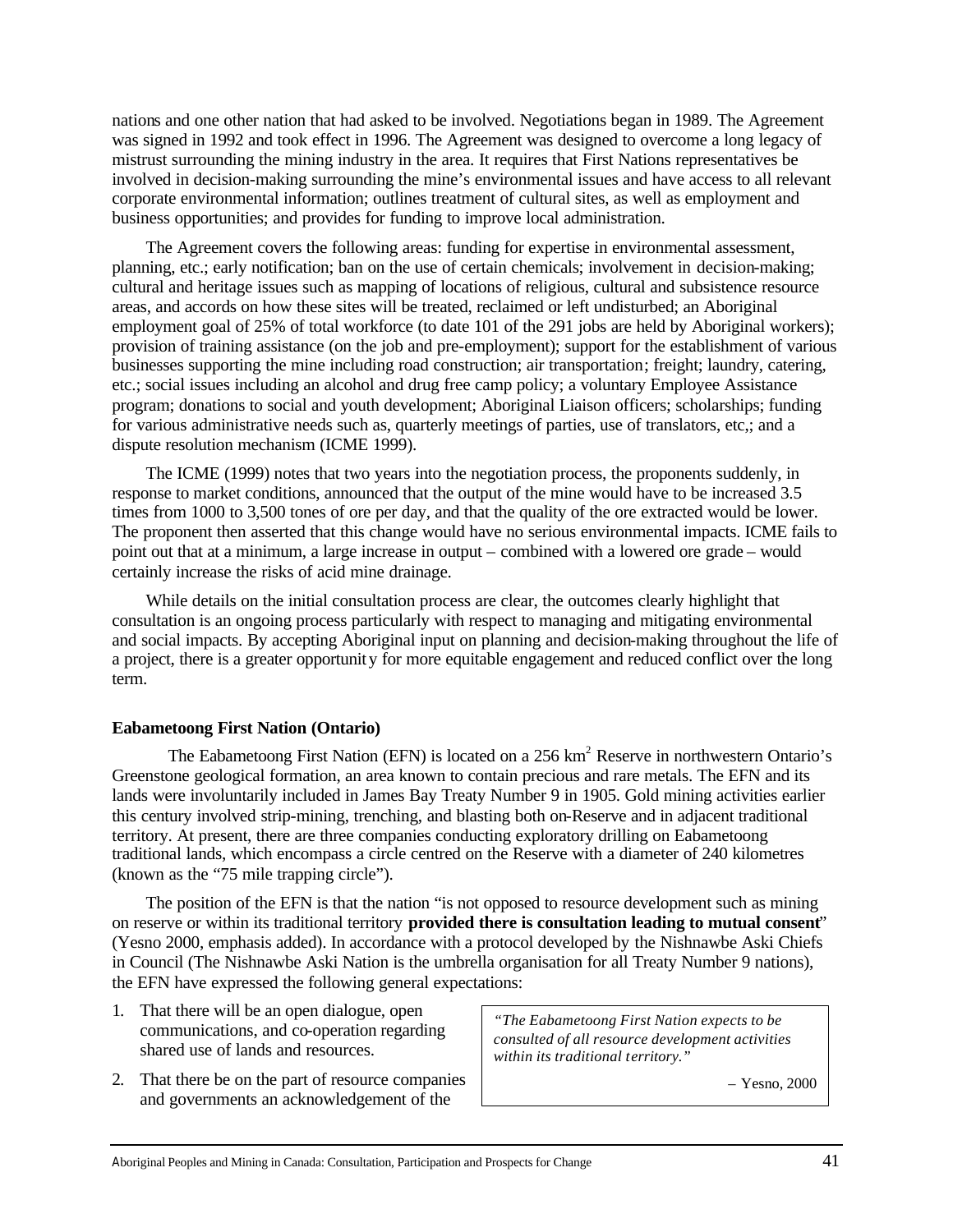EFN's Aboriginal and Treaty rights.

- 3. That any intended resource development be preceded by a letter of intent to the Chief and Council.
- 4. That there subsequently be a meeting between the resource developer and the Chief and Council, held on the EFN Reserve, to establish open dialogue and co-operation.
- 5. That following this meeting there be a community presentation to allow the Band members to meet the developer and voice concerns or ask questions.
- 6. That a Memorandum of Understanding be developed and signed between the EFN and the resource developer, to confirm and outline each party's understanding of the intended activity, but not to be considered a contractual commitment.
- 7. That developers commit to safeguarding and monitoring the environment from pollution.
- 8. That trap-lines, caches and equipment be respected as private property.
- 9. That cultural heritage sites be left alone.
- 10. That Eabametoong Reserves status as an alcohol and drug-free zone be respected (Yesno 2000).

In what may be taken as either a public service announcement or a veiled warning, the EFN has explained that one important reason for the public disclosure of all resource development activity is the risk of "firearms mishaps".

Guidelines such as those developed by the EFN are useful in clearly outlining community expectations for engagement. However, they should be viewed as the bare minimum and do not adequately describe how ongoing community consultation and engagement should occur.

### **Nunavik Inuit (Quebec)**

The best-known mining development on the territory of the Inuit of Northern Québec is the Raglan Project, located on the Ungava Peninsula in the Nunavik region. The project is a nickel-copper mine operated by Société Minière Raglan Limitée (Falconbridge) on traditional lands of the Inuit, 60 km from the nearest Inuit village of Kangiqsujuaq. In 1995, Falconbridge signed major project agreements ("The Raglan Agreement") with the Makivik Corporation, which represents Inuit interests in Nunavik. The agreement was based on a 1993 MOU which created the Raglan Committee (a mix of company and Inuit representatives) to monitor on-site activities and act as a company-community liaison with a special focus on environmental issues. Detailed examination of this case may be found in Sloan and Hill (1995), Loizides (2000), Cleghorn (1999), O'Reilly and Eacott (1999/2000) and Stackhouse (2001b).

While the Raglan Agreement does not address monitoring of social impacts, it does contain provisions to address the primary Inuit concerns: training and employment opportunities (with priority given to the nearest communities, then to the region as a whole); downstream business opportunities; environmental issues, including a role for traditional knowledge in establishing baseline data and environmental monitoring, and acid mine rock containment and progressive reclamation plans; and established the Raglan Education Fund to provide scholarships to Inuit mining students. The mine began full-scale operations in 1998.

According to Falconbridge's Director of Communications and Public Affairs,

In addition to the formal consultation process, Falconbridge worked hard to inform local people about the project, employing a variety of venues including radio talk shows, site visits with local community leaders, community meetings with Inuit opinion leaders, and a wide range of local events. These efforts helped to develop a relationship of trust and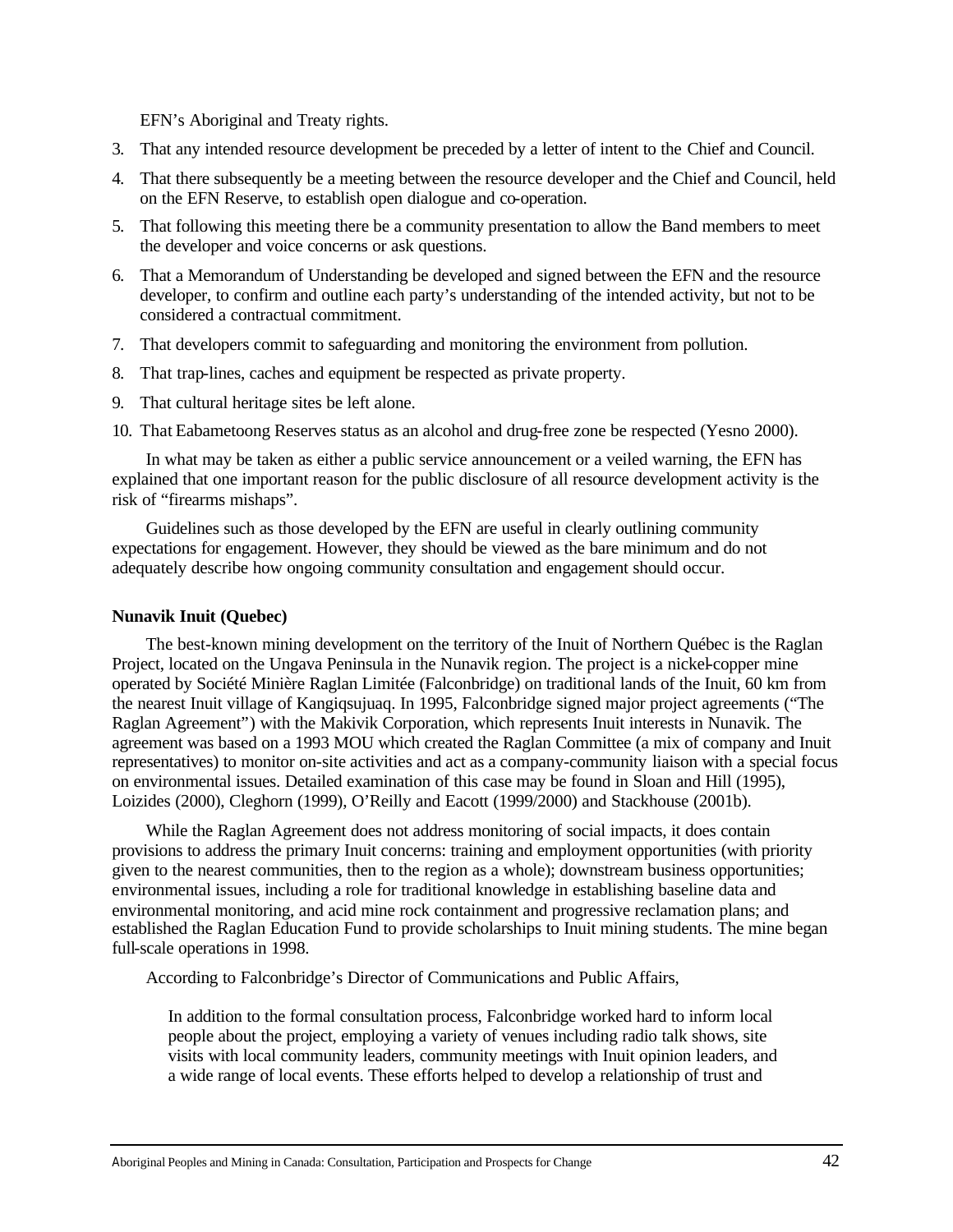understanding between the company and local inhabitants and key stakeholders – which laid the foundation for the negotiation of the Raglan Agreement (Casselman 1999: 11).

Other innovative measures have been introduced to resolve difficulties arising from different work cultures. These include cross-cultural training for all employees; prohibition of drugs and alcohol on-site in response to community appeals; prohibition of firearms on-site for safety reasons; provision of "country foods" (wild meat, etc.) in the mine kitchens; and replacement of the typical four-week rotation with a two-week rotation to help workers meet their families' hunting and fishing needs (Sloan and Hill

1995). However, Cleghorn (1999) suggests there is still an atmosphere of discrimination at the mine, with Inuit workers complaining of being "second-class citizens". In addition, there are no employment quotas – "there has never been more than 20% Inuit employees" – and social impacts include "a high rate of turnover of Inuit employees – 70% compared with 15% among non-Inuit employees – and the fact that Falconbridge is not hiring older Inuit"(O'Reilly and Eacott 1999/2000).

*"There's not a lot of overt racism anymore, but subtle discrimination on the site is rampant. I wouldn't say there's apartheid on site. There's a two-tier system. It's a caste system."*

– Inuk participant on Raglan Mine's community steering committee (in Stackhouse 2001b)

Stackhouse's (2001b) feature article "Everyone Thought We Were Stupid" also highlights the discrimination and racism Inuit face at the mine.

The Raglan case highlights the importance of both formal and informal consultation processes. In addition, it emphasises the importance of senior corporate support for effective consultation. It also shows how important it is for a company to cultivate the trust of community members at the grassroots level, and not merely on "community leaders". Consultation must be honest, direct and inclusive. To accomplish this, proponents will need to employ a variety of communication tools in order to effectively reach and dialogue with local community members. However, it is unclear how Falconbridge's process incorporated gender dimensions into its consultations and what kind of conflict resolution process it implemented. Finally, it is unclear if there is a mechanism for ongoing community members input into mine operations. Further research into these areas could provide valuable insights for future agreements.

# **Conclusion**

Overall, this study has shown that the environmental, social, legal and political aspects of mining require the development of co-operative relationships between mining companies, governments and Aboriginal communities from the exploration stage onwards. Such relationships do not come easily: they are the result of a painstaking process of consultation and negotiation, a process that may take several years, and may be spurred from initial community strategies involving confrontation. For companies and governments, approaching the communities in question with a willingness to listen and a clear understanding of their diverse histories and cultures is imperative. It will reduce the time needed to reach agreements, ensure these agreements remain practicable in the long term, and provide Aboriginal communities with the opportunity to benefit from potential partnerships as much as possible. But it is also key for companies and governments to understand and respect that consultations may lead to communities rejecting a development proposal for compelling environmental, spiritual, cultural and other reasons.

Aboriginal communities have been univocal on several points:

- Aboriginal Peoples have legal, moral and spiritual interests in all development activities taking place on or near the territories that they have used and occupied historic ally and presently.
- In the case of mining, which is a form of economic activity with a history of severe environmental degradation, these legal, moral and spiritual interests are amplified.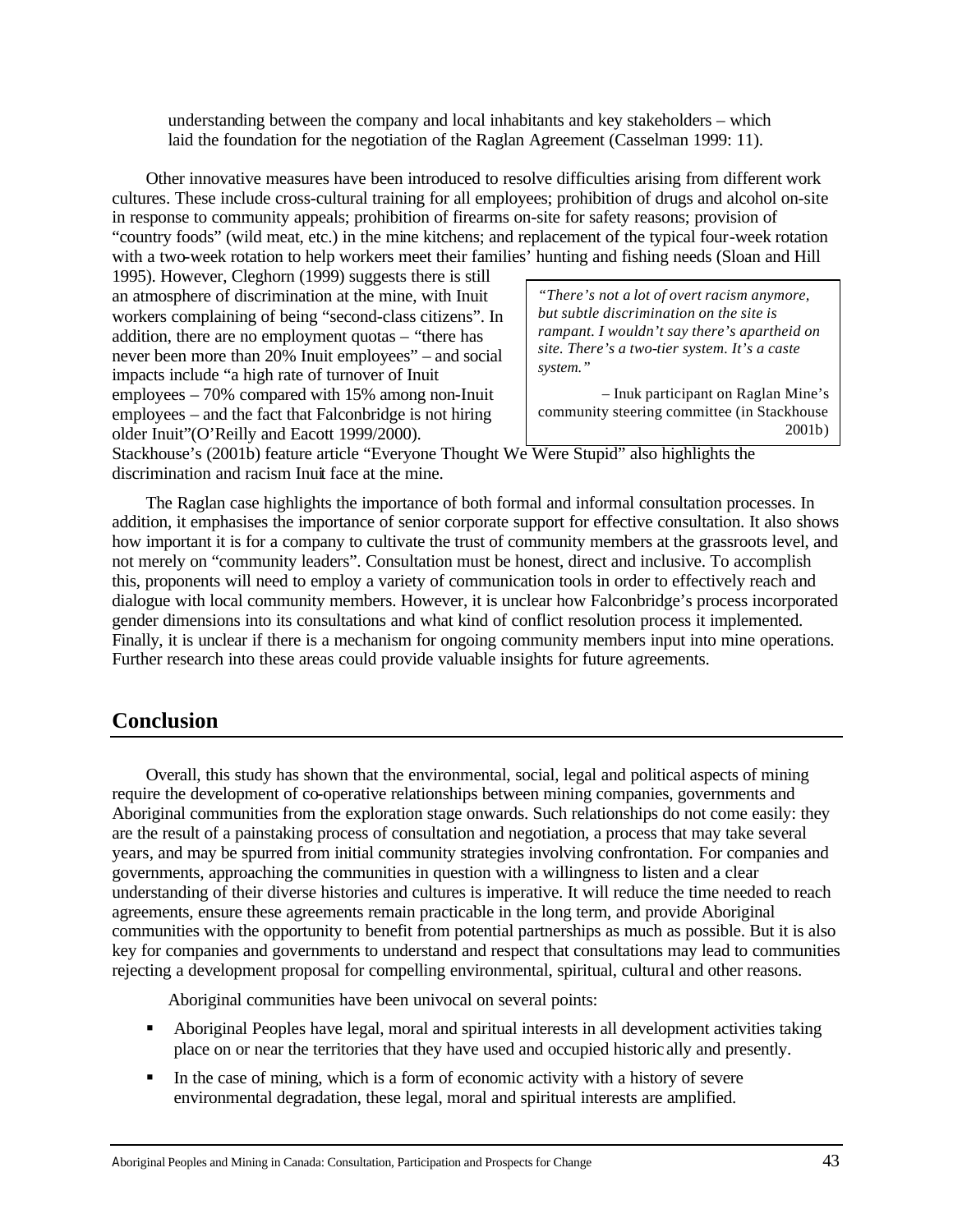- **Exercise Exercise Exercise 2** Economic development must not come at the cost of severe or irreparable environmental damage. It must guarantee equitable distribution of benefits to affected Aboriginal Peoples.
- **•** Predicting and monitoring environmental impacts cannot be adequately accomplished without the inclusion, on an equal footing with science, of Local/Traditional Ecological Knowledge (Lo/TEK). Including the Lo/TEK of residents will simultaneously ensure that traditional economic activities are not accidentally displaced or disrupted by the proposed development.
- Consultation must occur very early in the mining cycle, ideally before exploration has commenced, and certainly before any exploration which would require the construction of roads, airfields, camps, etc.
- Consultation must be respectful, fair, honest, inclusive and take into account cultural differences in negotiating and decision-making.
- Companies and governments engaging in consultation must acknowledge the right of affected communities to say "No" to aspects of a project they find unacceptable.
- If All members of an affected community must have the opportunity to participate in the consultation process. It must be a democratic, rather than an elite process. This is especially important with regard to women, who have been historically marginalised from political and economic discussions, yet who frequently bear the brunt of negative consequences of poor decisions.
- ß History matters. An Aboriginal nation's past experience with governments and companies will profoundly impact its willingness to reach co-operative agreements. This is true both specifically and generally: bad experiences with one company will poison the community's attitude toward other companies doing similar work. Similarly, a government's mistreatment of one Aboriginal group will increase the suspicion of other Aboriginal groups toward that government.

While there are a handful of positive examples of companies and governments attempting to engage in meaningful consultation and paying attention to at least some of the above points, it is clear that these examples are the exception rather than the rule. In order to engage in more sustainable business it is imperative that mining companies and governments alike make better efforts to engage in more meaningful dialogue, and involve the participation of local people rather than undertaking cursory consultation. For their part, Aboriginal communities will use whatever means they have – including strategies of confrontation – to attempt to balance power asymmetries and ensure their views are not only heard, but incorporated into decision-making.

There are significant hurdles to be passed in the development of an economically, ecologically and politically sustainable mining industry in Canada: embracing principles of respect and co-operation in dealings with Aboriginal communities is a starting point for beginning to overcome these, and working toward development that is equitable and in keeping with the self-determination of Aboriginal Peoples.

**\* \* \***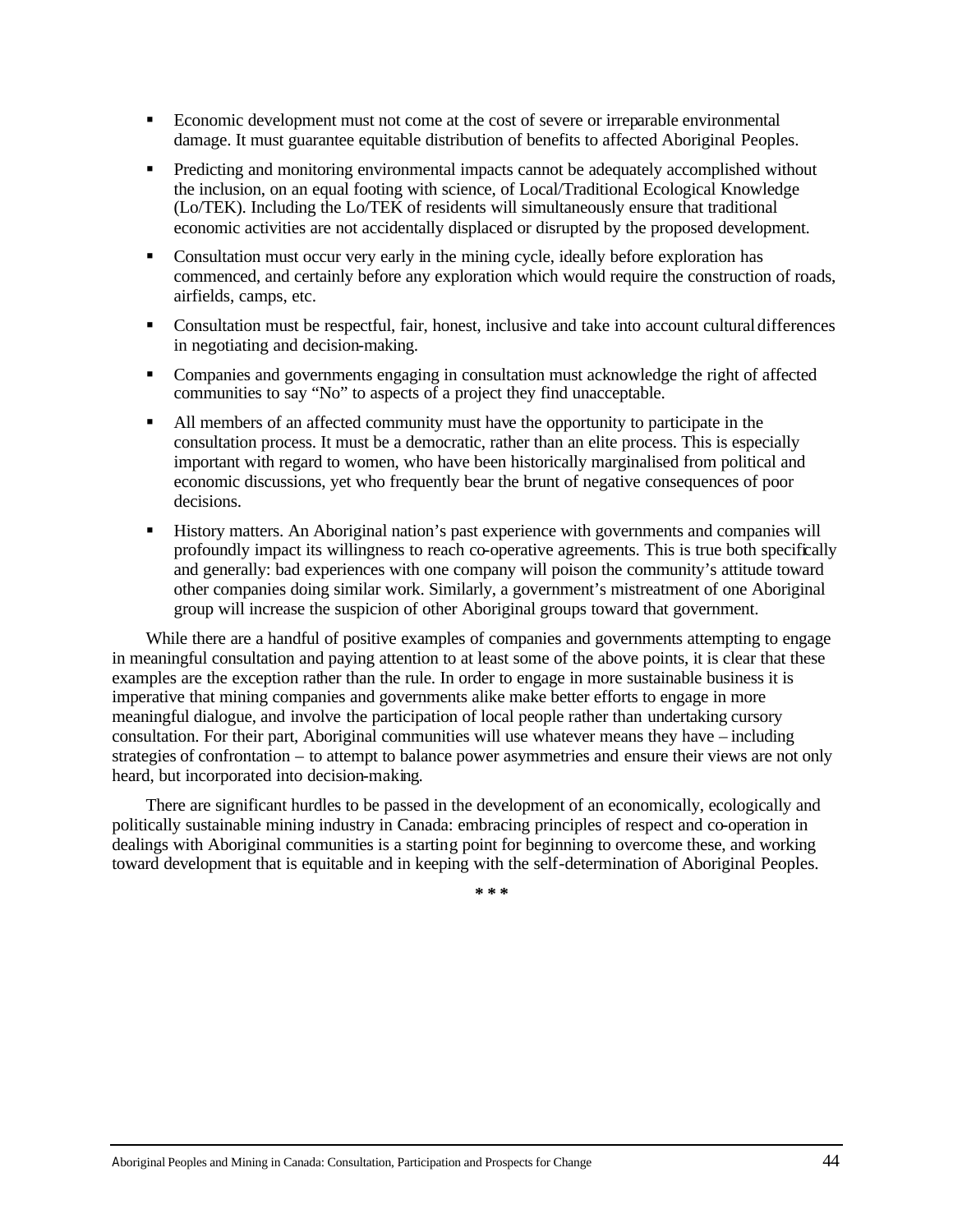- Alfred, Gerald R. 1995. *Heeding the Voices of Our Ancestors: Kahnawake Mohawk Politics and the Rise of Native Nationalism.* Toronto: Oxford University Press.
- Algonquin Nation Secretariat. 1999. Land Rights and Negotiations: Measuring Canada's 1986 Comprehensive Claims policy against the Supreme Court of Canada's 1997 *Delgamuukw* decision. Draft #3. Ottawa, October 4.
- American Bullion Minerals Ltd. 1996. *Red Chris Mine Copper/Gold Project: Final Project Report Specifications Volume I*. Victoria: British Columbia Environmental Assessment Office. June 18, 1996.
- Archibald, Linda and Mary Crnkovich. 1999. *If Gender Mattered: A Case Study of Inuit Women, Land Claims and the Voisey's Bay Nickel Project*. Ottawa: Status of Women Canada.
- Aronson, Stephen. 1997. Aboriginal Land Rights. In *Aboriginal Issues Today: A Legal and Business Guide*. S.B. Smart and M. Coyle, eds., Vancouver: Self-Counsel Press, pp. 32-52.
- Assembly of First Nations. 2001a. Fact Sheet: Exclusion of First Nations from Mining Industry. August. Available at: http://www.afn.ca
- \_\_\_\_\_\_\_. 2001b. First Nations Issues Paper Executive Summary. Available at: http://www.afn.ca/current%20Events/first\_nations\_issues.htm

\_\_\_\_\_\_\_. 2000. AFN Fact Sheet: First Nations Populations in Canada, May. Available at: http://www.afn.ca

Assembly of First Nations and MiningWatch Canada. 2001. *After the Mine: Healing Our Lands and Nations – a workshop on abandoned mines*. Sudbury, May 11-13.

Babine Protocol. 2000. Draft #9, May 1.

B.C. & Yukon Chamber of Mines. 1999. Mineral Title and Land Claims: A Position Paper from the BCYCM. *B.C. & Yukon Chamber of Mines Web-Site.* (http://www.bc-mining-house.com/news/nov99/page2.html). Accessed July 26, 2000.

\_\_\_\_\_\_\_. n.d. The Whitehorse Mining Initiative (WMI). *B.C. & Yukon Chamber of Mines Web-Site.* (http://www.bc-mining-house.com/edu/whthorse.htm) Accessed July 27, 2000.

- B.C. Wild and Environmental Mining Council of B.C. n.d. *Acid Mine Drainage: Mining and Water Pollution Issues in B.C*. Victoria: Environmental Mining Council of B.C.
- Belhumeur, Carole. 1998. A Case Study: Investing in the Community, Golden Bear Mine Gives Back. *B.C. & Yukon Chamber of Mines Web-Site*. (http://www.bc-mining-house.com/opinions/nwsnj98f.htm). Accessed July 26, 2000.
- Berger, Thomas K. 1977. *Northern Frontier, Northern Homeland: The Report of the Mackenzie Valley Pipeline Inquiry*. Ottawa: Minister of Supply and Services.
- Boldt, M. and J.A. Long. 1985. Introduction. In *The Quest for Justice: Aboriginal Peoples and Aboriginal Rights*, Menno Boldt and J. Anthony Long eds. Toronto, ON: University of Toronto Press. 3-14.
- British Columbia Ministry of Aboriginal Affairs. 2000. Consultation Guidelines: September 1998. *British Columbia Ministry of Aboriginal Affairs Web-Site.* (http://www.aaf.gov.bc.ca/aaf/consult.htm#Background). Accessed March 15, 2000.
- Callicott, J. Baird. 1989. *In Defense of the Land Ethic.* New York: State University of New York Press.
- Canadian Arctic Resources Committee. 1999. *A Prospectus for the New Century Programs of the Canadian Arctic Resources Committee.* Ottawa and Yellowknife: Canadian Arctic Resources Committee.
- Canadian Environmental Regulation and Compliance News (CER&CN). 1998. Onslaught of native land claims causing increased concern among forest and resource industries. July. 1434-5.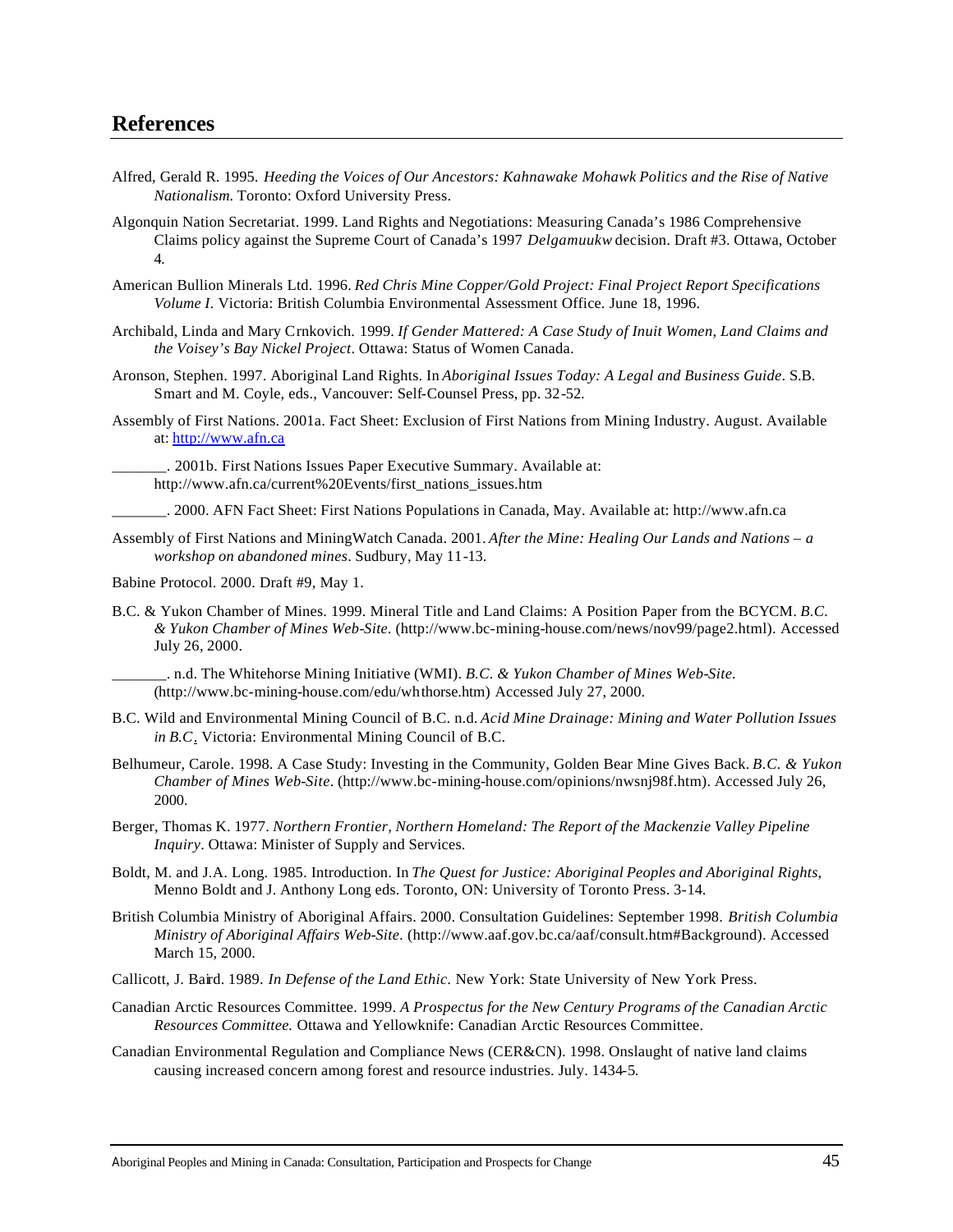- Canadian Intergovernmental Working Group on the Mineral Industry. 2001. *Overview of Trends in Canadian Mineral Exploration*. Ottawa: Minister of Public Works and Government Services Canada. Available at: http://www.nrcan.gc.ca/mms/efab/invest/exploration
- Canadian Press. 1997. Native Claim to Part of Proposed Coal Mine Site Rejected. *Victoria Times Colonist*. September 6, 1997.
- Casselman, Caroline. 1999. Community partnerships: Making Business Sense for Falconbridge Limited. Paper presented at The Canadian Institute of Communications Superconference. Toronto, September 16, 1999.
- Chambers, Colin, and Mark Winfield. 2000. *Mining's Many Faces: Environmental Mining Law and Policy in Canada*. Toronto: The Canadian Institute for Environmental Law and Policy.
- Clark, Bruce. 1995. Re: Regina v. Verna Friday: Letter from Bruce Clark to Verna Friday. December 11.
- Cleghorn, Christine. 1999. Aboriginal Peoples and Mining in Canada: Seven Case Studies. Paper presented at Between A Rock and a Hard Place: Aboriginal Communities and Mining. Innu Nation / MiningWatch Canada. Ottawa , September 10-12.
- Cleghorn, Christine, Natalie Edelson and Sue Moodie. 2001. *Gaining Ground: Women, Mining and the Environment*. Yukon Conservation Society and Yukon Status of Women Council. April.
- Confederacy of Treaty Six First Nations. 2000. Submission to the Five-Year CEEA Review. Available at: http://www.ceaa.gc.ca/0007/0002/0004/0004/t6\_e.htm
- Conklin, Beth A., and Laura R. Graham. 1995. The Shifting Middle Ground: Amazonian Indians and Eco-Politics. *American Anthropologist* 97(4): 695-710.
- Cragg, Wesley, David Pearson, and James Cooney. 1997. "Ethics, Surface Mining and the Environment." In *Canadian Issues in Environmental Ethics.* A. Wellington, et al., eds., Peterborough: Broadview Press, pp. 92- 100.
- Cruikshank, Julie. 1992. Images of Society in Klondike Gold Rush Narratives: Skookum Jim and the Discovery of Gold. *Ethnohistory* 39 (1): 20-41.
- Dalby, Simon, and Fiona Mackenzie. 1997. Reconceptualizing Local Community: Environment, Identity and Threat. *Area* 29(2): 99-108.
- Day, John. 2001. Personal communication. September 15.
- Department of Indian and Northern Affairs. 2000. Comprehensive Claims Policy and Status of Claims. Policy Brief, April 2. Ottawa.
- Earl, Lawrence and John Bainbridge. 1998. *Canada's Environmental Legislation.* Toronto: Templegate Information Services.
- Economic Renewal Secretariat. 2001. "Building New Business": Aboriginal Business Development Conference, Sudbury, June 26-27.
	- \_\_\_\_\_\_\_. 2000. *Proceedings from an Economic Renewal Forum on the Potential for Partnerships: Mining Companies and the Aboriginal Community*. Thunder Bay: February 22-23.
- Environmental Mining Council of B.C. 2000. Lessons from the Environmental Assessment Process of the South Kemess Copper/Gold Mining Project. *Environmental Mining Council of B.C. Web-Site.*  (http://www.miningwatch.org/emcbc/library/case\_studies/kemess\_lessons.htm). Accessed August 7, 2000.
- Erasmus, George. 1989*. Twenty Years of Disappointed Hopes. In Drumbeat: Anger and Renewal in Indian Country*, Boyce Richardson ed. Toronto, ON: Summerhill Press. 1-42.
- Falconbridge Limited. 2000. Sustainable Development Policy. *Falconbridge Limited Focus on Environment Web-Site.* Falconbridge Limited (http://www.falconbridge.com/focus/pdf/eng.pdf). Accessed October 30, 2000.
- Federal Court of Canada Trial Division. 1996. *Union of Nova Scotia Indians et. al. vs. Attorney General of Canada et. al.: Reasons for Order*. [1996] T-1849-96. October 29, 1996.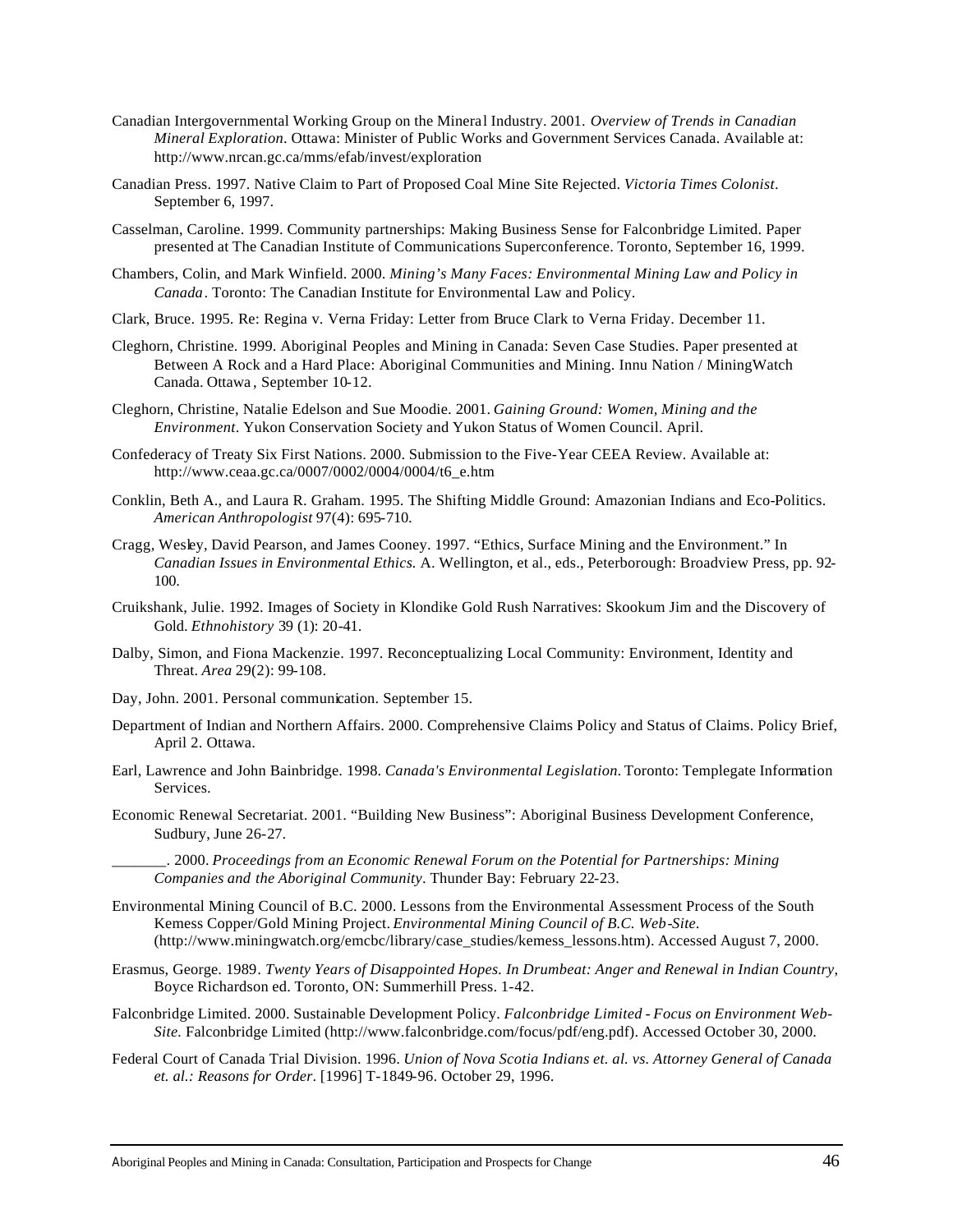- Frank, Steven. 2000. Getting Angry Over Native Rights. *Time Canada* 155 (20), May 15. Available at: http: //www.canoe.ca/TimeCanada0005/15\_time5.html
- George, Cheryl. 2000. Personal communication. Councillor, Takla First Nation. August 4.
- Georgia-Pacific Canada and the Unama'ki Mi'kmaq Communities. 1998. *Melford Gypsum Mine Agreement*. Sydney: Union of Nova Scotia Indians. Novemb er 2.
- Goodale, Ralph. 2000. Speech given at the World Mines Ministries Forum, Toronto, March 10.
- Guujaaw. 1999. Personal communication. May 25. Co-chair of the co-management board at Gwaii Haanas Heritage Site and National Park Reserve, British Columbia.
- Ha, Tu Thuanh. 2000. Canada Violating Native Rights, UN Told. *Globe and Mail*. July 28, A1.
- Hanna, Darwin. 1999. Implementing *Delgamuuk'w*. Implementing Delgamuuk'w Conference Transcripts, Union of BC Indian Chiefs. Vancouver, March 1 – 3. Available at: http://www.ubcic.bc.ca/transcripts.htm
- Hanrahan, Mary. 1999. Mining for Community Benefits: the Voisey's Bay Environmental Assessment Panel Shows How it Might Be Possible. *Alternatives* 25(3): 4-5.
- Head, Kevin. 2000. Personal communication.
- Hemmera Resource Consultants Ltd. and Homestake Canada Inc.. 1997. *Eskay Creek Mine Mill Expansion: An Application for the Approval of a Material Alteration to the Eskay Creek Mine Mine Development Certificate 94-01 and Amendments to Existing Permits*. Vancouver: Prime Resources Group. March 6.
- Hipwell, William T. 1997. *"They've Got No Stake in Where They're at": Radical Ecology, the Fourth World and Local Identity in the Bella Coola Region.* Ottawa: Carleton University (Geography) M.A. Thesis.
- Hornborg, Alf. 1994. Environmentalism, Ethnicity, and Sacred Places: Reflections on Modernity, Discourse, and Power. *Canadian Review of Sociology and Anthropology* 31(3): 245-247.
- Howard, Ross. 1995. Lawyer Jailed After Court Tussle. *Globe and Mail.* September 16, A4.
- Hummel, Monte. 2001. The Prospects for Wilderness in Canada; One No, Many Yes's. Submission to the 58<sup>th</sup> Annual Mines Ministers' Conference, Quebec City, September 10.
- Inco Ltd.. 1997. *Voisey's Bay Mine/Mill Project Environmental Impact Statement.* Toronto: Inco Ltd.. December 1997.

Innu Nation. 1996. *Mineral Exploration at Emish (Voisey's Bay)*. Sheshatshiu: Innu Nation. April.

- \_\_\_\_\_\_\_. 1999. *Notice of Application.* Ottawa: Federal Court of Canada. September 2.
- \_\_\_\_\_\_\_. n.d. *Mineral Exploration in Nitassinan: A Matter of Respect: Innu Nation Guidelines for the Mining Industry.* Sheshatshiu: Innu Nation.

Innu Nation/MiningWatch Canada. 1999. *Between a Rock and a Hard Place: Aboriginal Communities and Mining*. Ottawa, Ontario: MiningWatch Canada. September 10-12.

Intergovernmental Working Group on the Mineral Industry Sub-Committee on Aboriginal Participation in Mining (IGWG). 1993*. Report on Aboriginal Participation in Mining: Fourth Annual Report*. Ottawa: Sub-Committee of the Intergovernmental Working Group on the Mineral Industry. September.

\_\_\_\_\_\_\_. 1994. *Report on Aboriginal Participation in Mining: Fifth Annual Report*. Ottawa: Sub-Committee of the Intergovernmental Working Group on the Mineral Industry. September.

\_\_\_\_\_\_\_. 1995. *Report on Aboriginal Participation in Mining: Sixth Annual Report*. Ottawa: Sub-Committee of the Intergovernmental Working Group on the Mineral Industry. September.

\_\_\_\_\_\_\_. 1996*. Aboriginal Participation in the Mining Industry of Canada: Seventh Annual Report*. Ottawa: Sub-Committee of the Intergovernmental Working Group on the Mineral Industry.

\_\_\_\_\_\_\_. 1997. *Aboriginal Participation in the Mining Industry of Canada: Eighth Annual Report - Increasing Knowledge*. Ottawa: Sub-Committee of the Intergovernmental Working Group on the Mineral Industry. July.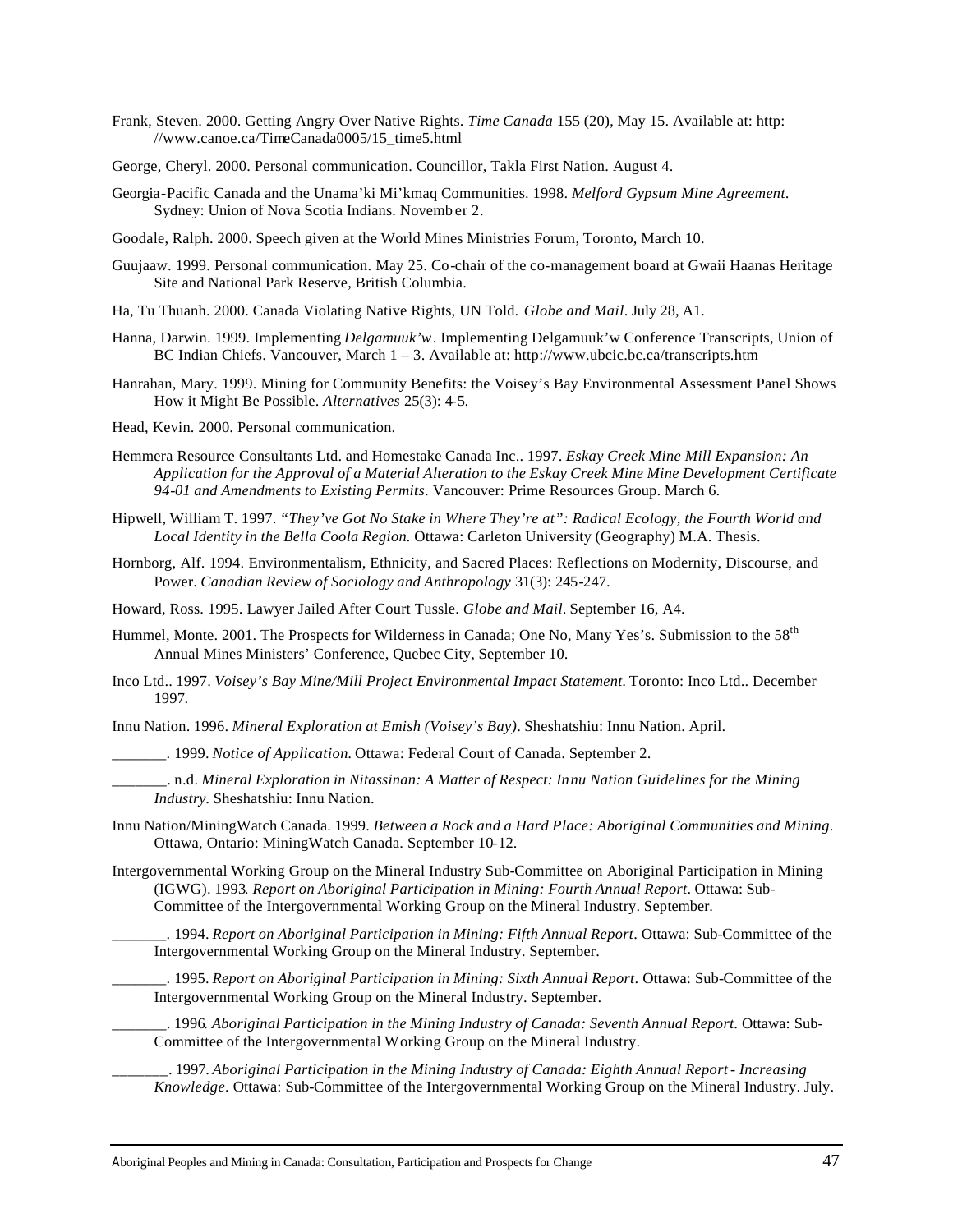\_\_\_\_\_\_\_. 1998. *Aboriginal Participation in the Mining Industry of Canada: Ninth Annual Report - Developing Partnerships*. Ottawa: Sub-Committee of the Intergovernmental Working Group on the Mineral Industry. July.

Intergovernmental Working Group on the Mineral Industry Sub-Committee on Native Participation in Mining (IGWG). 1990. *Report on Native Participation in Mining: Phase I.* Ottawa: Sub-Committee of the Intergovernmental Working Group on the Mineral Industry. December.

\_\_\_\_\_\_\_. 1991. *Report on Native Participation in Mining: Phase II - It Can Be Done.* Ottawa: Sub-Committee of the Intergovernmental Working Group on the Mineral Industry. November.

\_\_\_\_\_\_\_. 1992. *Report on Native Participation in Mining: Phase III - Aim for the Moon*. Ottawa: Sub-Committee of the Intergovernmental Working Group on the Mineral Industry. September.

- International Council on Metals and the Environment. 1999. *Mining and Indigenous Peoples: Case Studies*. Ottawa: International Council on Metals and the Environment. July.
- International Development Research Centre. 2000a. Comparative Study on Employment of Women in Mining. *International Development Research Centre Web-Site*. (http://198.62.158.144/mpri/028\_e.html). Accessed July 10, 2000.

\_\_\_\_\_\_\_. 2000b. Mining Impacts on Gender Roles and Family Structure. *International Development Research Centre Web-Site*. (http://198.62.158.144/mpri/029\_e.html). Accessed July 10, 2000.

- International Labour Organisation. 1989. Convention No. 169 concerning Indigenous and Tribal Peoples in Independent Countries.
- Ittinuar, P. 1985. The Inuit Perspective on Aboriginal Rights. In *The Quest for Justice: Aboriginal Peoples and Aboriginal Rights*, Menno Boldt and J. Anthony Long eds. Toronto, ON: University of Toronto Press. 47-53.
- Janes, Robert J.M. and Jack Woodward. 1999. Fulfilling the Promise of Consultation: Strategies and Tactics. Presentation at *First Nations, the Environment and Development: The Emerging Duty to Consult*. Canadian Bar Association, Toronto. January 29.
- Keep Mining In Canada. n.d. *British Columbia Mining... your life wouldn't be the same without it*. Regina: Keewatin Publications.
- Keeping, Janet. 1999/2000. The Legal and Constitutional Bases for Benefits Agreements: A Summary. *Northern Perspectives* 25 (4): 10-12. Available at: http://www.carc.org/pubs/v25no4
- Ker, Alex. 1996. Shifting Ground: Aboriginal-Mining Industry Relations in Canada: Summary Report. *International Development Research Centre Web-Site.* (http://www.idrc.ca/mpri/documents/ker.html). Accessed July 10, 2000.
- Lee, Bill. 1992. Colonialization and Community: Implications for First Nations Development. *Community Development Journal* 27(3): 211-219.
- Loizides, Stelios. 2000. *The Best of Both Worlds: Corporate Responsibility and Performance in Aboriginal Relations*. Ottawa: The Conference Board of Canada. Report 280-00.
- MacKay, Gordon. 2000. Personal communication.
- Mackenzie Valley Land and Water Board. 2000. Mackenzie Valley Land and Water Board's Consultation Process with First Nations on Land and Water Use Applications. *Mackenzie Valley Land and Water Board Web-Site.*  (http://www.mvlwb.com/FirstNationInvolve.htm). Accessed October 30, 2000.
- Macklem, Patrick. 1999. The Crown's Duty to Consult: The Current Legal Landscape. Presentation at *First Nations, the Environment and Development: The Emerging Duty to Consult*. Canadian Bar Association, Toronto. January 29.
- Marshall, Daniel P. 1996. Rickard Revisited: Native 'Participation' in the Gold Discoveries of British Columbia. *Native Studies Review* 11(1): 91-108.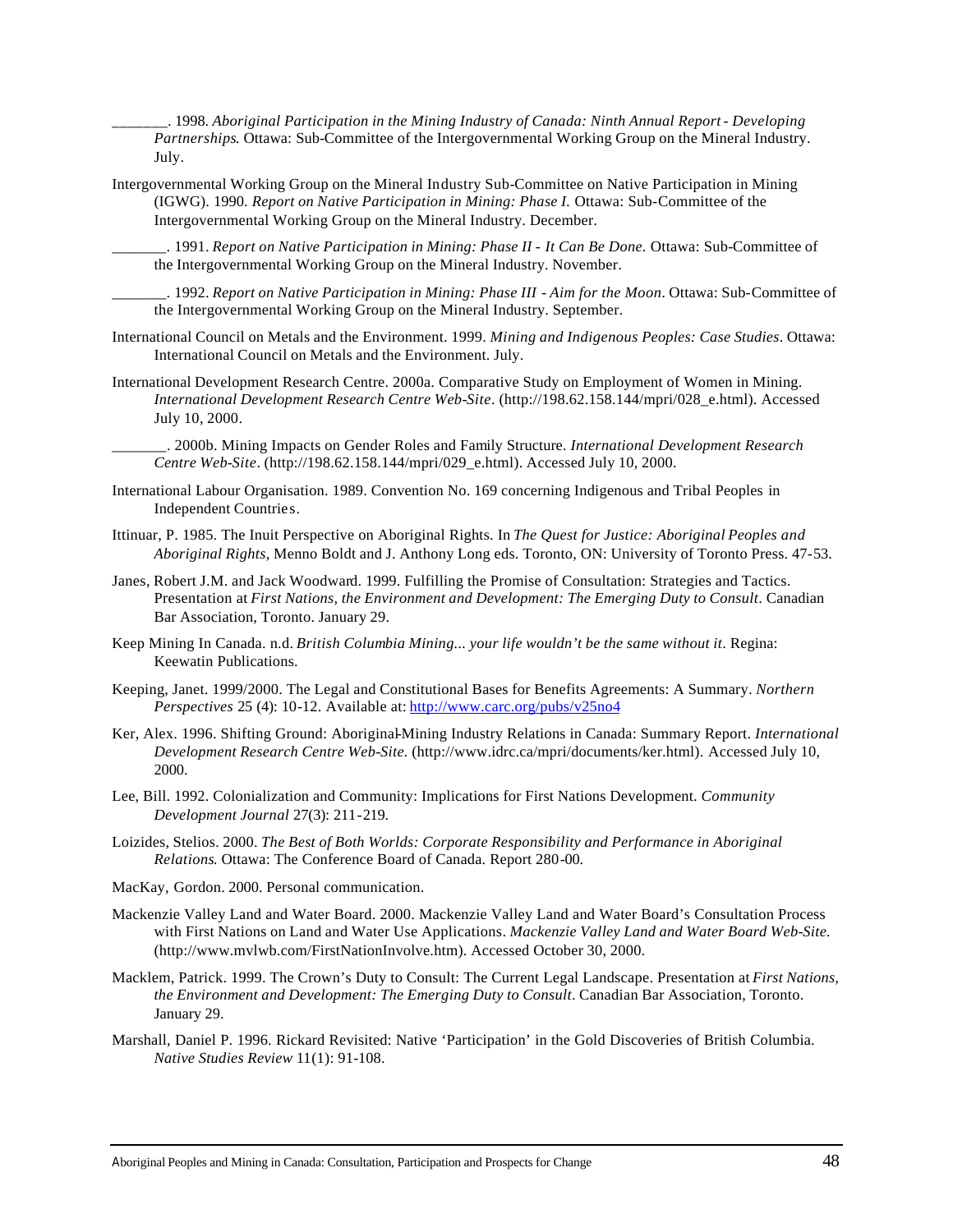- Matthews, Hans. 1999. Promoting Investment Certainty: Settle Land Claims! Presentation at the 7<sup>th</sup> Annual Conference Resource Integration: The Resource Industry and Aboriginal Community Development, St. John's, Newfoundland, November 21-23.
- MacAllister, Mary Louise and Cynthia Alexander. 1997. *A Stake in the Future*. BC: University of British Columbia Press.
- McFarlane, Peter, and Wayne Haimila. 1995. The Strange Sojourn of Bruce Clark. *Globe and Mail*. September 16, 1995. D1.
- McKnight, Bruce. 1998. Implications of the *Delgamuukw* Decision on Mining Investment in Canada. Presentation given at *Aboriginal Community Development and the Mineral Industry*, Canada Forum and Canadian Minerals Association, Saskatoon, November 15-17. Available at: http://www.bc-mininghouse.com/opinions/opin\_bm3.htm
- Meredith, Thomas. 1995. Assessing Environmental Impacts in Canada. In *Resource and Environmental Management in Canada: Addressing Conflict and Uncertainty*, B. Mitchell, ed. Toronto: Oxford University Press, pp. 360-383.
- Meyers, Gary D. 2000. Environmental and Natural Resources Management by Indigenous Peoples in North America: Inherent Rights of Self Government – Part II Defining the Content of Aboriginal Rights in Canada. *Australasian Legal Information Institute Web-Site.* (http://www.austlii.edu.au/au/special/rsjproject/rsjlibrary/arccrp/dp5.html). Accessed June 30, 2000.
- Mine Wire. 2000. Controversial Tulsequah Chief Project on the Taku River Put on Hold. *Mine Wire: Essential Reading for Mining Activists* 3(5) *Mineral Policy Centre Web-Site.* (http://www.mineralpolicy.org/files/MineWire\_v3n5.pdf). Accessed July 3, 2000.
- Mining Association of Canada. 2001a. General Statistics on the Canadian Mining Industry. June. Available at: http://www.mining.ca/english/publications

\_\_\_\_\_\_\_. 2001b. A Call to Action: Balanced Policies to Create a Competitive, Sustainable Mining Industry for Canadians. A Brief to the 58<sup>th</sup> Annual Mines Ministers' Conference, Quebec City, September 10.

\_\_\_\_\_\_\_. 1998. Aboriginal Economic Development and the Canadian Mining Industry: Presentation to the Standing Committee on Aboriginal Affairs and Northern Development. Ottawa: Mining Association of Canada. June 10.

- MiningWatch Canada. 2001. *Mining in Remote Areas: Issues and Impacts a community primer*. Produced by the Environmental Mining Council of British Columbia. Ottawa. May
- Mouat, Jeremy. 2000. *Metal Mining in Canada, 1840-1950*. Ottawa: National Museum of Science and Technology.
- National Post. 1999. The land claims drain. Saturday, February 20. B9.
- National Round Table on the Environment and the Economy (NRTEE). 2001. *Aboriginal Communities and Nonrenewable Resource Development*. Ottawa
- Natural Resources Canada (NRCan). 2001. The Importance of Mining to Canadian Communities. March. Available at: http://www.nrcan.gc.ca/mms/efab/mmsd/facts
	- \_\_\_\_\_\_\_. 1999. Playing It Smart: A Natural Resources Sector for the 21st Century." *Natural Resources Canada Web-Site*. (http://nrn1.nrcan.gc.ca:80/communications/play\_faire/e/intro.htm). Accessed July 18, 2000.
- \_\_\_\_\_\_\_. n.d. The Importance of Mining to Canadian Communities. *Natural Resources Canada Web-Site.* (http://nrcan.gc.ca:80/mms/bulletin-e.htm). Accessed July 18, 2000.
- Natural Resources Canada Minerals and Metals Sector (NRCan MMS). 2001. Canada's Minerals and Metals Industry: An Economic Overview. August. Available at: http://www.nrcan.gc.ca/mms

\_\_\_\_\_\_\_. 1996. *Minerals and Metals Policy of the Government of Canada: Partnerships for Sustainable Development*. Ottawa: Minister of Public Works and Government Services Canada.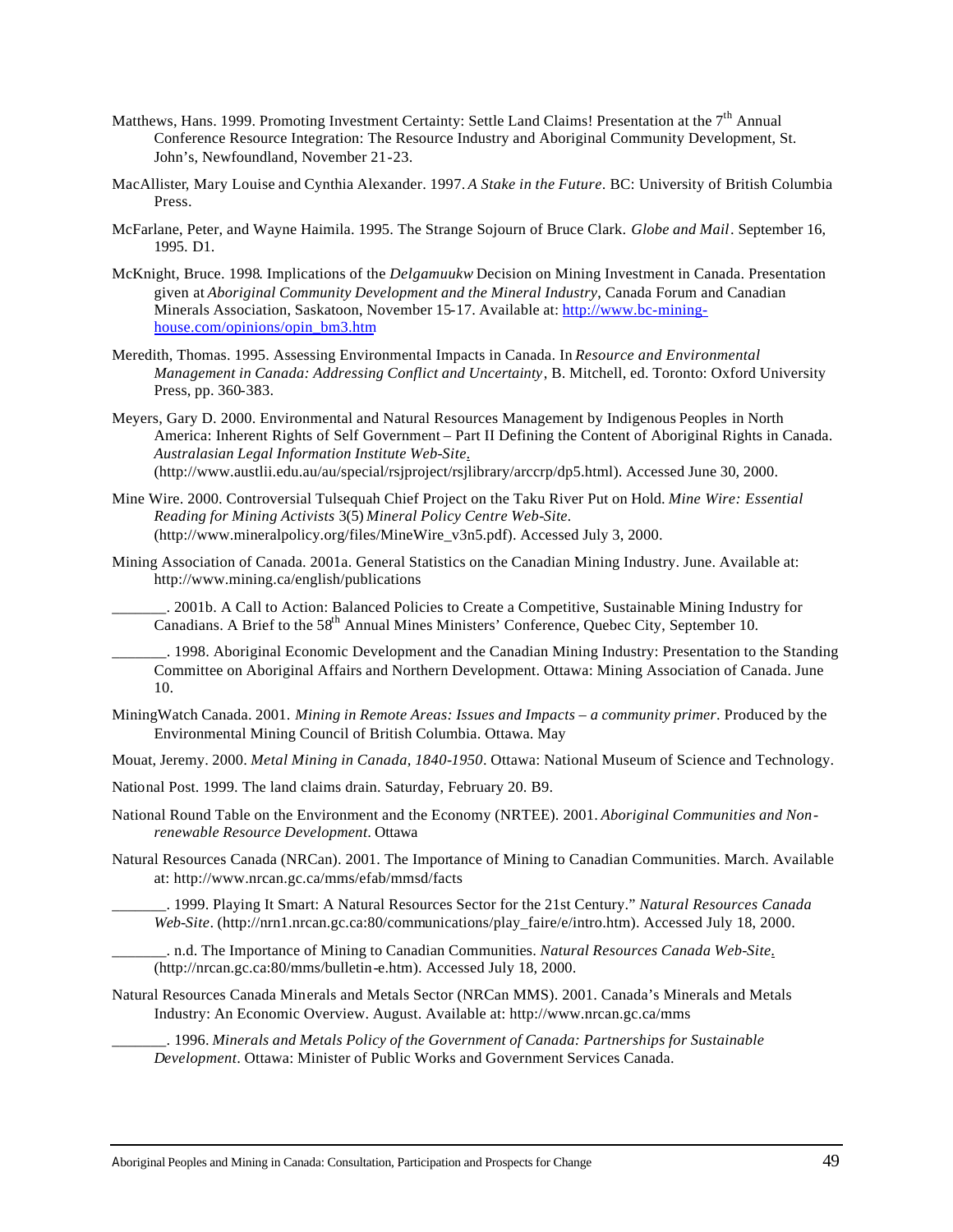- Newswire. 2000. *Forest companies and environmental groups pursue unprecedented solutions initiative: Will jointly sponsor consultation and scientific and technical work on conservation-based ecosystem management for temperate rainforests on the North and Central Coast of BC*. July 28, 2000.
- Nikiforuk, Andrew. 1997. "The Nasty Game": The Failure of Environmental Assessment in Canada. Toronto: The Walter and Duncan Gordon Foundation. January.
- North Slave Métis Alliance. 2000. Can't Live Without Work: North Slave Métis Alliance Environmental, Social, Economic and Cultural Concern. A Companion to the Comprehensive Review Study on the Diavik Diamonds Project. *North Slave Métis Alliance Web-Site.* (http://www.ssimicro.com/~nsma/cant.htm). Accessed August 03, 2000.
- North-South Institute. 2001. Summary of a strategy session to explore ideas toward a Canadian research project on consultation between Aboriginal Peoples and the mining sector. Ottawa, September 6.
- Notzke, Claudia. 1994. *Aboriginal Peoples and Natural Resources in Canada*. North York: Captus University Publications.
- Nova Scotia Department of Natural Resources. 1996. *Minerals A Policy for Nova Scotia 1996*. (http://www.gov.ns.ca/natr/meb/minpol.htm) Accessed September 28, 2000.
- Nunavik Mineral Exploration Fund Inc. n.d. *Handbook for Mineral Exploration Companies Operating in Nunavik, Quebec*. Kuujjuaq: Nunavik Mineral Exploration Fund, Inc.
- O'Faircheallaigh, Ciaran. 2000. *Negotiations among Indigenous Peoples, Mining Companies and Government in Australia: Luncheon Seminar.* Ottawa: North-South Institute. August 8.

\_\_\_\_\_\_\_. 1998. Resource Development and Inequality in Indigenous Societies. *World Development* 26(3): 381-394.

- Office of Northern Affairs, Government of Saskatchewan. n.d. Environmental Quality Committees and Northern Saskatchewan Uranium Mines.
- Ontario Native Affairs Secretariat. 2000. *Ontario Native Affairs Secretariat Negotiations Branch Overview*. Toronto: Ontario Native Affairs Secretariat. May 24, 2000.
- O'Reilly, Kevin and Erin Eacott. 1999/2000. Aboriginal Peoples and Impact and Benefit Agreement: Summary of the Report of a National Workshop. *Northern Perspectives* 25 (4): 3-9.
- Parliament of Canada. 1992. *Canadian Environmental Assessment Act: An Act to establish a federal environmental assessment process*. [1992] c. 37 [C-15.2].

\_\_\_\_\_\_\_. 1985a. *Indian Act: An Act Respecting Indians*. [1985a] R.S. C. I-5.

- \_\_\_\_\_\_\_. 1985b. *Indian Mining Regulations*. [1985b] C.R.C., c. 956.
- Placer Dome Inc. 1999a. Sustainability Policy Brochure. *Placer Dome Web-Site.* (http://www.placerdome.com/sustainability/content/main.html). Accessed October 30, 2000.

\_\_\_\_\_\_\_. 1999b. Sustainability Report. *Placer Dome Web-Site.* (http://www.placerdome.com/sustainability/content/main.html). Accessed October 30, 2000.

Prospectors and Developers Association of Canada. 2001. PDAC Brief to the 58<sup>th</sup> Mines Ministers' Conference. Quebec City, September 10.

\_\_\_\_\_\_\_. 1999. *The Investment Climate for Exploration in Canada with an Emphasis on Land Access and Land Tenure: Issues Brief Submitted to the Energy & Mines Ministers' Conference, Charlottetown, P.E.I., September 12-15, 1999*. Charlottetown: Prospectors and Developers Association of Canada. September 12- 15.

- Rath, Jeff. 1999. Implementing *Delgamuuk'w*. Implementing Delgamuuk'w Conference Transcripts, Union of BC Indian Chiefs. Vancouver, March 1 – 3. Available at: http://www.ubcic.bc.ca/transcripts.htm
- Recollet., Peter. 2000. Presentation at the Economic Renewal Forum on the *Potential for Partnerships: Mining Companies and the Aboriginal Community*, hosted by Economic Renewal Secretariat, Thunder Bay, Ontario, February 22-23.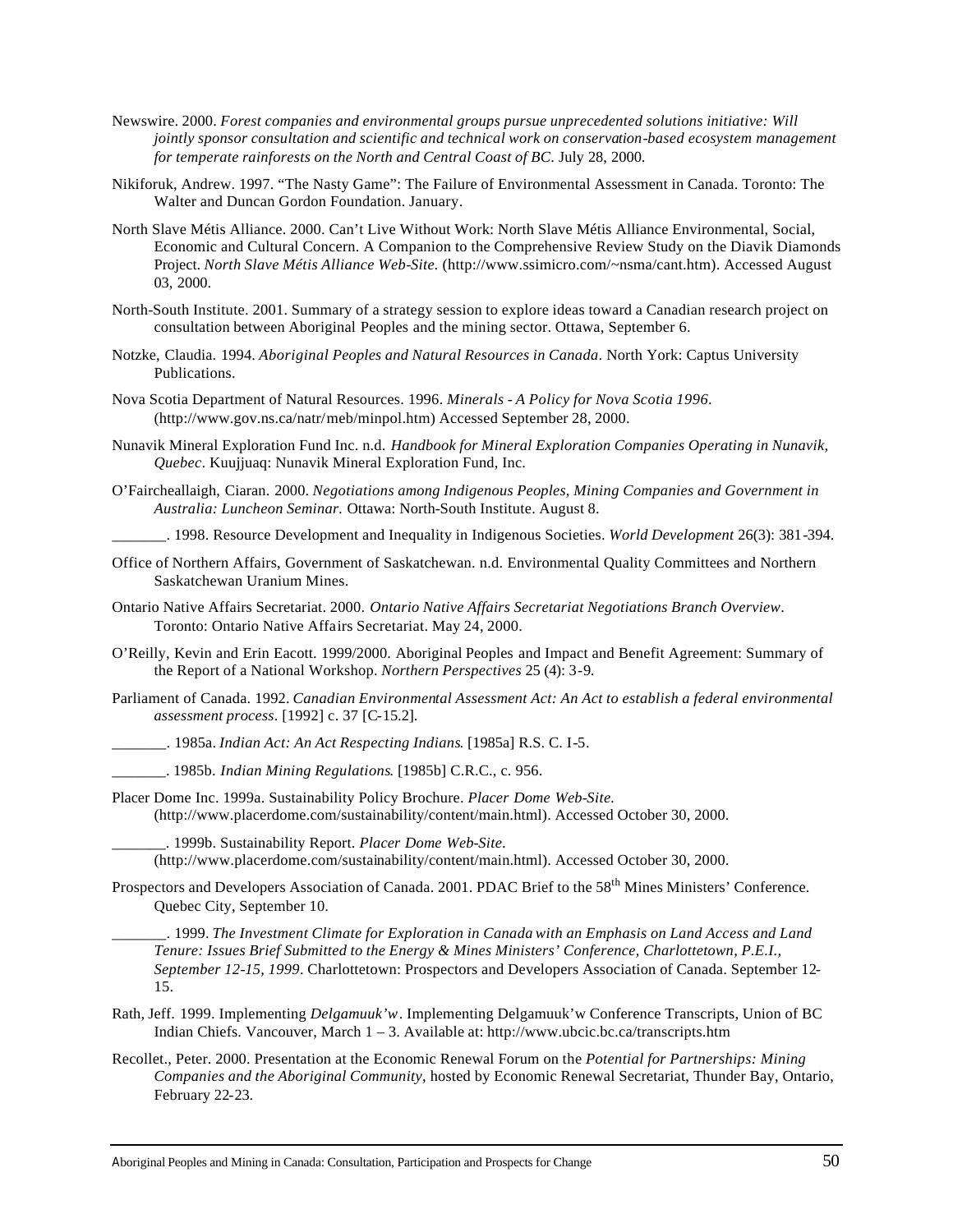- Rio Algom. 2000. Environment, Health and Safety Policy. *Rio Algom Web-Site.* (http://www.rioalgom.com/envset.html). Accessed October 30, 2000.
- Ritter, Archibald R.M. 2000. *The Impacts of Mineral Sector Development on the Community: A Synthesis of the Canadian Experience*. Ottawa: Carleton University Department of Economics and School of International Affairs. January 13, 2000.
- Royal Commission on Aboriginal Peoples (RCAP). 1996. *Restructuring the Relationship: Report of the Royal Commission on Aboriginal Peoples, Vol. 2*. Ottawa: Canada Communications Group.
- Sadar, M. Husain. 1994. *Environmental Impact Assessment.* Ottawa: Carleton University Press.
- Shaw, Ron. 2000. Personal communication.
- Sinclair, John and Alan Diduck. 2001. Public Involvement in EA in Canada: A Transformative Learning Experience. *Environmental Impact Assessment Review* (21): 113-136.
- Sloan, Pamela, and Roger Hill. 1995. *Corporate Aboriginal Relations: Best Practice Case Studies*. Toronto: Hill Sloan Associates Inc.

Smith, Rand. 2000. Personal communication.

- Sovereign Dineh Nation. 2000. Dineh People in Arizona Undermined by Coal Mining Interests. *Women's Environment and Development Organization Web-Site.* (http://www.wedo.org/ehealth/dineh.htm). Accessed July 24, 2000.
- Stackhouse, John. 2001a. How the Mi'kmaq Profit from Fear. *The Globe and Mail*, Tuesday, November 6. A14- A15.
	- \_\_\_\_\_\_\_. 2001b. 'Everyone Thought We Were Stupid. *The Globe and Mail*, Friday, December 14. A14-A15.
- Statistics Canada. 1998. *1996 Census: Aboriginal data*, January 13. Available at: http://www.statcan.ca/daily/English/d980113.htm

Stevenson, J. Paul. 2001. Personal communication. Stevenson works at Booker Gold Exploration Ltd, Vancouver.

Supreme Court of Canada. 1999. *Marshall v. The Queen*. [1999] 3 S.C.R. 456.

- \_\_\_\_\_\_\_. 1997. *Delgamuukw v. British Columbia*. [1997] 3 S.C.R. 1010.
- \_\_\_\_\_\_\_. 1990. *Sparrow v. The Queen*. [1990] 1 S.C.R. 1075.
- \_\_\_\_\_\_\_. 1984. *Guerin v. The Queen*. [1984] 2 S.C.R. 335.
- \_\_\_\_\_\_\_. 1996. *Gladstone v. The Queen*. [1996] 2 S.C.R. 723.
- Swezey, Sean L., and Robert F. Heizer. 1993. Ritual Management of Salmonid Fish Resources in California. In *Before the Wilderness: Environmental Management by Native Californians*. T.C. Blackburn and K. Anderson, eds., Menlo Park: Ballena Press, pp. 299-327.
- Syncrude Canada Ltd. 2000. Regional Public Consultation. *Syncrude Canada Ltd. Web-Site.* (http://www.syncrude.com/). Accessed October 31, 2000.
- Tahltan Joint Councils. 2000. Submission to the Five-Year CEEA Review. Available at: http://www.ceaa.gc.ca/0007/0002/0004/0004/tahltan\_e.htm
- Tongamiut Inuit Annait. 1999. *Environmental Impact Statement Review*. Ottawa: Canadian Environmental Assessment Agency.
- Tongamiut Inuit Annait Ad Hoc Committee on Aboriginal Women and Mining in Labrador. 1997. *52% of the Population Deserves a Closer Look: A Proposal for Guidelines Regarding the Environmental and Socioeconomic Impacts on Women from the Mining Development at Voisey's Bay*. Sheshatshiu: Innu Nation Mamit Innuat. April 16, 1997.
- Usher, Peter J. 1991. Some Implications of the *Sparrow* Judgement for Resource Conservation and Management. *Alternatives* 18(2): 20-21.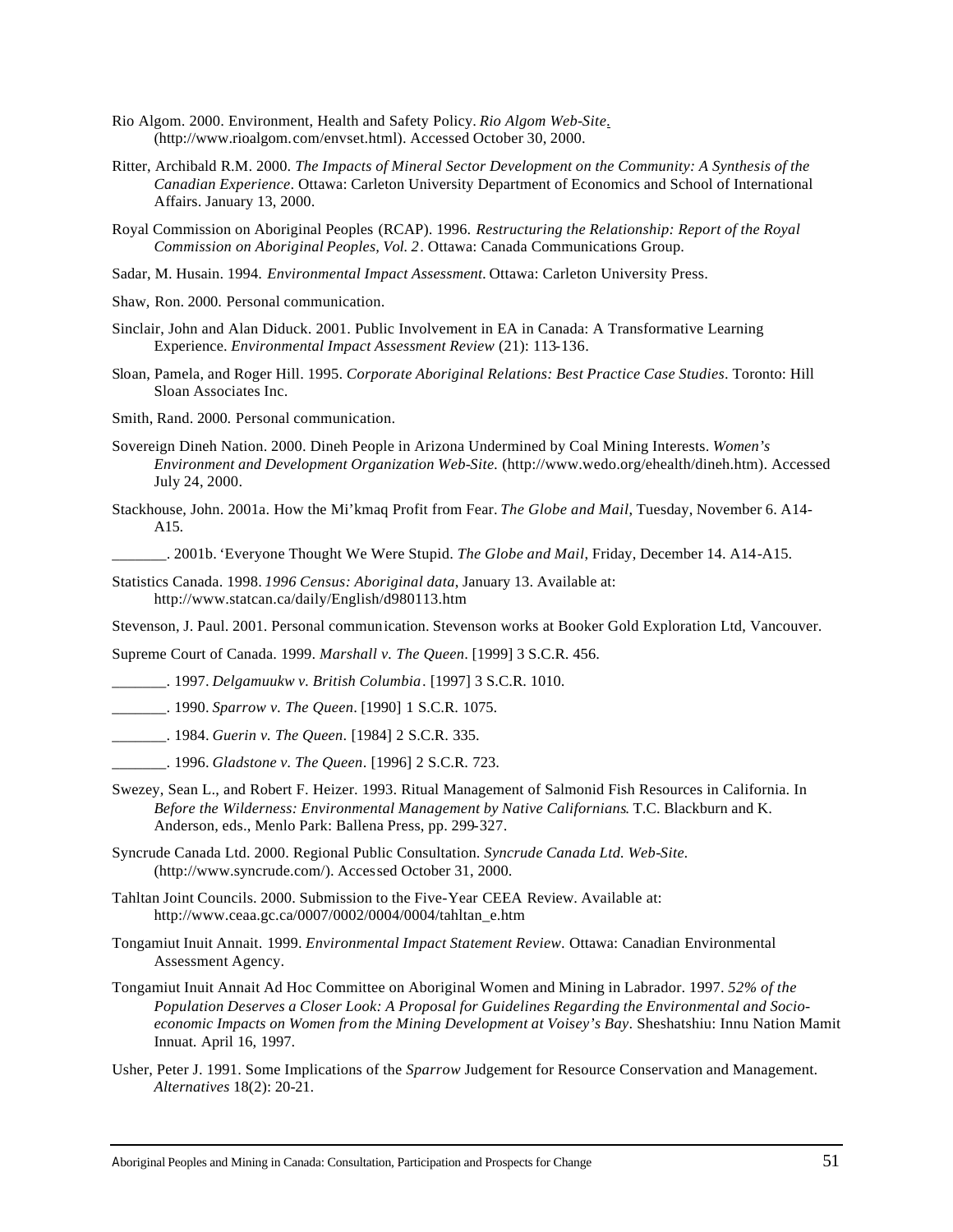\_\_\_\_\_\_\_. 1982. Unfinished Business on the Frontier. *Canadian Geographer* XXVI (3): 187-190.

- Vaughan, Patricia Elizabeth. 1978. *Cooperation and Resistance: Indian-European Relations on the Mining frontier in British Columbia, 1835-1858* (M.A. Thesis). Vancouver: University of British Columbia.
- Weitzner, Viviane. 2000. Pueblos indigenas y manejo participativo en las areas protegidas canadienses: El contexto, los beneficios y los desafios de la implementacion. In *Segunda Jornada Indigena Centroamericana sobre Tierra, Medio Ambiente y Cultura (Costa del Sol, El Salvador – del 26 de julio al 1 de agosto de 1999)*, Jefatura de Asuntos Indígenas (CONCULTURA), Consejo Coordinador Nacional Indígena Salvadoreño (CCSNIS), Center for the Support of Native lands, eds. El Salvador, C.A. 500-510.
- Whiteman, Gail, and Cathy Blacklock. 2000. *Key Recommendations and Suggested Text Revisions for the UN Environmental Guidelines for Mining Operations: Submission to UNDESA and UNEP*. Ottawa: North-South Institute. March 20, 2000.
- Willems-Braun, Bruce. 1997. Buried Epistemologies: The Politics of Nature in (Post)colonial British Columbia. *Annals of the Association of American Geographers* 87(1): 3-31.
- Women in Development Network. 1998. CIDA'S Policy on Women in Development & Gender Equity. *Women in Development Network Web-Site.* (http://www.focusintl.com/cidapo1.htm). Accessed July 23, 2000.
- Woodward, Jack and Robert J. M. Janes. 1999. Presentation at *First Nations, the Environment and Development: The Emerging Duty to Consult*. Canadian Bar Association, Toronto. January 29.
- Working Group on Aboriginal Participation in the Economy. 2001. Strengthening Aboriginal Participation in the Economy. Report to Federal-Provincial/Territorial Ministers Responsible for Aboriginal Affairs and National Aboriginal leaders. May 11.
- Yesno, Andy. 2000. *Engaging the Aboriginal Community: Presentation to the Mining Forum, Thunder Bay, Ontario*. Fort Hope Indian Reserve #64: Eabametoong First Nation. February 22-23.
- Young, Alan. 2001. The Depressed Mining Industry: Where do the solutions lie? *News and Updates* May, Environmental Mining Council of British Columbia. Available at: emcbc.miningwatch.org/embc/news/depressed.htm
	- \_\_\_\_\_\_\_. 1997. Public Interest Perspectives on Canadian Environmental Mining Issues. Paper presented to the International Development Research Council's Working Group on Ecosystem Health and Mining in Latin America, Caracas, Venezuela, July. Available at:

l

http://emcbc.miningwatch.org/emcbc/publications/public\_interest.htm

<sup>&</sup>lt;sup>1</sup> This section is adapted from Weitzner 2000.

 $2$  It is estimated that in total, approximately 185 specific and comprehensive claims worth \$800-million have been settled, with about 400 claims still outstanding (National Post 1999). An important aspect of these negotiations is that the federal government provides funds for Aboriginal groups to conduct research. From 1970 to 1983, for example, the federal government provided over \$95 million in the form of grants, contributions and loans to Aboriginal political groups to research treaties, land claims and Aboriginal rights and title (Boldt and Long 1985).

 $3$  Notzke (1994: 202) points out that surveyors employed to demarcate Indian reserves were instructed by the government to exclude any lands in which known mineral deposits existed.

<sup>&</sup>lt;sup>4</sup> This was the interpretation provided by the British Columbia Ministry of Agriculture, Fisheries and Food in March, 20000. The document "Guidelines for Avoiding the Infringement of Aboriginal Rights" which contained this assertion has since been removed from the Ministry of Agriculture, Food and Fisheries web-site. A copy can be accessed at NSI archives. No documents containing the phrase "Aboriginal rights" could be found on the Ministry web-site on July 28, 20000. New provincial guidelines published by the Ministry of Aboriginal Affairs (2000)